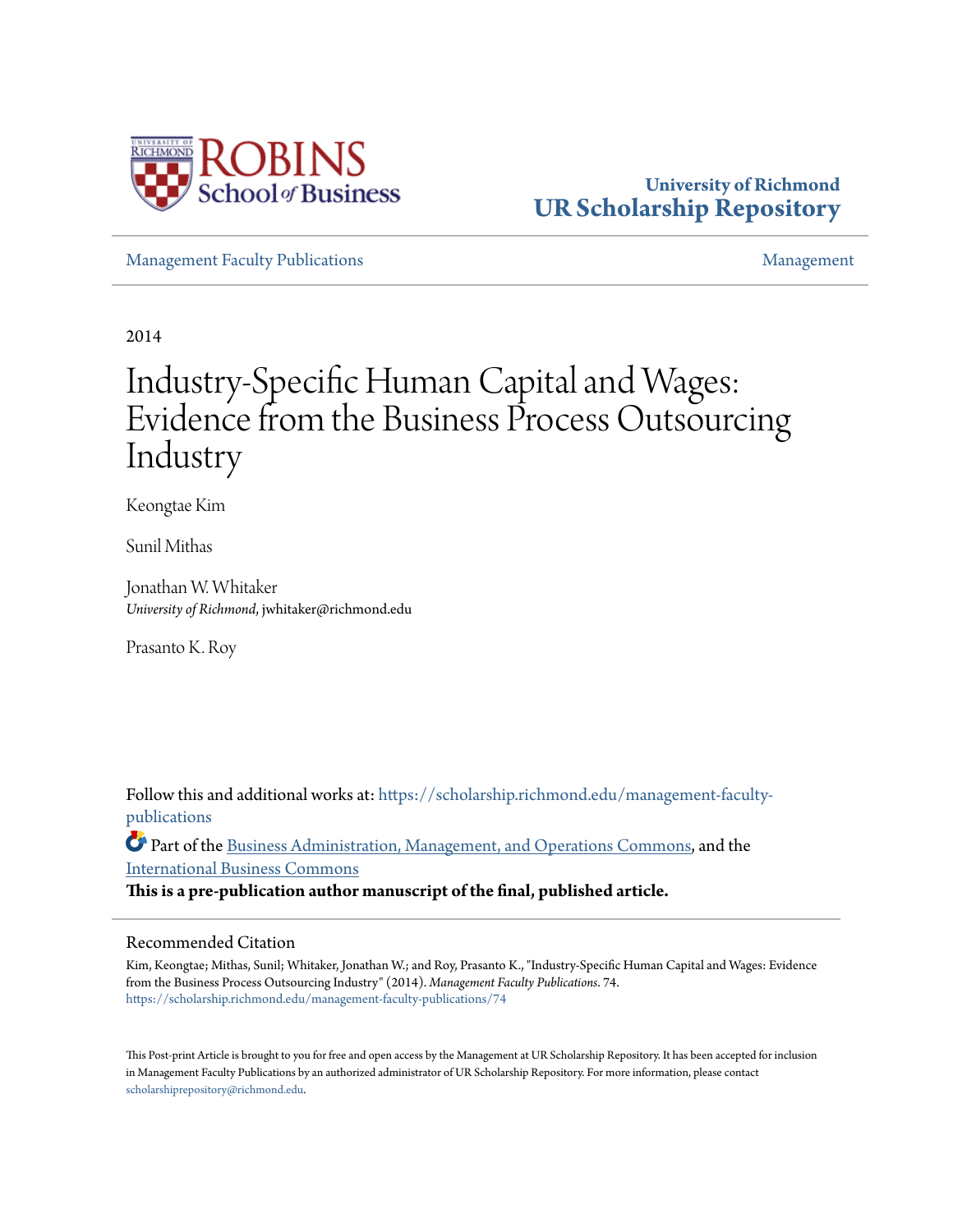## **Industry-Specific Human Capital and Wages: Evidence from the Business Process Outsourcing Industry**

Keongtae Kim College of Business, City University of Hong Kong, Kowloon, Hong Kong keongkim@cityu.edu.hk

Sunil Mithas Robert H. Smith School of Business, University of Maryland, College Park, Maryland 20742, smithas@rhsmith.umd.edu

Jonathan Whitaker Robins School of Business, University of Richmond, Richmond, Virginia 23173, jwhitaker@richmond.edu

> Prasanto K. Roy CyberMedia, New Delhi 110019, India pkr@pkr.in

# **Pre-publication version dated June 2, 2014. This paper is published in** *Information Systems Research***, full citation below:**

Kim, K., S. Mithas, J. Whitaker, and P.K. Roy. "Industry-Specific Human Capital and Wages: Evidence from the Business Process Outsourcing Industry," *Information Systems Research* (25:3) 2014, 618-638.

## **Abstract**

Human capital is becoming more critical as the global economy becomes more information- and service-intensive. While IS researchers have studied some dimensions of human capital, the role of industry-specific human capital has remained understudied. The IT-enabled business process outsourcing (BPO) industry provides an ideal setting to study returns to human capital, because jobs in this industry are standardized and many professionals in this new industry have come from other industries. We build on IS and Economics literature to theorize returns to human capital in the BPO industry, and we test the theory using data for over 2,500 BPO professionals engaged in call center work and other non-voice services (e.g., accounting, finance, HR, etc.) in India during the 2006-2008 time period. We find higher returns to industry-specific human capital than to firm-specific and general human capital. We also find that junior-level professionals, whose jobs are relatively more standardized, have higher returns to industry-specific human capital than senior-level professionals. We discuss implications for further research and practice in the global economy where inter-industry transfers and migration of skills are becoming increasingly common.

*Key words: Global disaggregation, human capital, BPO, outsourcing, professionals, wages, compensation.*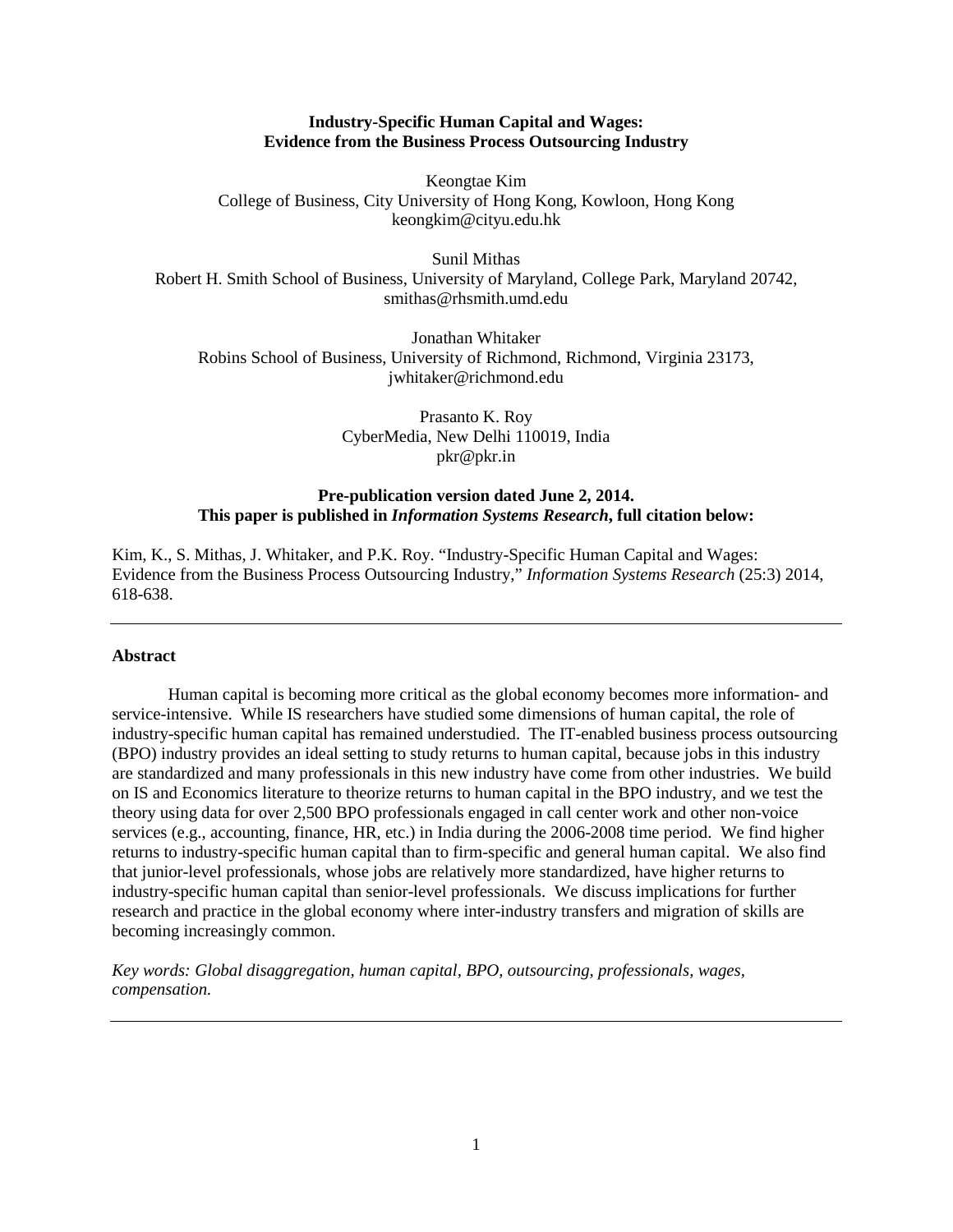#### **1. Introduction**

The human capital of IT and business process outsourcing (BPO) professionals is one of the most important resources in the modern global economy, because it enables firms to create a platform for innovation and agility (Ferratt et al. 2005; Josefek and Kauffman 2003; Levina and Xin 2007; Moore and Burke 2002; Moore and Love 2005). IT-enabled changes in value chain activities have resulted in significant changes to occupational characteristics and human capital requirements across business processes and functional areas (Amiti and Wei 2009; Carmel and Agarwal 2002). These changes have led to significant growth in IT services and BPO, with the IT services market estimated at \$650 billion and the BPO market at \$300 billion in 2013 (HfS Research 2013). While prior IS and Economics research has studied some dimensions of human capital that affect wages (Ang, Slaughter and Ng 2002; Becker 1964; Lazear 2009; Levina and Xin 2007; Slaughter, Ang and Boh 2007), we have a limited understanding of transferability and migration of skills across industries as professionals change jobs, particularly in IT-enabled service environments such as BPO.<sup>[1](#page-2-0)</sup>

The BPO industry provides a useful setting for our research, because it reflects the increasing process orientation of the broader economy (Whitaker, Mithas and Krishnan 2011). As the global BPO industry has codified and standardized entire sets of occupational processes, the importance of industryspecific human capital may have increased relative to firm-specific human capital, because industry-wide standardization makes human capital acquired at firm A also relevant for firm B in the same industry. While mobility of workers within a firm, across work settings and organizational contexts (e.g., Ang and Slaughter 2000, Slaughter et al. 2007), and across country borders has received significant attention in the IS literature, the mobility of workers across firms within the BPO industry has received limited attention. Davis-Blake and Broschak (2009) note the importance of studying mobility in the BPO industry "because it speaks to the longitudinal consequences of outsourcing for workers" (p. 336). We study the role of industry-specific human capital relative to firm-specific human capital, and the transfer of BPO skills in an industry that has modular and standardized work characteristics.

Examining compensation practices in BPO firms is relevant and timely in two ways. First, the BPO industry is IT-enabled, yet new and different compared to the more mature IT industry (Bapna et al. 2013; Kotlarsky, Scarbrough and Oshri 2014; Mani, Barua and Whinston 2010; Mithas, Whitaker and Tafti 2010), which suggests that management and compensation practices for BPO firms may differ from those in IT firms (Castanias and Helfat 2001). While most existing research on IT and BPO focuses on

<span id="page-2-0"></span><sup>&</sup>lt;sup>1</sup> The BPO industry includes voice-based call center work and non-voice-based services such as accounting, finance, HR, etc. While the exact percentage of workers in our sample who are engaged in call center-related jobs is not known, we expect a large portion to be engaged in non-voice related BPO services because our sample is broadly representative of the Indian BPO industry in which the share of non-voice related BPO has increased over the past decade (the level of non-voice related BPO was about 60 percent in 2003-2004, see Greene 2006).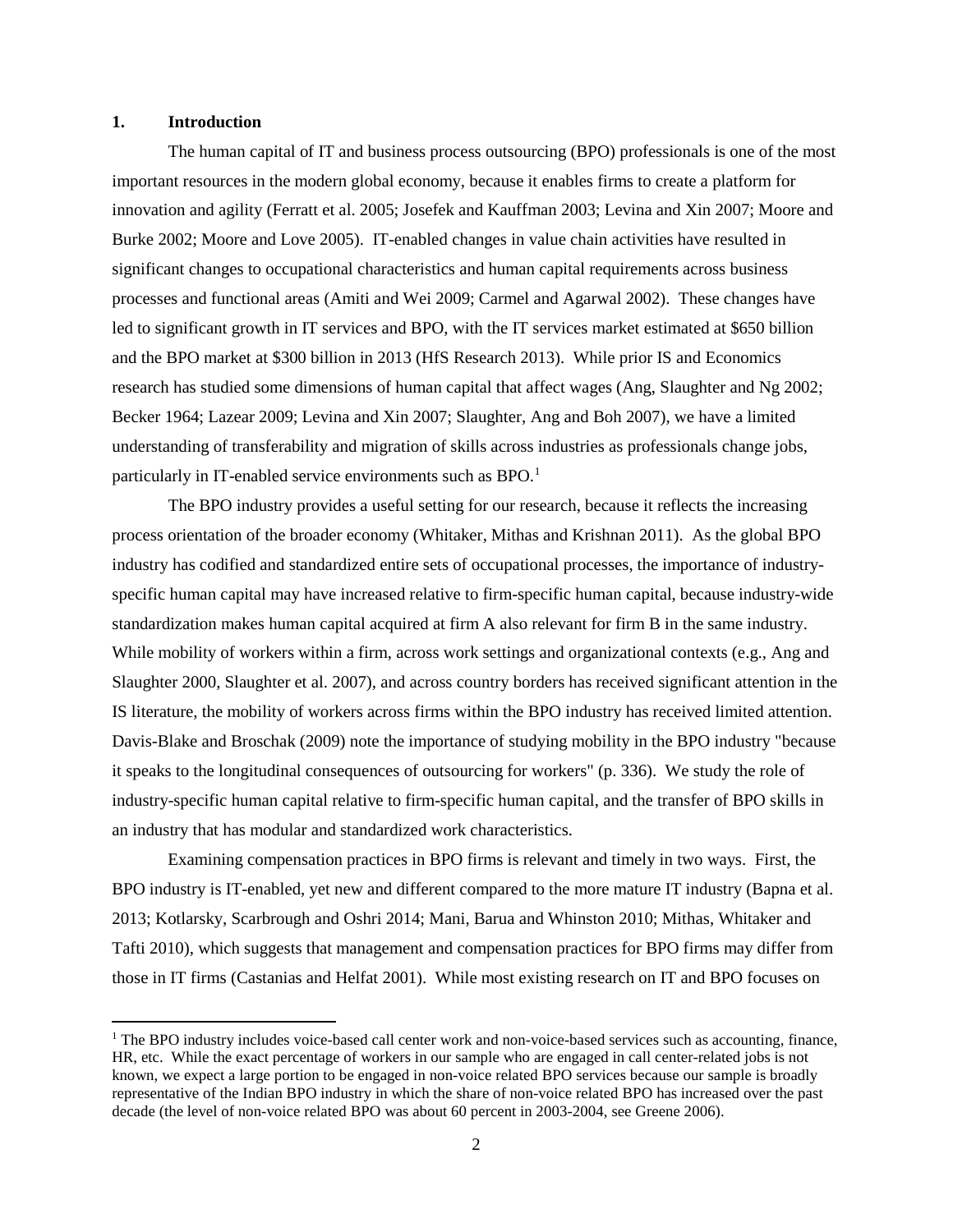contracts and firm-level issues (Han and Mithas 2013; Mani et al. 2010; Whitaker et al. 2011), we know less about worker-level issues such as human capital and compensation. Second, the nature of work carried out by BPO firms is considerably different from that of IT firms. IT jobs are relatively more complex and involve technical work that requires analytical skills (Ang et al. 2002). IT jobs also require independent judgment, and knowledge of difficult and abstract concepts that are difficult to monitor and measure (Ang et al. 2011; Schmidt et al. 2013). In contrast, BPO jobs are highly standardized, regimented, modular and loosely-coupled (Tanriverdi, Konana and Ge 2007). BPO employers apply coercive and normative controls to deter employees from deviating from prescribed work procedures and from exercising independent judgment (Thite and Russell 2007). Together, these factors make the BPO industry an ideal setting to assess how firms reward firm-specific and industry experience of BPO professionals who perform relatively standardized, codified and modularized work.

In this paper, we study the role and impact of industry human capital on wages in the Indian BPO industry. This industry reflects the increasing information-/service-orientation and global disaggregation of the broader economy (Davis-Blake and Broschak 2009; Mithas and Whitaker 2007). We pose two research questions: (1) How do returns to industry-specific human capital in a standardized and codified industry compare with returns to firm-specific human capital? and (2) How do returns to industry-specific human capital change across career stages?

We make two contributions. First, we theorize that the nature of work characteristics in an industry is an important factor to explain returns on human capital. We argue that firms will value industry-specific human capital more than firm-specific human capital in settings where jobs and business processes are relatively standardized. We reinterpret the findings of prior research that identify the existence of industry-specific human capital and differences in wage premiums (Carrington 1993; Neal 1995; Parent 2000; Sullivan 2010) to provide a plausible explanation for relative returns to various types of human capital across industries. Our exploratory analyses indicate that industry-specific human capital is rewarded more for BPO-focused and Indian origin firms than for IT-focused and foreign origin firms respectively, and these findings highlight the role of institutional factors in returns to industry-specific human capital in the BPO industry.

Second, this is one of the first studies of the BPO professionals. Our work extends the recent work by Bapna et al. (2013) on returns to human capital from the IT context to the BPO context, and we focus on returns to industry experience in terms of compensation rather than performance rating. This study offers a reasonably complete picture of returns through career stages by examining returns to experience for junior- and senior-level positions within a single industry. From a managerial perspective, our results enhance understanding of the growing BPO profession by studying the structure of earnings over time, and the heterogeneity of returns across job levels and industry backgrounds (see Topel 1991).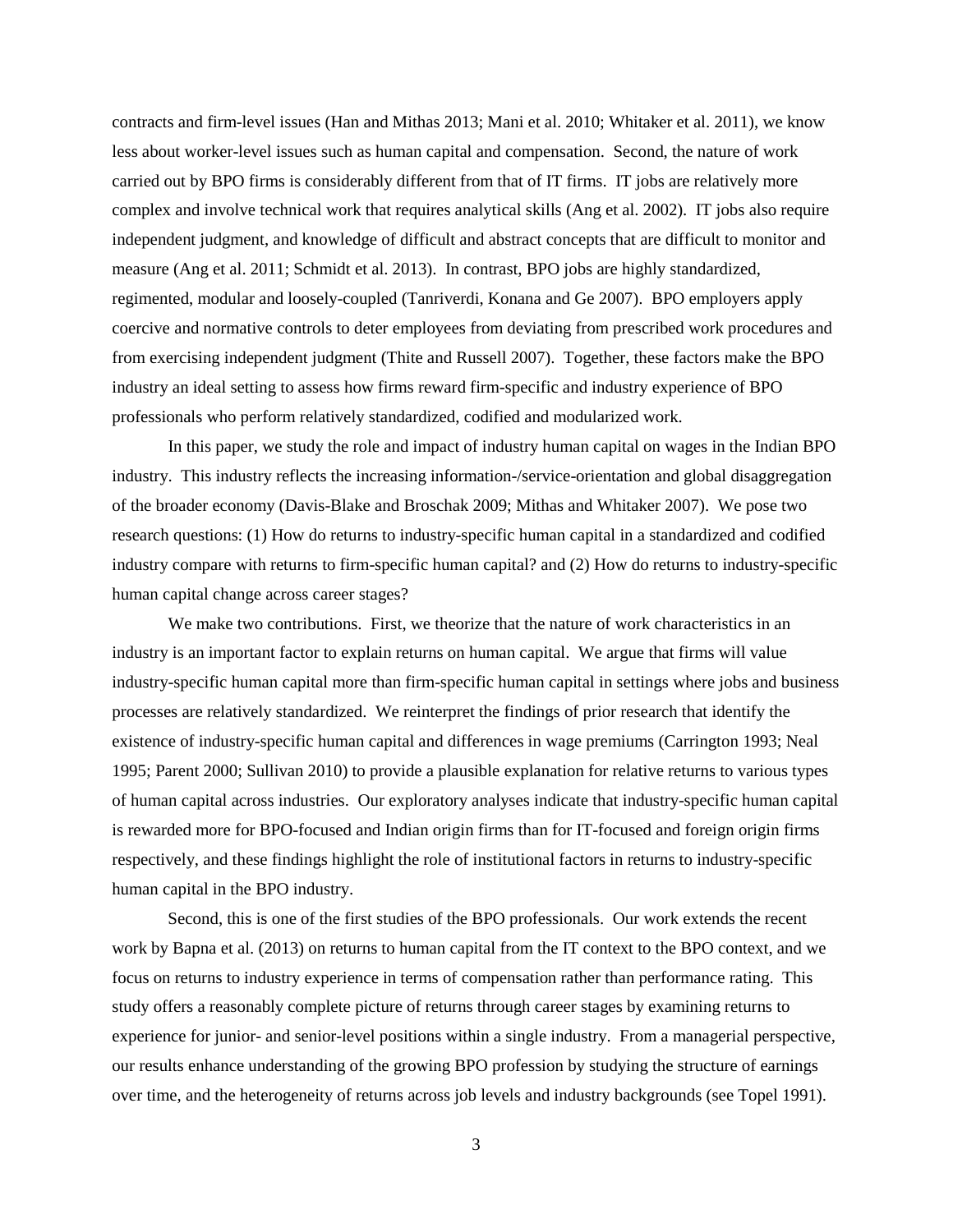#### **2. Theoretical Framework**

Our goal in this study is to understand the role and importance of industry-specific human capital in the BPO industry, which differs from the IT industry that has been the subject of prior studies (Truman and Baroudi 1994; Weiss and Landau 1981). Ang et al. (2002) test human capital by analyzing salary data for IT professionals in Singapore, and find that wages are determined by human capital factors such as education and experience. Levina and Xin (2007) and Mithas and Krishnan (2008) examine compensation of U.S. IT professionals, and find that while human capital is important, institutional differences also impact wages. Slaughter et al. (2007) show that firm-specific human capital influences compensation and moderates IT compensation-organizational tenure profiles. Mithas and Lucas (2010) find that after controlling for human capital, foreign IT workers in the U.S. earn a salary premium compared with American IT workers. More recently, Bapna et al. (2013) study the effect of employerprovided training on performance ratings in an Indian IT services firm, and find that employee performance ratings improve with general training but not firm-specific training, and high-experience employees reap higher returns from training compared with low-experience employees. While these studies shed light on the value of human capital for IT professionals, little is known about the relative importance of industry- and firm-specific human capital for employees in the BPO industry, a new but rapidly growing industry (Reinhardt et al. 2006).

We relate occupational characteristics with returns to human capital and highlight the importance of industry-specific human capital and heterogeneity of returns across career stages, drawing from research on outsourcing and skills and research on industry-specific human capital. Research on outsourcing and skills provides insights by examining how IT affects the skill composition of various occupations, and helps us understand the nature of BPO and other IT-enabled industries. This research emphasizes the characteristics that make occupations more vulnerable to offshoring, such as required personal interaction, geographic co-location, codification and routinization (Jensen and Kletzer 2006; Kotlarsky et al. 2014; Ramasubbu et al. 2008b; Apte and Mason 1995; Autor et al. 2003; Blinder 2009; Jensen and Kletzer 2005). Advances in IT make service occupations more vulnerable to offshoring by unbundling information and physical flows (Mithas and Whitaker 2007). While this literature helps us understand the nature of work performed by BPO professionals, the manner in which standardized work influences returns to industry-specific human capital remains an open question.

Research on industry-specific human capital guides us to examine the manner in which human capital may relate to a particular industry (Weinberg 2001). Most prior research uses human capital theory to explain differences in compensation based on work experience, because investments in experience create valuable productive capacity (Becker 1975). Human capital includes the skills, competences and knowledge that professionals can use to increase their productivity, and explains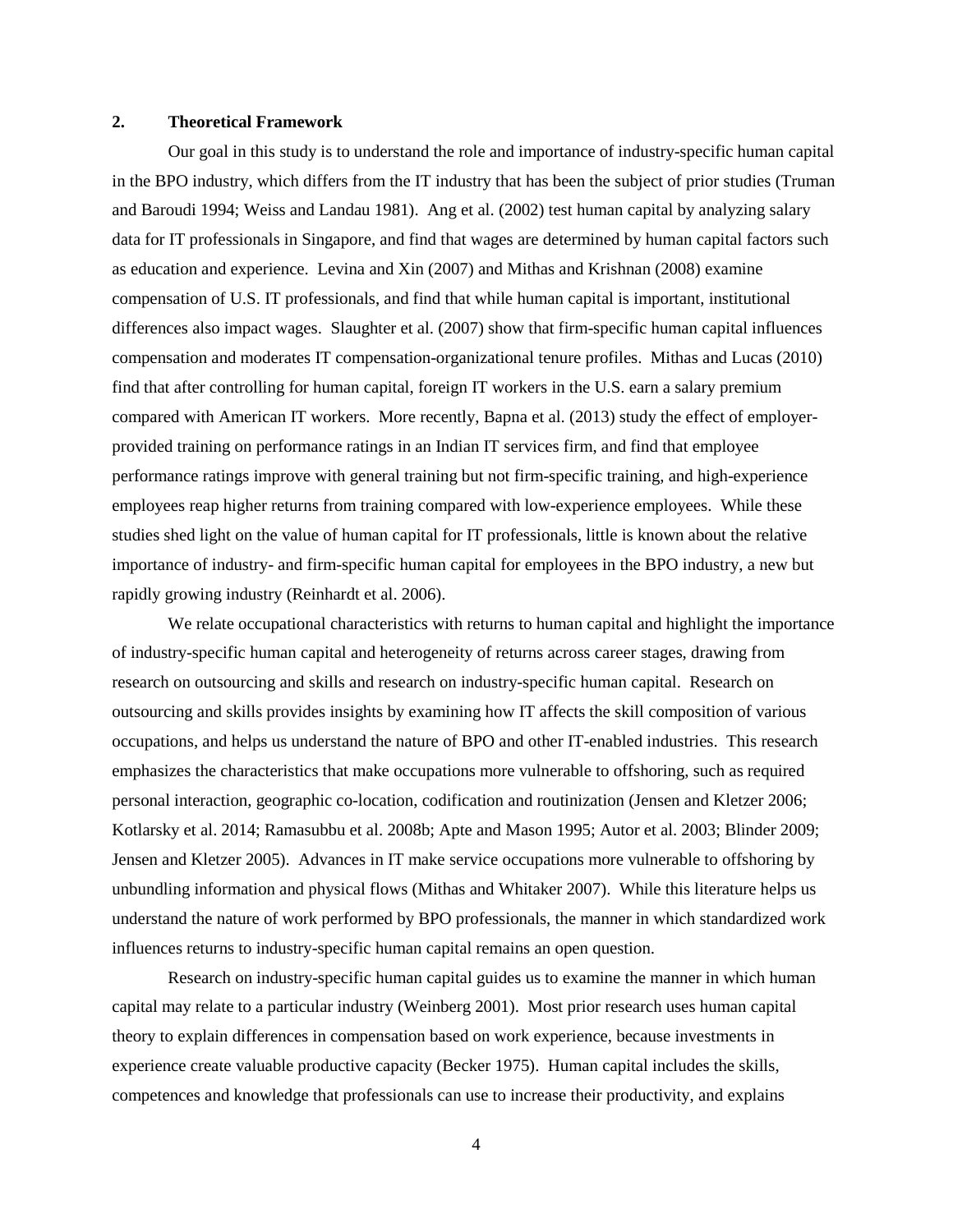significant variation in wage growth over the life cycle (Becker 1962). Human capital research typically divides experience into general experience that is valuable across all firms, and firm-specific experience (i.e., tenure or seniority) that is valuable only at a particular firm. Human capital is generally measured by years of work experience in the current occupation (e.g., IT experience for IT professionals), organizational tenure and total experience. Because the BPO industry is a relatively new industry, many current BPO professionals started in non-BPO positions, which allows us to decompose the total work experience of a BPO professional into firm-specific experience, BPO industry-specific experience, and general experience. Firm-specific human capital is acquired through tenure and training with a particular firm, industry-specific human capital is acquired through experience in an industry, and general human capital is acquired through total education and work experience (see Table 1).

#### - Insert Table 1 here -

We conceptualize these three dimensions on a continuum based on transferability across firms, with firm-specific human capital not transferrable across firms and general human capital transferable across all firms. There is general consensus among economists that firms are more likely to reward firmspecific human capital than general human capital. For example, Manning (2011) notes: "A key and eminently sensible idea in the specific human capital literature originating in Becker…is that specific human capital accumulates over time. This means that rents in the employment relationship are likely to be higher for those workers who have been in their current job for a long time-very few labor economists would dissent from this position" (p. 977). While most prior research has focused on human capital at either the firm-specific or general ends of the continuum (Gibbons and Waldman 2004; Lazear 2009), some research has begun to address the role of industry-specific human capital. Arguably, each industry values a different set of skills that are vital to its products and services, with some evidence that industries compete to attract the best talent (Peterson 2011). As professionals work in an industry, they have an incentive to invest in training and learning to develop relevant skills, and their employers are likely to have a favorable view of these skills to increase productivity and performance. As this human capital is developed, it becomes more valuable to the current industry and less valuable to other industries (Hatch et al. 2004).

Among prior studies on industry-specific human capital, Neal (1995) uses data from U.S. Census Displaced Worker Surveys (DWS) to compare the change in wages for workers who switch industries after displacement to wages of workers who stay in the same industry after displacement. This study finds that industry switchers suffer greater losses than similar workers who stay in the industry, which suggests that workers are rewarded for some skills that are neither firm-specific nor completely general. Parent (2000) uses data from the National Longitudinal Survey of Youth (NLSY) and Panel Study of Income Dynamics (PSID) to show that after controlling for industry-specific human capital, the returns to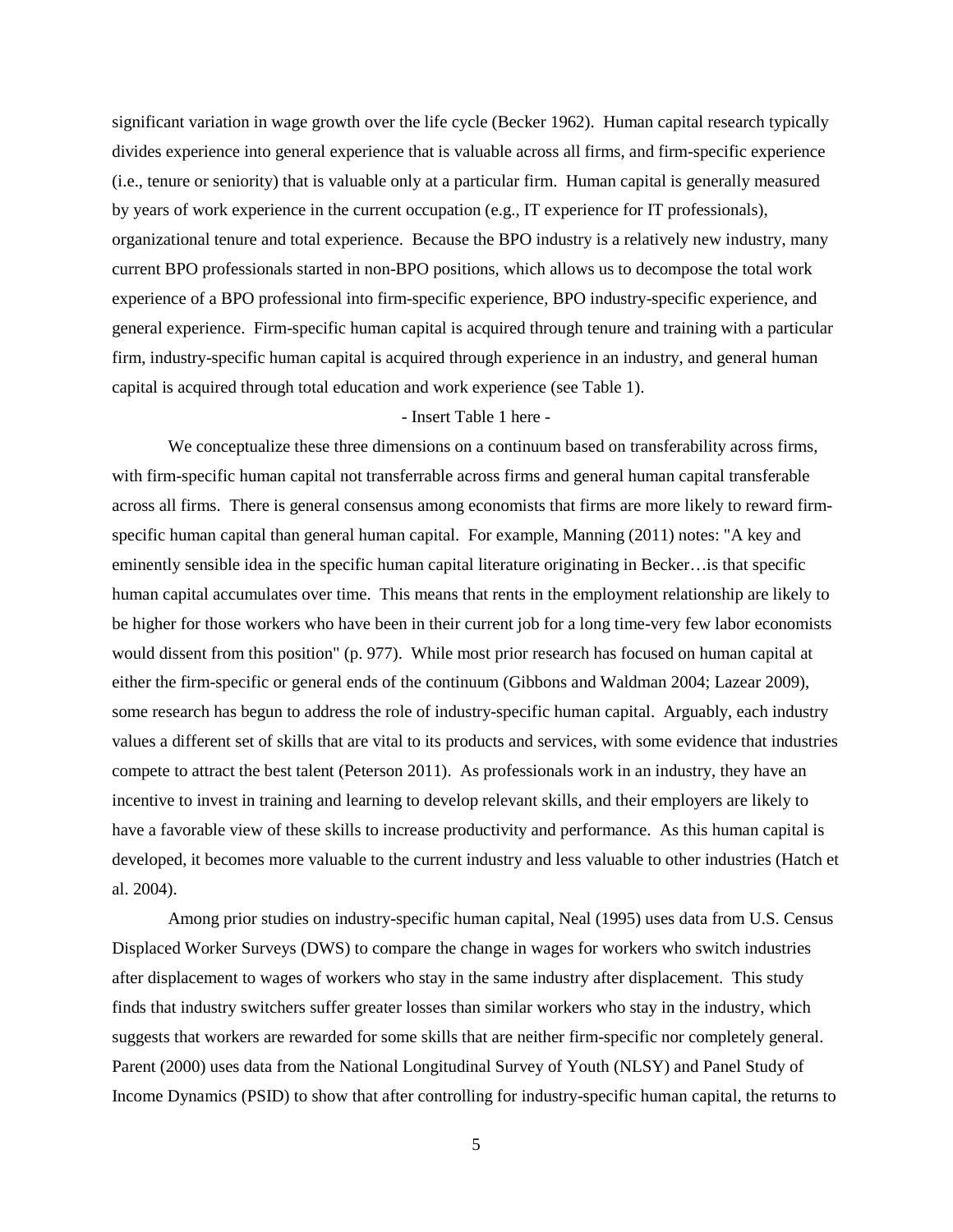tenure are severely reduced. Sullivan (2010) uses NLSY data to find that industry-specific human capital is important for wages, and that the importance of different types of human capital varies across occupations.

While these studies shed some light on the importance of industry-specific human capital, they have at least three limitations. First, these studies report differences in returns to industry experience across industries (Sullivan 2010; Zangelidis 2008), but do not theorize underlying reasons for the importance of industry-specific human capital. For example, a rationale is not given for negative returns to industry experience in the transportation/communications and engineering/vehicle sectors, compared with positive returns to industry experience in the banking/finance sector (Zangelidis 2008). Second, the findings vary across different types of workers (and sometimes across the same types of workers) without sufficient explanation for such differences. For example, the coefficient of industry experience for managers is positive in Sullivan (2010) and negative in Zangelidis (2008), and the coefficient of industry experience for clerical workers is positive in Sullivan (2010) and negative in Zangelidis (2008). Third, datasets for prior studies are mostly from the U.S. and prior to the year 2000. For example, Sullivan (2010) uses U.S. NLSY data from 1979–2000 and Neal (1995) uses U.S. DWS data from 1984–1990. The geographic and time location of these datasets limits the ability to address emerging industries such as BPO and emerging economies such as India. These datasets also have other disadvantages such as fewer observations on each industry for NLSY and PSID, and susceptibility to recall bias in DWS (see Table A1 in the appendix).

We extend prior research by theorizing that work and industry characteristics can explain the importance of industry-specific human capital, and by studying the BPO industry with granular data on industry experience that addresses some limitations of prior datasets. While prior studies paid little attention to returns across career stages, our study examines heterogeneity in returns to human capital between junior- and senior-level positions within an industry.

# **2.1 Returns to Industry-Specific Human Capital**

As noted above, the relative importance of industry- and firm-specific human capital in the BPO industry is an open question. On one hand, findings from prior work on IT professionals suggest that BPO professionals with tacit knowledge of the firm's infrastructure and an understanding of the firm's customers may be more productive (Josefek and Kauffman 1999). On the other hand, there are at least four reasons why industry experience may be equally or more valuable in the BPO industry.

First, the industry has a distinct set of characteristics. The BPO industry requires a relatively high degree of process expertise and interaction with a client firm's customers and suppliers (Levina and Su 2008; Mani, Barua and Whinston 2006), which translates into some BPO-specific skills (Batt et al. 2005). Client firms generally outsource when their business processes are loosely-coupled and standardized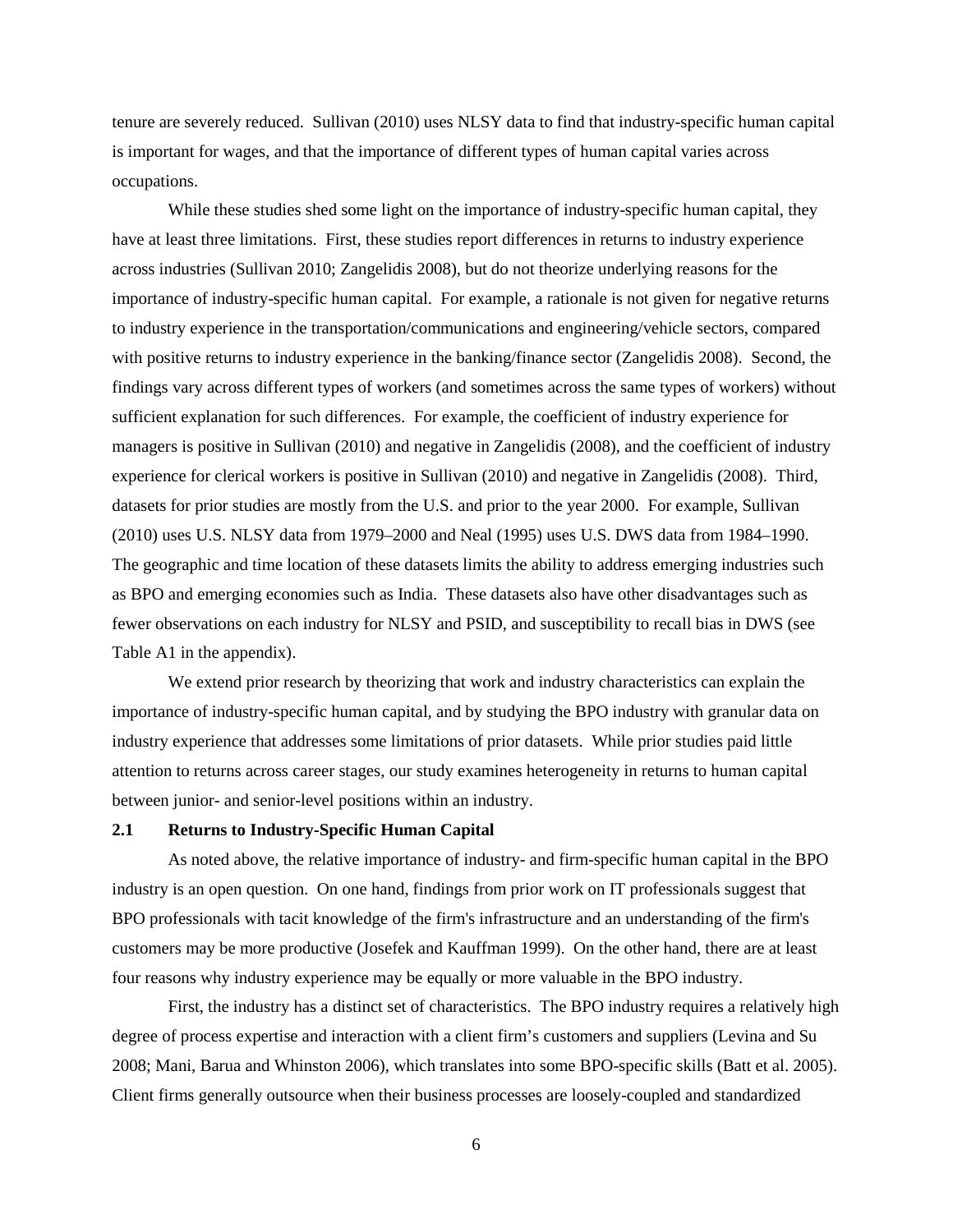enough to be performed separately from other business processes (Poppo and Zenger 2002; Tanriverdi et al. 2007). At the same time, successful execution of outsourced business processes requires close coordination between two parties, since BPO involves management of information-intensive inputs, outputs and work processes (Mani et al. 2010). Therefore, the unique nature may make BPO-specific skills more valuable than firm-specific skills, since standardized and modularized processes can be managed alongside similar processes for multiple clients. Increasing standardization of hardware, software and methodologies (e.g., CMMI, ISO) across firms makes firm-specific skills less relevant than they were a decade ago (Davenport 2005; Ramasubbu, Mithas and Krishnan 2008a). IT enables offshore BPO vendors to deliver services with more standardized processes (Rust and Tuck Siong 2006) and achieve economies of "mass service" (Lovelock 1983; Rust and Miu 2006), which make BPO professionals more interchangeable across firms. In contrast to the challenges of transferring expertise across industries, skills acquired in one firm may be more easily transferred to other firms in the industry (Saxenian 1996), making industry-specific human capital more important in the BPO industry.

Second, because required investments in training are lower for experienced BPO professionals than for professionals from other industries, firms are likely to pay a premium for BPO experience at other firms. Experienced BPO professionals bring in knowledge of business processes and work practices from their previous BPO firms. This learning or knowledge-based explanation for the value of industry experience is particularly important in high-technology fields where product lifecycles are short and knowledge depreciates at a fast rate (Daveri and Maliranta 2007; Mendelson and Pillai 1998), and one way to stay current is to hire experienced professionals.

Third, informal networks accumulated through industry experience may help BPO professionals identify job opportunities, and reduce uncertainty about job match between workers and employers (Loury 2006; Ozgen and Baron 2007). Better information from informal industry networks can reduce voluntary turnover and increase productivity, contributing to higher wages (Simon and Warner 1992). Research on labor markets in Silicon Valley suggests that informal social networks can be a powerful source of learning and productivity in dynamic industries that exhibit boundary-less careers, and can provide social capital and information signals to minimize search and switching costs otherwise associated with high rates of inter-firm mobility (Saxenian 1996).

Fourth, because the BPO industry is at an early stage, growing rapidly, and facing a shortage of professionals with sufficient skills, these factors generate a premium for industry-specific human capital (Castanias and Helfat 2001). Therefore, while we acknowledge the value of firm-specific human capital, we argue that BPO firms are likely to value industry-specific human capital more highly because of greater standardization of hardware, software and methodologies, training cost savings and learning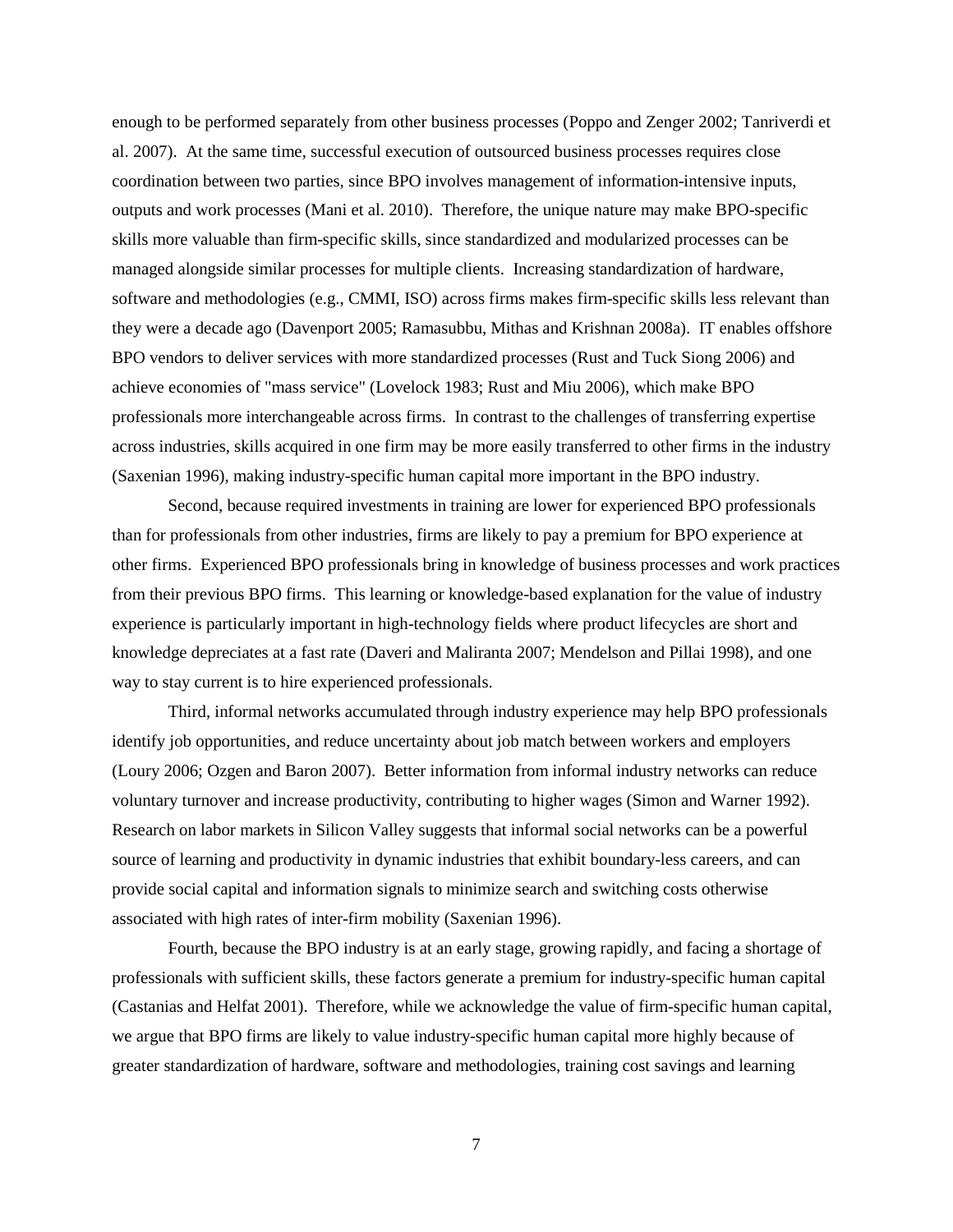advantages from hiring experienced BPO professionals, informal industry networks, and shortage of industry-specific skills. Consistent with this discussion, we hypothesize that:

*H1: Returns to industry-specific human capital are larger than returns to firm-specific human capital for BPO professionals.*

# **2.2 How Returns to Industry-Specific Human Capital Vary by Career Stage: Junior-Level Positions versus Senior-Level Positions**

We theorize that returns to industry-specific human capital will vary by career stage, based on differences between junior-level and senior-level positions in required skills, knowledge spillover, presence of capital, impacts of training, and hiring criteria. In the BPO industry, junior-level positions differ from senior-level positions in the type of skills required to increase productivity (Kuruvilla and Ranganathan 2008; Thite and Russell 2007). Junior-level positions such as call center personnel need to acquire customer service skills, such as the ability to follow scripts and update computerized records (Batt et al. 2005). This type of human capital is easily transferrable and highly valued by other firms in the BPO industry (Sako 2006).

The returns to industry experience of junior-level positions are reinforced by knowledge spillover effects within the industry (Lucas 1988). The BPO industry has high turnover rates (Kuruvilla and Ranganathan 2008), and professionals doing more standardized and digitized work are easily transferrable and highly valued by other firms in the industry (Sako 2006). This inter-firm mobility creates value for the receiving BPO firm, through increased productivity of junior-level workers and through knowledge spillovers that increase productivity for other junior-level workers (Fallick, Fleischman and Rebitzer 2006; Jaffe, Trajtenberg and Henderson 1993; Lazear and Shaw 2007). Thus, junior-level workers transferring to another firm may be rewarded more highly for knowledge that is useful across companies. Since junior-level positions are likely to do more standardized and modularized work than senior-level positions, this knowledge effect is likely to be stronger for junior-level positions.

Compared with junior-level positions, senior-level positions need to acquire more specific knowledge about firm culture to properly onboard new employees, more specific knowledge about firm policies and procedures to administer those policies, more specific knowledge of individual employees to effectively manage those employees, and more specific knowledge of the firm's clients to manage those customer relationships. This type of human capital may be less transferrable across firms and less valued by other firms in the Indian BPO industry. Junior- and senior-level positions also differ significantly in the extent to which interaction with other employees is required. For example, junior-level positions focus primarily on task-related activities, with no or few subordinates reporting to them. On the other hand, senior-level positions (particularly in large firms) have a large number of subordinates reporting to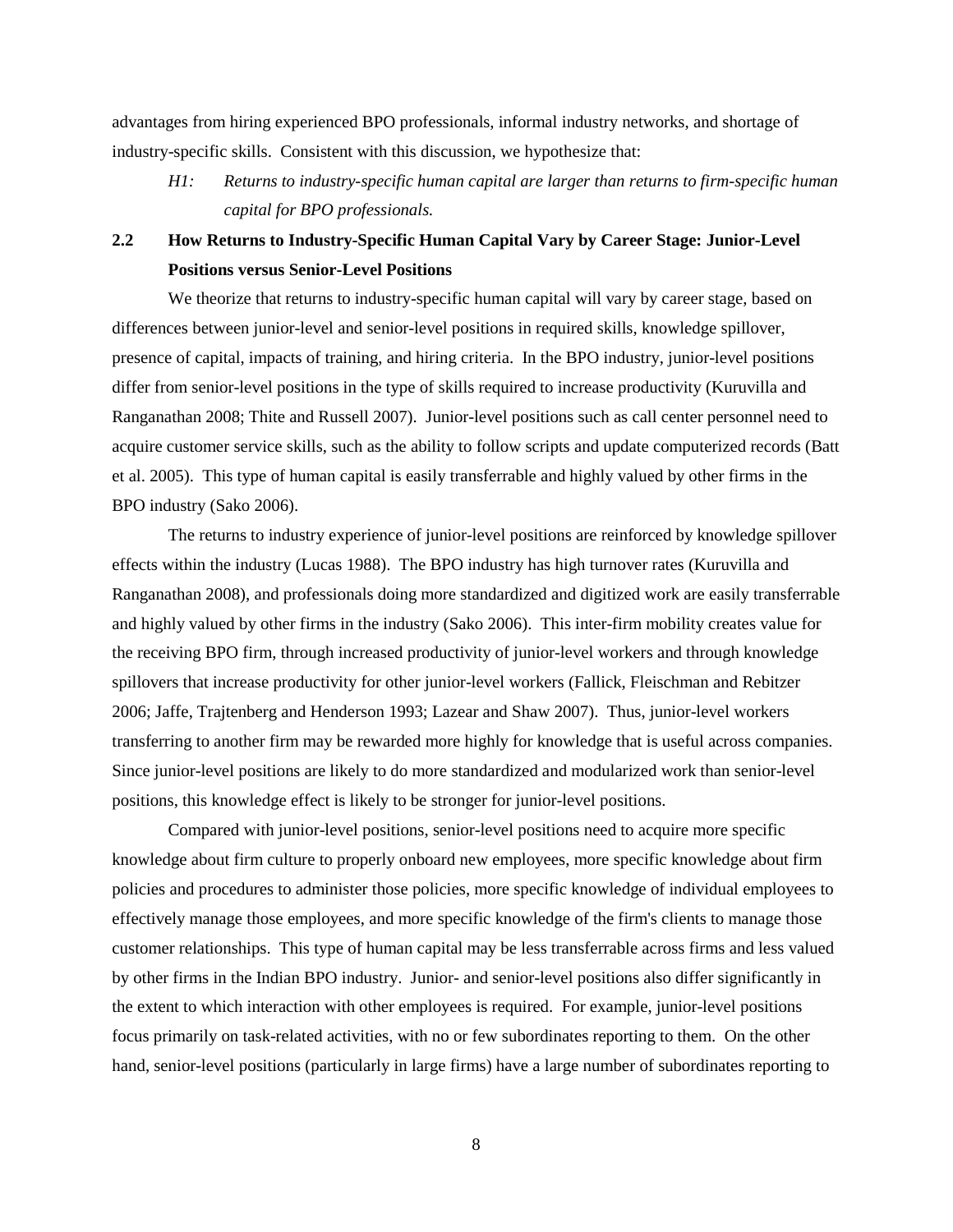them, requiring more interaction- and supervision-related activities (Kwon and Meyersson Milgrom 2004).

Junior-level positions also differ from senior-level positions in their economic, intellectual, social and symbolic capital (Levina and Vaast 2008), due to differences in required skills and interaction (Cummings 2007) and to differences in compensation and perceived status (Pfeffer and Langton 1993). For example, onshore senior managers have higher economic and symbolic capital; middle managers have sufficient economic, intellectual, social and symbolic capital; while offshore lower-level managers do not have enough of these types of capital. The definition of intellectual capital as competence in a practice or field (Levina and Vaast 2008) is similar to the definition of industry-specific human capital in this paper.

In addition to the difference in required skills and presence of capital, training can affect the productivity of junior-level and senior-level positions differently. Bapna et al. (2013) find that lowexperience employees achieve higher performance gains from technical training, and high-experience employees achieve higher performance gains from general training, consistent with the premise that junior-level positions focus on customer service and senior-level positions focus on administration. Consistent with the findings by Bapna et al. (2013), we expect technical training to have a more positive effect on compensation for junior-level positions. Because the skills accumulated through technical training can be more easily transferred across firms in the BPO industry, such training should contribute to high returns to industry experience for BPO junior-level positions. On the other hand, senior-level positions will benefit more from general training, such as training in behavioral, communication or leadership skills. To the extent that general training could be used outside the industry, we expect seniorlevel positions to achieve relatively higher returns from general training than from technical training.

Junior-level positions also differ from senior-level positions in hiring criteria. When occupationspecific human capital is important in hiring, the returns to industry-specific human capital are larger than the return to firms-specific human capital for junior-level positions compared with senior-level positions (Kwon and Meyersson Milgrom 2004). Therefore, we expect returns on industry-specific human capital to be larger than returns on firm-specific human capital in cases where industry-specific human capital is more important to job performance, such as for junior-level positions in the BPO industry. Consistent with this discussion, we hypothesize that:

- *H2a: Returns to industry-specific human capital are higher for junior-level positions than for senior-level positions among BPO professionals.*
- *H2b: The returns gap between industry-specific and firm-specific human capital is higher for junior-level positions than for senior-level positions among BPO professionals.*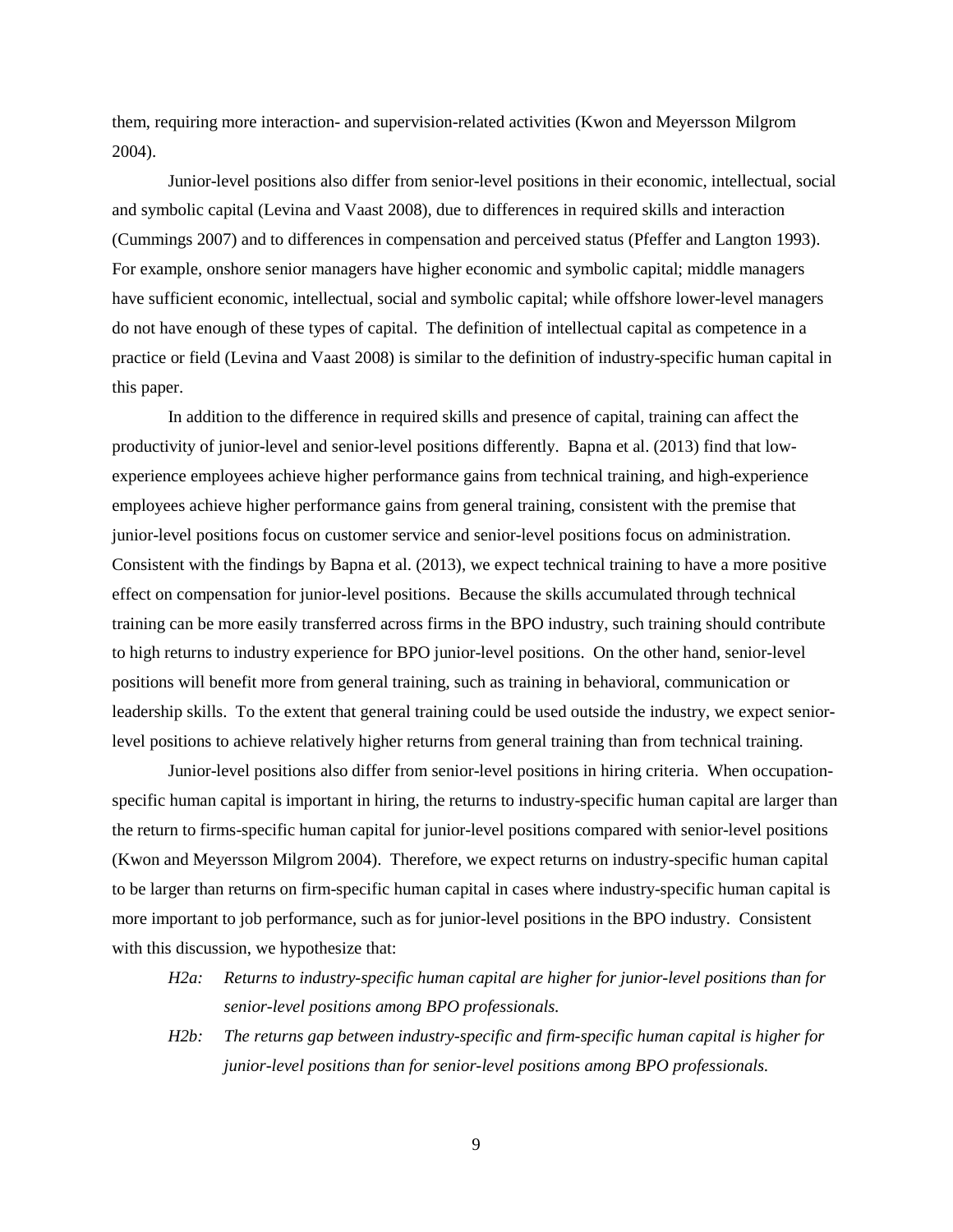#### **3. Method**

## **3.1 Data**

The context for our study is the Indian BPO industry, which accounts for a leading share of the global BPO industry (Kuruvilla and Ranganathan 2008). The Indian IT and BPO industries employ 2.8 million workers directly and 8.9 million workers indirectly, with an estimated \$100 billion in total market size and \$70 billion in exports in 2012 (Nasscom 2013). While this industry has grown significantly and has generated significant wage growth for Indian BPO employees, the human capital dimensions of this wage growth have not yet been studied.

We obtained the data for this study from a leading market research firm in India. The market research firm conducted an annual survey of Indian BPO professionals during the years 2006–2008. The surveys focused on employee compensation and HR practices at the current firm, and also included questions on prior work experience. Each year, the research firm used a similar questionnaire and approach to conduct the survey in two phases. Using 2007 as an example, in the first phase the research firm sent a detailed HR questionnaire to about 120 BPO companies in India. These companies included the BPO business units of Tata Consultancy Services (TCS) and Wipro, and multinational firms with a presence in India such as IBM Daksh. The research firm then selected the top firms based on firm size and growth for a second phase employee survey. The research firm worked to obtain an unbiased sample by taking steps to ensure that management did not influence the selection of respondents or their responses, and by promising confidentiality to respondents.

During the three years 2006–2008, over 2,500 Indian BPO professionals provided complete responses to the variables of interest for this study. Nineteen firms participated in the 2006 second-stage survey, 19 firms participated in the [2](#page-10-0)007 survey, and 17 firms participated in the 2008 survey.<sup>2</sup> The research firm provided us with the identity of 25 firms that participated in the 2007 and 2008 surveys (we do not have the identity of firms that participated in the 2006 survey). Of these 25 firms, 11 firms participated in both the 2007 and 2008 surveys, eight firms participated only in the 2007 survey, and six firms participated only in the 2008 survey. Twenty-three of these 25 firms are outsourcing vendors, one firm is a captive provider, and one firm provides both outsourced and captive services. As of March 2013, 22 of the 25 firms (or their parent company) are listed in the publicly-available National Association of Software and Services Companies (NASSCOM) member directory (www.nasscom.in).

<span id="page-10-0"></span><sup>&</sup>lt;sup>2</sup> Although the exact response rate is not known, the research firm sampled employees from each level in locations covered by the survey, and employees were randomly picked based on employee ID (without names). We estimate a response rate of more than 90% from employees who were contacted to participate in the survey. We believe that because of random sampling and a high response rate from employees who were selected, this research design ensures representativeness and does not cause bias.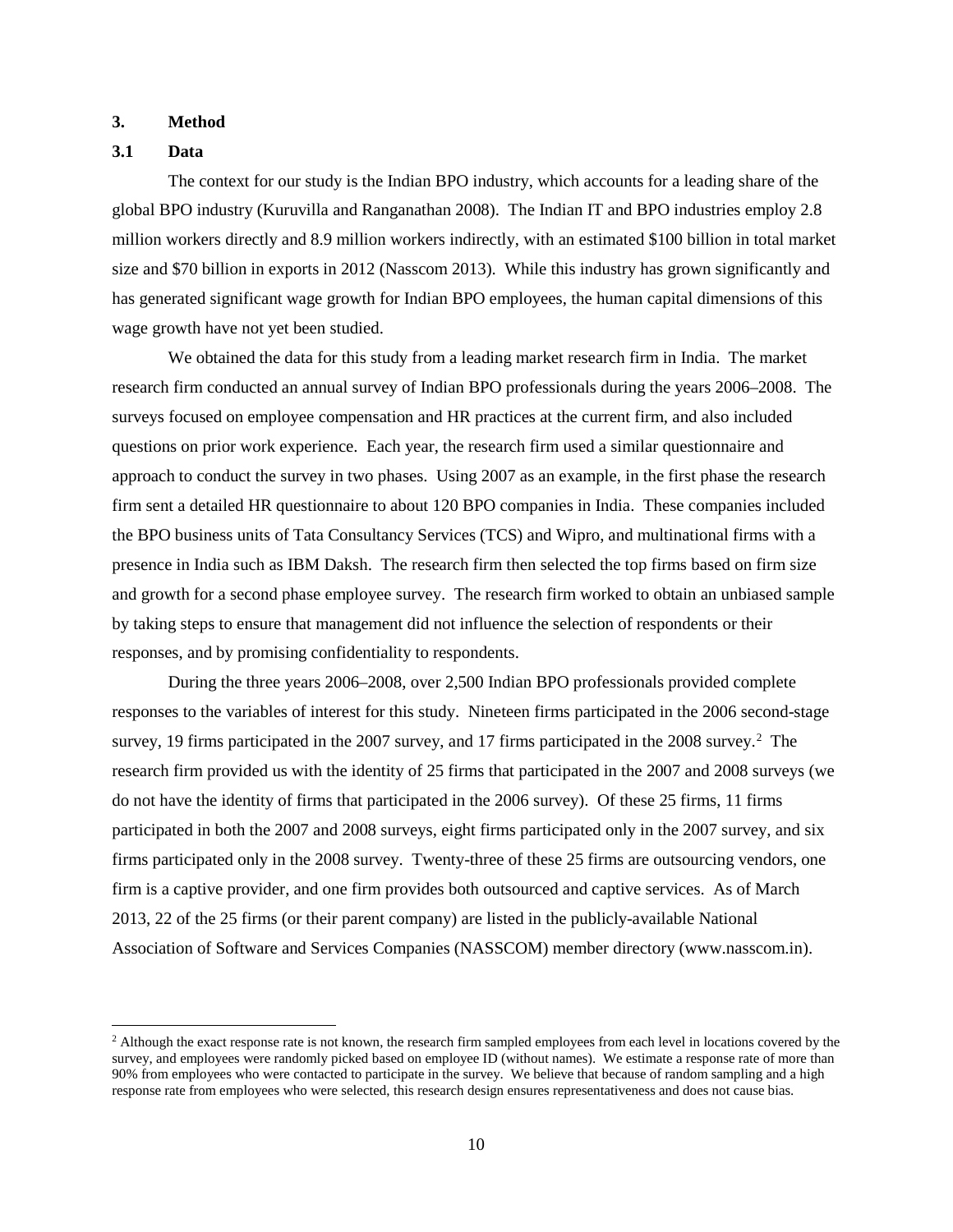One firm was acquired by a larger outsourcing vendor during the period of our study, and two firms were acquired by larger outsourcing vendors after the period of our study.<sup>[3](#page-11-0)</sup>

While financial data is not publicly-available for all 25 firms, the Centre for Monitoring the Indian Economy (CMIE) recorded financial data for some firms during the period of our study. For example, in 2007 CMIE recorded financial data for 11 of our 25 firms. Average revenues for these 11 firms were Rupees 3,221 crore (US\$ 805 million at US\$1=Rs.40 in 2006–2008), with a minimum of 56 rupees crore (US\$ 14 million) and a maximum of 14,945 rupees crore (US\$ 3,736 million). CMIE also recorded the ownership structure for 13 of our 25 firms, showing that 10 of the 13 firms were Indianowned and 3 of the 13 firms were foreign-owned. [4](#page-11-1) Based on information from the Indian research firm who conducted the survey, services offered by companies in the survey included call center services (such as outbound sales/marketing calls and inbound customer support) and non-voice services. According to one estimate, customer service (including call center) accounted for about 40 percent of total employment in the BPO sector in 2003-2004, while finance, HR and other services accounted for the other 60 percent (Greene 2006). Our review of the firm's websites indicates that these call center services include both technical and non-technical domains. Although many BPO workers in our sample may be engaged in call center-related jobs, we expect many others to be engaged in other BPO jobs related to accounting, finance, HR, etc. For example, TCS provides a variety of services including collections, customer interaction management, finance and accounting, HR, and supply chain management and procurement.<sup>5</sup> Genpact also provides diverse services such as contact center, HR, legal, and risk management.<sup>[6](#page-11-3)</sup> Even though our data does not provide us with the precise nature of services for each BPO professional in our survey, we believe our sample of BPO workers performs a broader range of services beyond voice-based call-center services. With the large number of Indian BPO professionals and firms in our survey, our sample appears broadly representative of BPO professionals in India.<sup>[7](#page-11-4)</sup> Because the surveys were answered by randomly selected respondents from participating BPO firms, and with high turnover of employees in the BPO industry, the overlap of respondents across years is likely to be negligible.<sup>[8](#page-11-5)</sup>

<span id="page-11-0"></span><sup>&</sup>lt;sup>3</sup> The list of 25 firms is available from the authors on request.

<span id="page-11-1"></span><sup>4</sup> We coded and classified the remaining 12 firms as Indian origin or foreign origin based on their national origin at the time they were started. In total, there are 16 Indian origin firms and nine foreign origin firms. We do not make a distinction between captive and captive/outsourced hybrid firms among the foreign origin firms in our data, and this does not bias our results because our models include dummy variables for each firm to account for firm-specific differences.<br><sup>5</sup> [http://www.tcs.com/offerings/business\\_process\\_outsourcing\\_BPO/horizontal\\_services/Pages/default.aspx](http://www.tcs.com/offerings/business_process_outsourcing_BPO/horizontal_services/Pages/default.aspx)

<span id="page-11-3"></span><span id="page-11-2"></span><sup>6</sup> [http://www.genpact.com/home#](http://www.genpact.com/home)

<span id="page-11-4"></span><sup>&</sup>lt;sup>7</sup> According to the National Association of Software and Service Companies (NASSCOM), direct employment in India's BPO industry was 470,000 in 2005–2006.

<span id="page-11-5"></span><sup>&</sup>lt;sup>8</sup> We conducted robustness checks by doing analyses separately for each year and obtained qualitatively similar results, as we report in Table A5.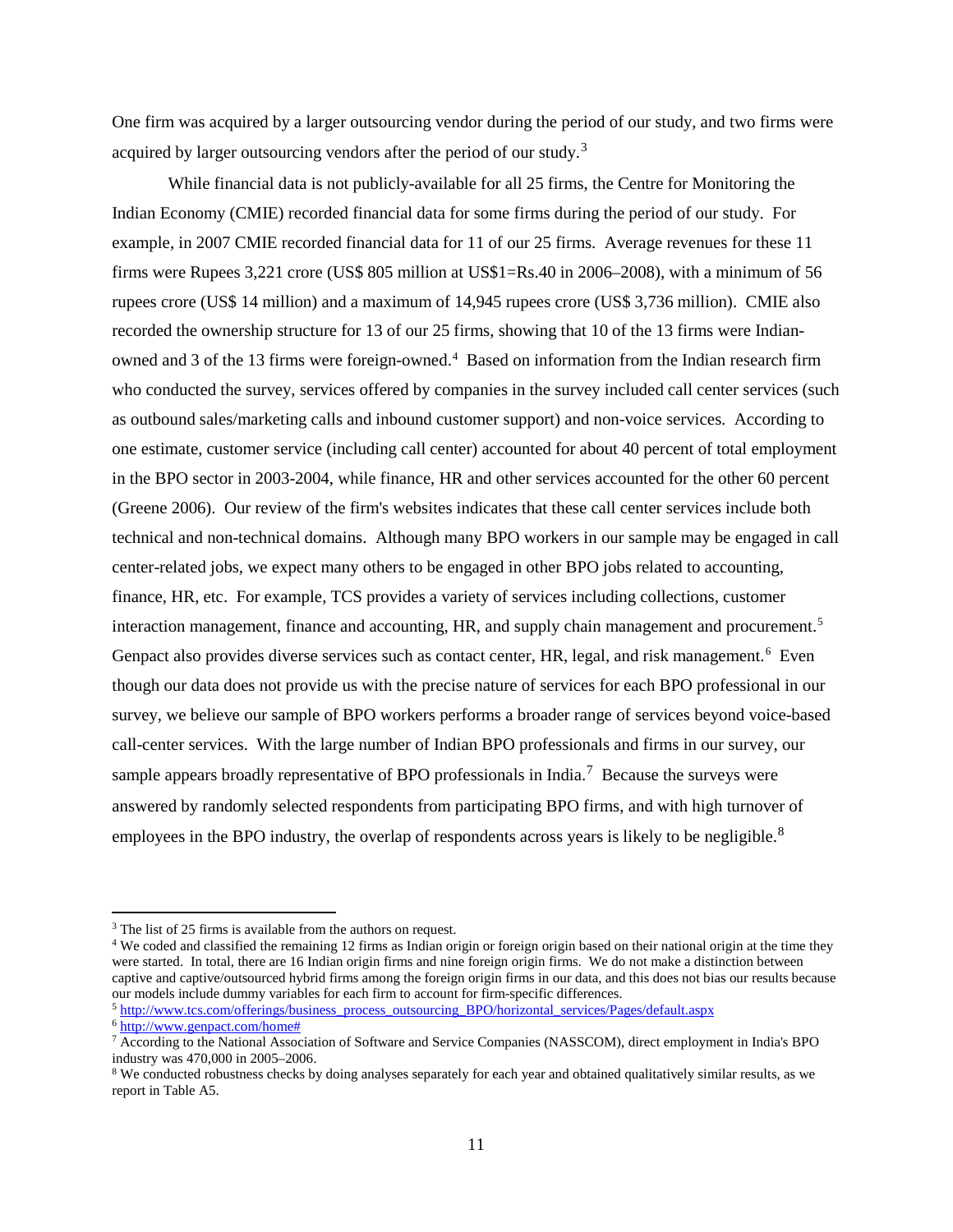Table 2 provides a description of variables in this study. Wages for the years 2007 and 2008 are deflated to 2006 Rupees using the Reserve Bank of India's Consumer Price Index for Urban non-Manual employees (see RBI publication Handbook of Statistics on Indian Economy, Table 40: Consumer Price Index – Annual Average)<sup>[9](#page-12-0)</sup> and then log-transformed. Twelve percent of respondents in our data earned a four-year Bachelor of Engineering degree, 12% attained an MBA, 50% attained a three-year Bachelor degree, and remaining respondents attained a Master's degree.

#### - Insert Table 2 here -

To perform the analysis for Hypothesis 2, we isolated subgroups of junior-level positions (customer care and call takers) and senior-level positions (managers, group heads, and vice presidents) based on job titles. This classification is supported by the means of firm experience (1.57 years for junior-level positions and 3.63 years for senior-level positions), industry experience (2.10 and 5.32 years, respectively), and total experience (3.25 and 7.69 years, respectively). Our data provides support for the premise that hiring channels differ between junior-level and senior-level positions. In our data set, 24.7% of junior-level professionals are hired via the traditional walk-in application process, while only 1.5% of senior-level positions are hired through the walk-in process. The difference in hiring channels suggests a difference in hiring criteria by level.

Table 3 provides descriptive statistics for each year and for the total sample of Indian BPO professionals. The average annual wage is Rupees 2.31 lakhs (\$5,800 at US\$1=Rs.40 in 2006–2008). The mean age of workers in our sample is about 26 years old, just slightly lower than the mean age of 27 in Parent (2000) and 27.5 in Sullivan (2010). [10](#page-12-1) Respondents have an average of 2.00 years of experience in the current firm, 2.72 years of experience in the BPO industry, and 4.00 years of total experience. Table A2 in the appendix compares average experience in our sample with that in other studies. The level of average experience reflects the recent founding and expansion of this industry in India, and the fact that this industry employs relatively young workers. Thirty-nine percent of respondents were working in their first job after graduation, 71% are male, and 23% are married.

## - Insert Table 3 here -

Table 4 provides correlations for variables in this study. Firm experience, industry experience and total experience are all positively correlated with wages, consistent with theory on the role of human capital in wage growth. The correlation coefficient for industry experience is larger than the correlation coefficient for firm experience, which suggests that industry-specific human capital is relevant in the

 <sup>9</sup> Available at [http://www.rbi.org.in.](http://www.rbi.org.in/scripts/AnnualPublications.aspx?head=Handbook%20of%20Statistics%20on%20Indian%20Economy)

<span id="page-12-1"></span><span id="page-12-0"></span><sup>&</sup>lt;sup>10</sup> Age appears as a bracketed variable in our dataset. The mean value of 2.57 lies just past midway between the scale value of 2.0 that corresponds to the 21–25 year range, and the scale value of 3.0 that corresponds to the 26–30 year range. We interpret this mean value to indicate that the mean age of workers in our sample is about 26 years old.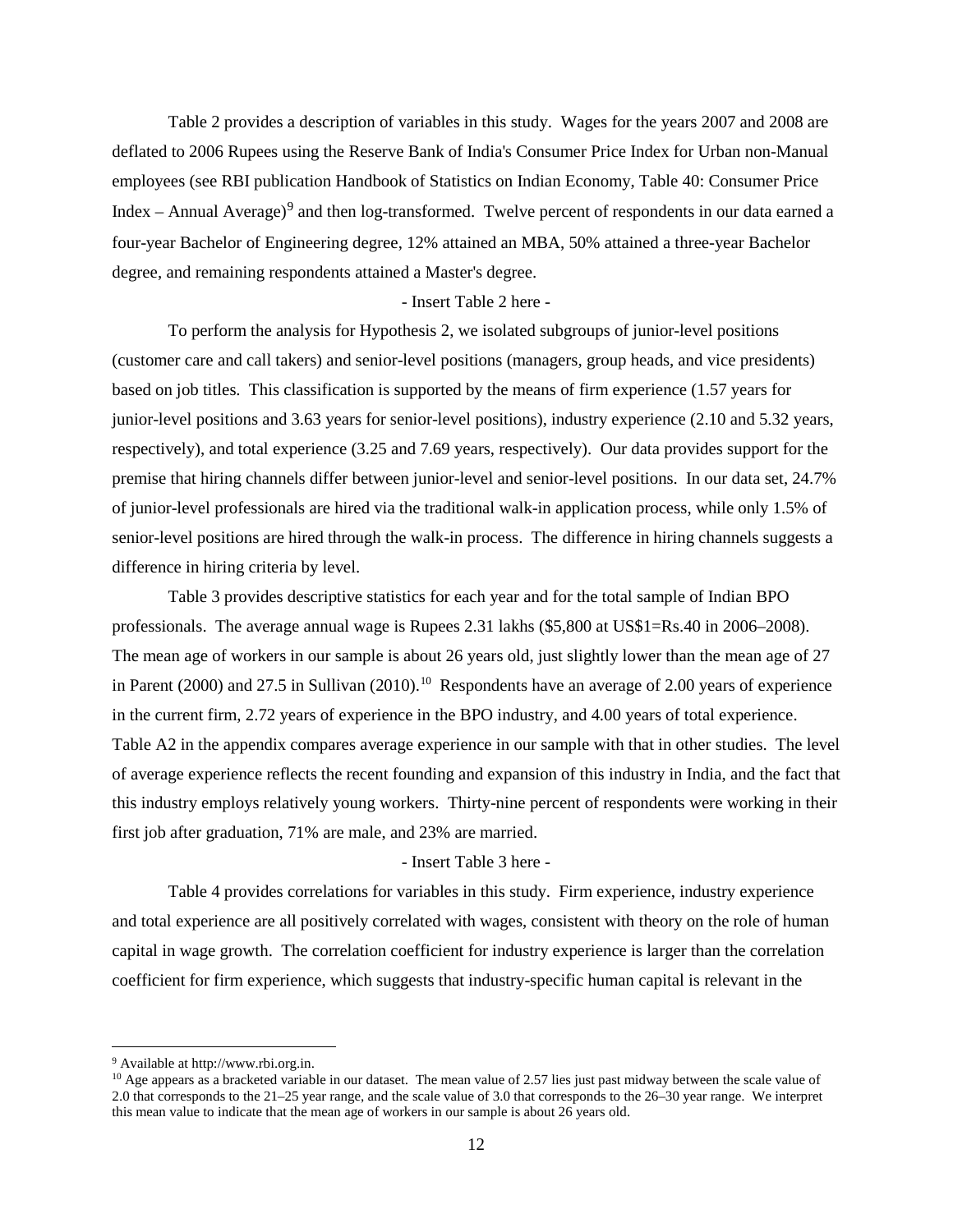Indian BPO industry. Overall, these correlations are consistent with prior human capital research and the hypotheses in this study.

- Insert Table 4 here -

## **3.2 Empirical Models and Econometric Considerations**

Following previous labor economics research, our econometric model uses the log-wage equation for Indian BPO professional *i* employed at firm *j*:

$$
ln(Wage_{ij}) = \beta_1 ExpFirm_{ij} + \beta_2 ExpIndstry_{ij} + \beta_3 ExpTotal_{ij} + \gamma X_{ij} + \alpha_j + \varepsilon_{ij}
$$
 (1)

where *Wage* represents the real annual wage of Indian BPO professional *i* at firm *j*, *ExpFirm* represents firm experience, *ExpIndustry* represents industry experience, *ExpTotal* represents total experience, the vector *X* includes explanatory variables such as education and job title, and *α* are firm dummies. Consistent with prior research, equation (1) also includes squared terms for current firm experience, industry experience and total experience. We omit these terms here for ease of presentation.  $β$  and  $γ$  are the parameters to be estimated, and  $ε$  is the error term associated with observation *i*. We estimate equation (1) using ordinary least squares (OLS), and report standard errors clustered at the firm level in all our models. The values of variance inflation factors (VIF) and condition index suggest that multi-collinearity is not a serious concern in our study (Cameron and Trivedi 2005). The highest VIF is 16.55 in model 5 of Table 5 and the condition index is 31.7, which is toward the lower end of the 30–100 range for moderate relations identified by Belsley, Kuh and Welsh (1980, p. 105), and well below the threshold of 100 suggested by Cameron and Triverdi (2005, p. 305). The higher VIFs are because of the squared terms for experience (not because of high correlations between firm and industry experience), particularly squared terms of firm experience and total experience. It is important to note that these squared terms are not statistically-significant in our models, and that our models without squared terms have reasonable VIFs. For example, Column (4) in Table 5 does not include squared terms for experience. For this model, the highest VIF is 3.37 and the average VIF is 1.41. To further alleviate any potential concerns with multi-collinearity, we mean-centered the experience variables and performed the same analyses as in Column 5 of Table 5. Our main findings still hold in the mean-centered model (the maximum VIF for the model with all experience mean-centered is 5.03 and the average VIF is 1.54), further suggesting that multi-collinearity is not a serious concern in our data. Overall, our main finding of higher returns to industry experience than to firm experience is robust to any potential concerns with multi-collinearity.

Because we use relatively objective measures such as education, gender, experience and wages (unlike subjective measures such as perceptions of organizational climate or policies), common-method bias is not likely to be a serious concern in this study. However, it is still useful to alleviate potential concerns for common-method bias. Podsakoff et al. (2003) suggest procedural and statistical remedies to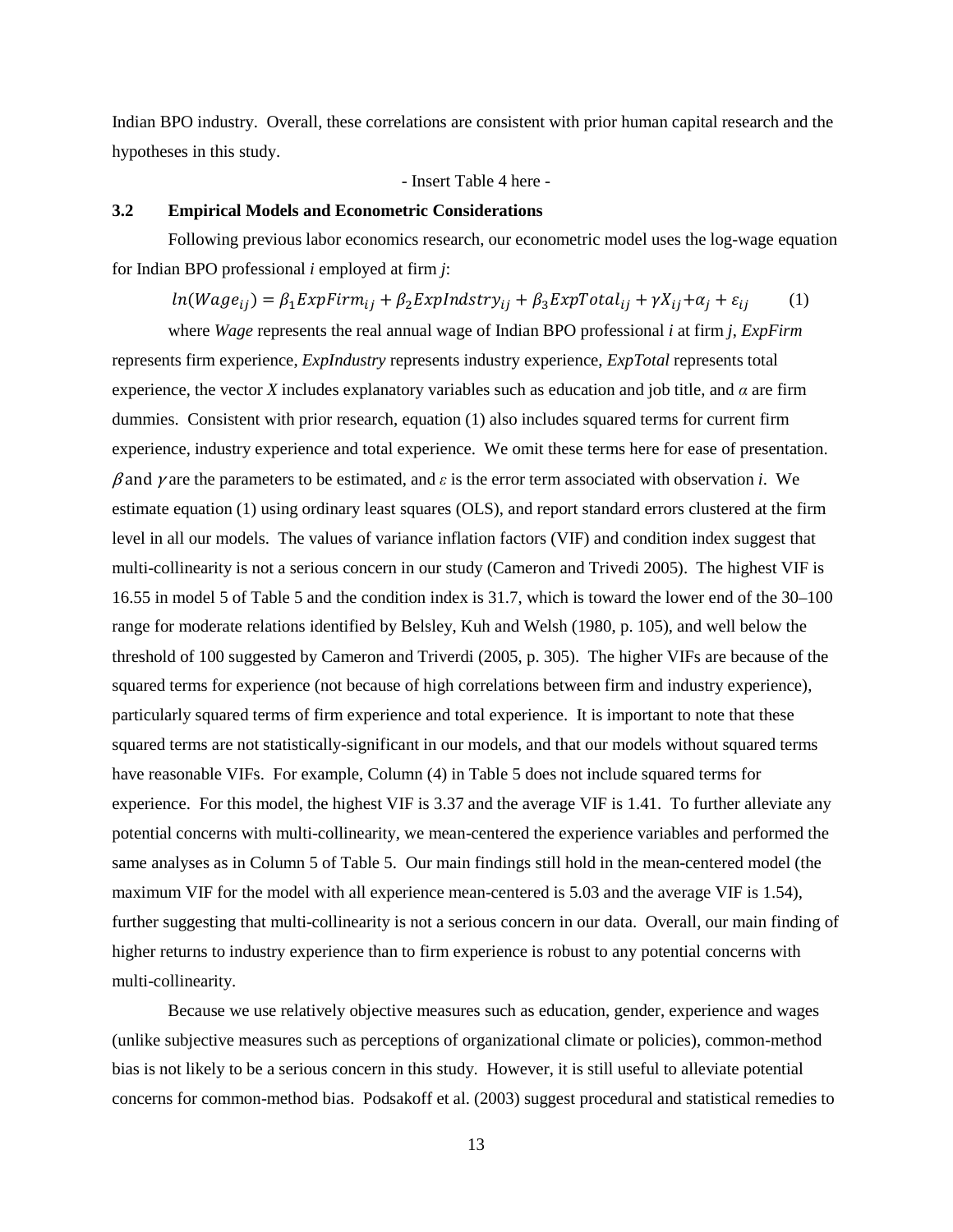control and assess method biases. From a procedural standpoint, consistent with the recommendation of Podsakoff et al. (2003), our research site guaranteed response anonymity to reduce method bias. From a statistical standpoint, as suggested by Podsakoff et al. (2003), we conducted an exploratory factor analysis of our variables. The exploratory factor analysis revealed nine factors with eigenvalues exceeding one. Nine factors cumulatively explain 71.9% of variance in our data, with the first factor accounting for 17.5%. No single factor explained a majority of the variance, suggesting that common method bias is not a serious concern in our study.

One potential source of bias in estimating equation (1) may be that the job search process in a labor market leads to a better worker-firm match and thus a higher wage (Parent 2000). A higher return to industry experience may reflect a better worker-firm match, not an accumulation of industry-specific human capital. One way to assess the potential for endogeneity would be to employ the instrumental variables (IV) method, and instrument current firm (industry) tenure with deviations of current firm (industry) tenure from mean tenure on the current firm (industry) (Altonji and Shakotko 1987). Because the IV method requires panel data, and our data does not track wages of each worker over time, we use two approaches to assess the potential for endogeneity in our data.

First, we use proxy variables in our data, consistent with Woodridge (2010) who notes: "Omitted variable bias can be eliminated, or at least mitigated, if a proxy variable is available for the unobserved variable" (p. 63). Our survey data includes information on overall satisfaction and job satisfaction for each worker. Since better worker-firm match is likely to be associated with higher satisfaction, these variables could be a proxy for the level of worker-firm match. These satisfaction variables are highly associated with compensation, and are not statistically significantly associated with industry experience.<sup>[11](#page-14-0)</sup> When we add the satisfaction variables to our wage equation, the coefficient and significance level for industry experience do not change significantly (Table A2), which suggests that more industry experience does not lead to better worker-firm match, and higher returns to industry experience are not attributable to better worker-firm match in our study.

Second, we assessed the robustness of our results by calculating the threshold at which the impact of an unobservable confounding variable would be large enough to make the focal variable become insignificant (Larcker and Rusticus 2010). Frank (2000) provides an index called the impact threshold for a confounding variable (ITCV), to capture the necessary impact for a confounding variable to alter the inference. For our model in column 4 of Table 5, the ITCV is 0.08. This means that the coefficient associated with industry experience would lose statistical significance only when the impact of an omitted confounding variable is greater than 0.08, or the partial correlation (after controlling for current

<span id="page-14-0"></span><sup>&</sup>lt;sup>11</sup> The correlation coefficient of industry experience with overall satisfaction is 0.008 (*p* value 0.698) and with job satisfaction is −0.026 (*p* value 0.190).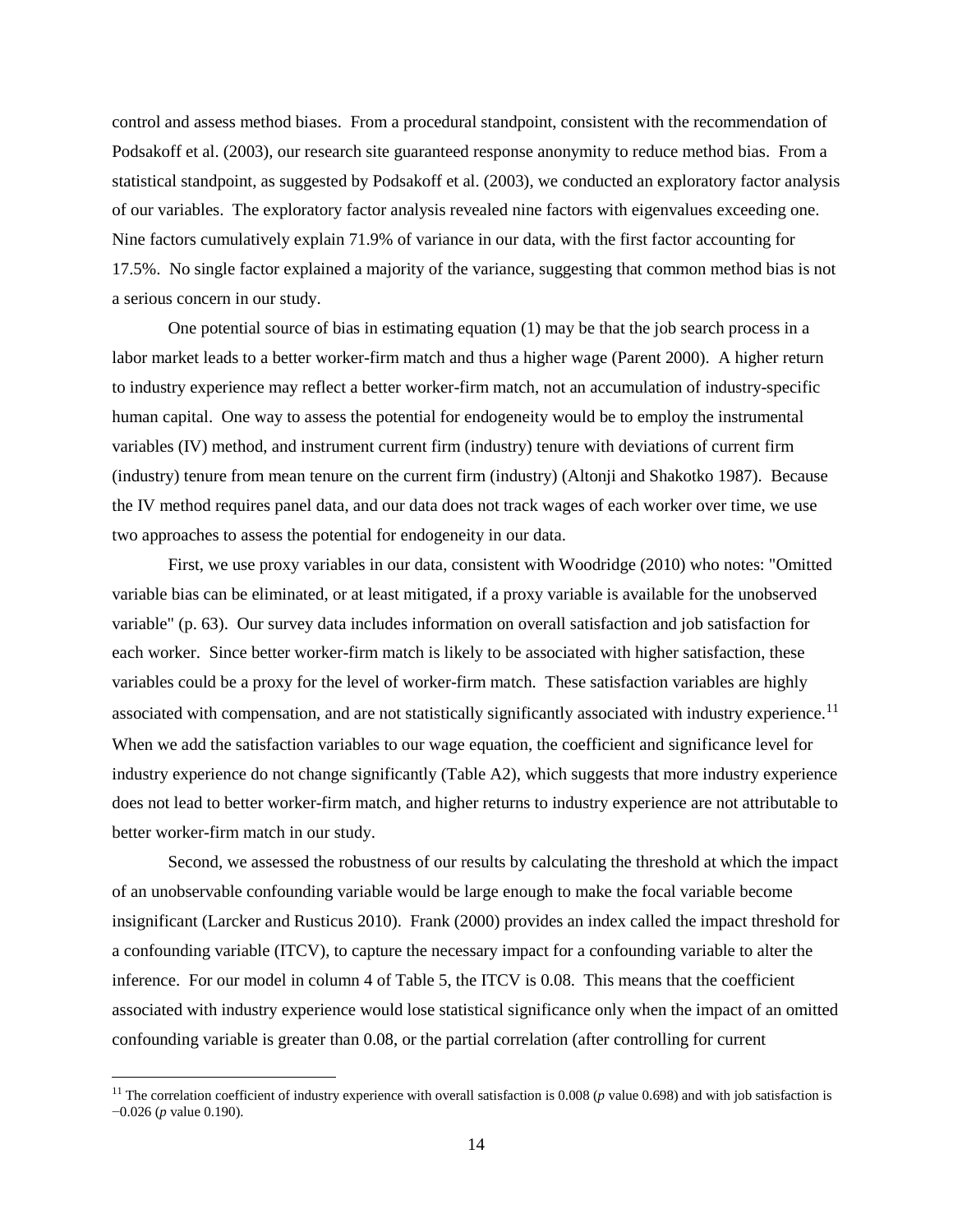covariates) between the confounding variable and industry experience is 0.27, and the partial correlation between the confounding variable and natural log of wages is 0.30. These partial correlations are quite large in comparison to the zero-order correlations between experience and other explanatory variables (except job titles which we control for in our models), and large enough to exclude the possibility that an omitted variable could significantly alter the importance of industry experience, because we already control for many typical variables in the literature (see Table A3 in the appendix).

We assess the potential for heterogeneity in human capital effects across career stages in two ways. First, for Hypothesis 2 we consider subgroups of junior-level positions and senior-level positions. Chow tests (Chow 1960) confirm that there is a statistically significant difference between the coefficients for junior-level positions and senior-level positions  $(F_{73, 1901} = 12.233, p < .001)$ . Second, we re-estimate wage equations for the pooled sample by including interaction terms of career stage with the polynomials of firm tenure, industry experience and total experience.

## **4. Results**

Hypothesis 1 predicted a higher return to industry-specific human capital than to firm-specific human capital for Indian BPO professionals. We find support for Hypothesis 1, as shown in columns 4 and 5 of Table 5. The likelihood ratio test shows that the model with squared terms of experience is better at explaining wage determination than the model with only linear terms. Our findings show that the magnitude and significance of firm experience and total experience decrease when industry experience is added to the equation, and the effect of firm experience becomes statistically insignificant. This result suggests that industry-specific human capital plays an important role in wages for the Indian BPO industry. The Wald test rejects the hypothesis that the coefficients on industry experience and firm experience are the same, further confirming that industry-specific human capital generates higher returns than firm-specific human capital in the Indian BPO industry.<sup>[12](#page-15-0)</sup>

#### - Insert Table 5 here -

We plotted wage trajectories of BPO professionals for different levels of work experience and find that the return to industry-specific human capital is higher than the return to other types of human capital for professionals with  $0-10$  years of work experience.<sup>13</sup> These results are consistent with recent research in developed economies suggesting the importance of industry-specific human capital for wages (Neal 1995; Parent 2000).

Based on results in Table 5, we calculated cumulative returns to industry experience. Table 6 shows an increase in wages from multiple years of industry experience, after controlling for other explanatory variables. For example, five years of industry experience leads to a cumulative wage

<span id="page-15-0"></span> $12$  When we conduct the Wald tests, we compare the coefficients of linear terms for experience.

<span id="page-15-1"></span><sup>&</sup>lt;sup>13</sup> See Figure A1 in the appendix.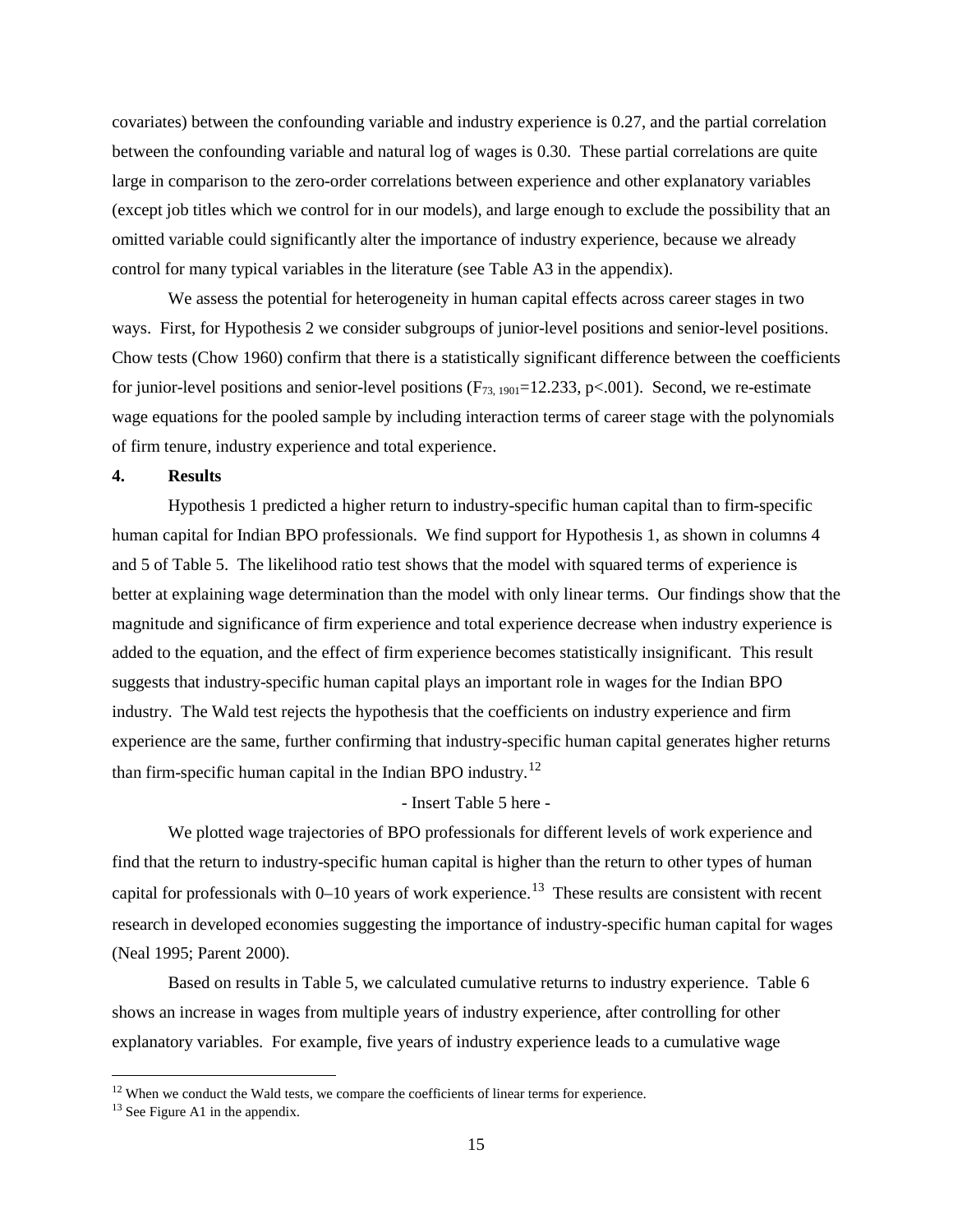increase of 40.8%. Cumulative returns are also similar across years within our sample. These returns to industry experience are somewhat higher compared with those in prior research (Parent 2000; Sullivan 2010), and we recognize that some portion of these returns may be attributable to overall growth and wage increases in the Indian BPO industry (Kuruvilla and Ranganathan 2008; Zangelidis 2008). The returns to industry experience in the BPO industry are larger than those to total experience, which suggests that BPO industry characteristics discussed above may make industry-specific human capital relatively more valuable in that industry.

#### - Insert Table 6 here -

We find support for Hypothesis 2a, which predicted larger returns to industry-specific human capital for junior-level positions compared with senior-level positions. Columns 1 and 2 of Table 7 show that industry experience is positively associated with wages for junior-level positions, but does not have a statistically significant relationship with wages for senior-level positions. When we include interaction terms of industry experience and position levels, we find a negative coefficient for the interaction term of industry experience and senior-level positions (see column 3 of Table 7), which suggests that the return to industry-specific human capital is smaller for senior-level positions.

# - Insert Table 7 here -

We find support for Hypothesis 2b, which predicted a larger returns gap between industry- and firm-specific human capital for junior-level positions compared with senior-level positions. Wald tests in Table 7 show significant differences between returns to industry experience and firm experience for junior-level positions, but not for senior-level positions. This finding is consistent with Zangelidis (2008), who finds that industry experience has limited impact on wages of senior-level positions.

In addition, our findings in Table 7 show that senior-level BPO professionals have high, positive and statistically significant returns on total experience (about 6.3% per year of general experience), and these returns are significantly higher than returns on firm-specific experience or industry experience (positive but statistically insignificant in Column 2 of Table 7).<sup>14</sup> This is in sharp contrast to junior-level BPO professionals for whom we observe very high returns to industry experience but much lower returns to general experience. These findings are interesting because human capital theory predicts higher returns for firm-specific and industry experience than general experience. Also, the return on general experience for senior-level BPO professionals is significantly higher than the returns on general experience for IT professionals of about 1.5% per year (see Mithas and Krishnan 2008). This finding may also be explained by the fact that senior-level positions in our sample have relatively less work experience compared to senior-level positions in developed economies, so do not have significant decreasing returns

<span id="page-16-0"></span> $14$  This return on general experience is slightly higher than the 6% per year reported by Zangelidis (2008), and significantly higher than the 4% per year reported by Sullivan (2010) for the "managers" group in their samples.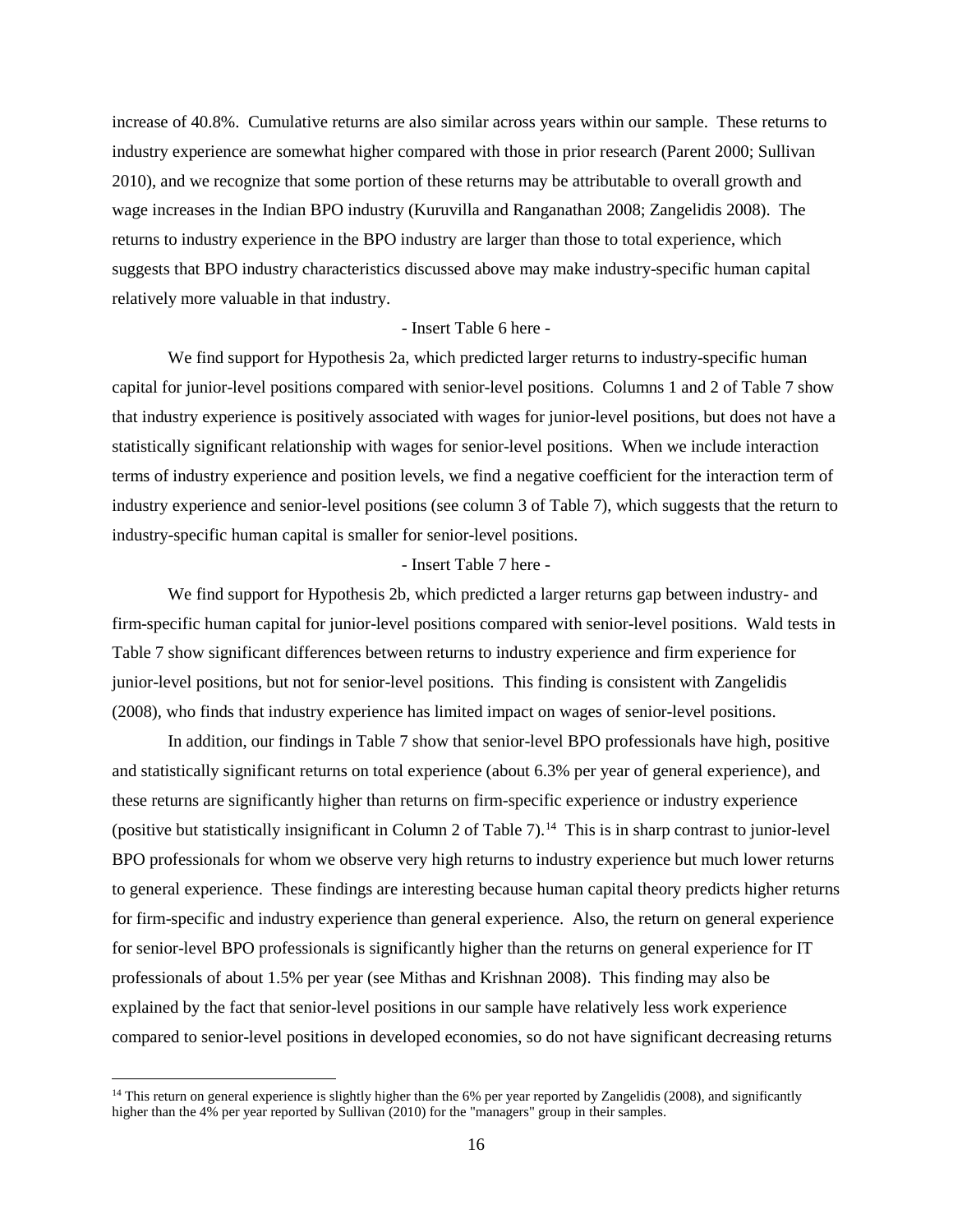to total experience over time (see Column 5 of Table 5). Together, these findings suggest that IT professionals and BPO professionals face different labor markets. Even within these markets, returns to experience differ for junior- and senior-level professionals. It is likely that BPO firms value general experience of senior-level positions such as knowledge of principles for client and employee management, which may be easier to transfer across industries than the knowledge of IT professionals.

We observe some interesting findings for our control variables. Male professionals earn a higher wage compared with female professionals, particularly in junior-level positions. This may be partly related with work environments such as overnight shifts, where the participation level may be different between men and women. Such differences in work environments are less likely for senior-level positions. We also find that education has a differential effect on compensation between junior- and senior-level positions.

We conducted robustness checks and additional analyses. First, because mean total experience in our data is lower than in other papers (see Table A4 in the appendix), we conducted an additional analysis using only 2008 data, which has an experience profile more similar to Sullivan (2010). We still find a similar magnitude of returns to industry experience (see Table A5 in the appendix), which suggests that high returns to industry-specific human capital in our study are not due to different levels of total experience in our data. Second, we isolated subgroups of junior-level positions (customer care and call taker) and senior-level positions, and conducted a separate analysis for each level (see Table A6 in the appendix). These results suggest that junior-level positions have greater returns to industry experience than senior-level positions.

We conducted additional analyses to generate further insights. For example, we examined whether returns to industry experience are different between Indian origin and foreign origin firms. Prior research suggests that firm origin and imprint have significant and lasting influence on strategies and structure of firms through norms, culture and expectations (Bamford, Dean and McDougall 2000; Eisenhardt and Schoonhoven 1990; Kimberly 1979; Stinchcombe 1965). In response to the call to explore the role of firm origin to distinguish between compensation practices of developed economy MNCs and emerging economy firms (Levina and Xin 2007), columns (3)-(4) of Table 8 show that industry experience of junior-level positions is positive and statistically significant for Indian origin firms, while not significant for foreign origin firms. We achieve similar results when we expand this analysis to include more senior-level positions (see Columns (3)-(4) of Table A7 in the appendix).

#### - Insert Table 8 here -

One explanation for why Indian origin firms more highly value industry experience may be that Indian origin firms serve diverse customers with a more standardized approach, while the Indian sites of foreign origin firms may customize their operations when dealing directly with clients based outside of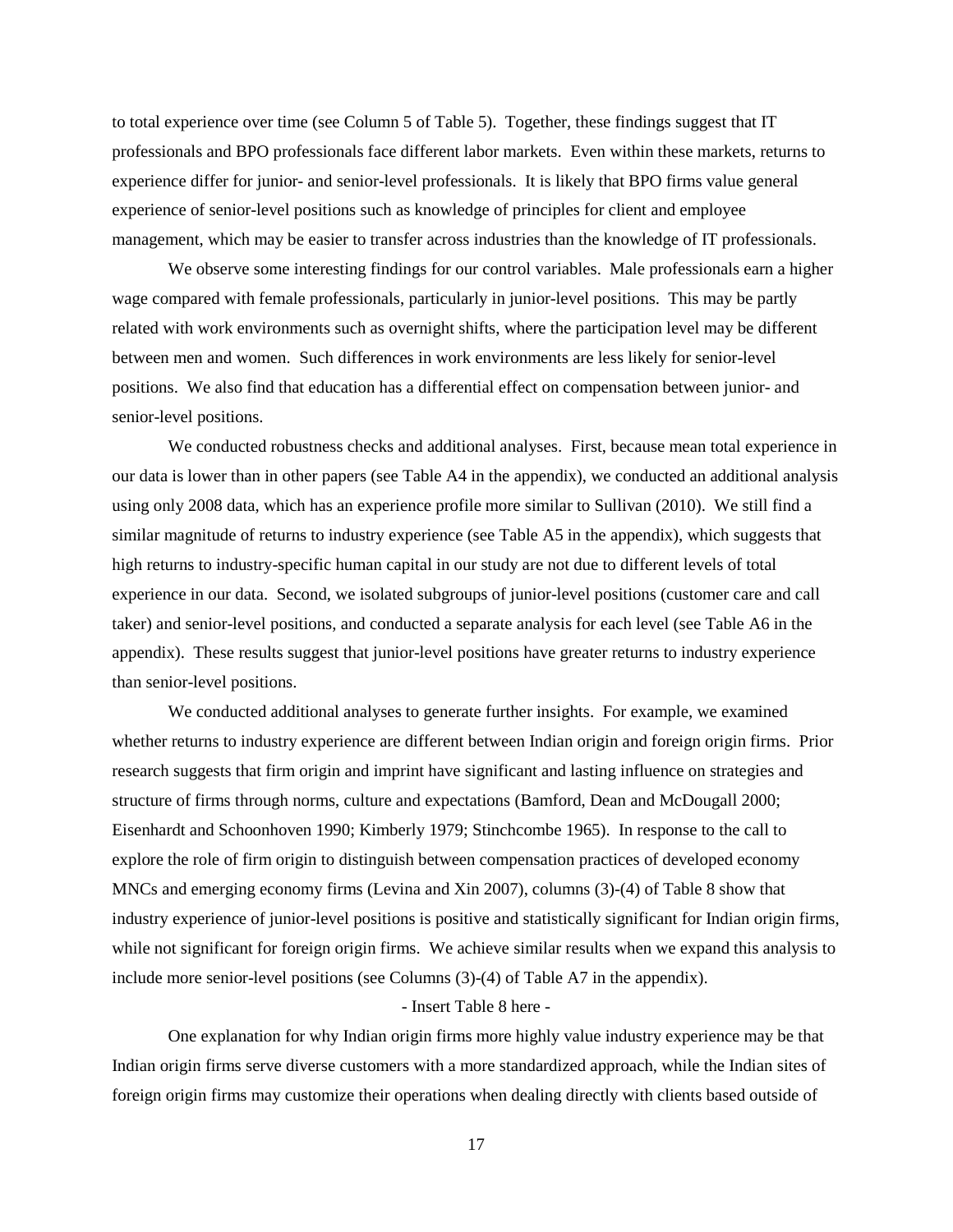India (see Dossani and Kenney 2007). While this explanation is supported by our empirical results, our additional research suggests two alternative explanations. First, foreign origin and Indian origin firms are likely to have different Human Resource (HR) policies. Foreign origin firms generally have more firmspecific HR policies and strong knowledge capabilities, which make the firms less likely to place a high value on BPO-specific skills (Lazear 2009). Foreign origin firms also tend to offer different training programs and longer career paths than Indian origin firms (Kuruvilla and Ranganathan 2008). For example, foreign origin firms frequently send selected personnel overseas (mainly to the U.S. and United Kingdom) (Budhwar et al. 2006) to train and make employees aware of country-specific knowledge such as culture, philosophy and values. The differences in HR policies between foreign origin and Indian origin are likely to lead to differences in returns to human capital (Levina and Xin 2007). Because more firm-specific training and career development may lead to higher returns to firm experience, different HR policies suggest that industry experience may be less valued by foreign origin firms than by Indian origin firms.

A second alternative explanation is that BPO-related knowledge is more encoded in the processes and systems of foreign origin firms, reducing the need to bring this knowledge from the outside (Srikanth and Puranam 2011; Srikanth and Puranam 2013). The success of large outsourcing firms is often based on "the 'recombination' of technology and organization and on learning-based processes including the pooling of skills through staff transfer from clients, the bundling of services, the use of distinctive processes and the increase of productivity through re-allocation of staff and reduced headcount" (Flecker 2007, p. 43). Many foreign origin firms are known to have long-established customers and enormous domain knowledge (Dossani and Kenney 2007). To the extent that foreign origin firms have sufficient knowledge capabilities from their units in developed economies, they would have less incentive to hire junior-level workers to acquire BPO-specific knowledge for their Indian business units. Again, this supports the notion that industry experience may be valued less by foreign origin firms than by Indian origin firms. These alternative explanations call for future research to study institutional characteristics along with human capital when examining compensation policies.

We also examined whether returns to industry experience are different between "BPO-focused" and "IT-focused" firms (Carmel, Gao and Zhang 2008).<sup>[15](#page-18-0)</sup> Columns (1)-(2) of Table 8 show that industry experience of junior-level positions is positive and statistically significant only for BPO-focused firms, but not for IT-focused firms. This may be because junior-level positions for BPO-focused firms are likely to do more standardized and simple work than junior-level positions for IT-focused firms. IT-focused

<span id="page-18-0"></span><sup>&</sup>lt;sup>15</sup> In addition to the reporting financial data for firms as described earlier, CMIE also categorizes firms as IT-enabled services firms (BPO-focused) or computer software firms (IT-focused). CMIE categorized 13 of our 25 firms, and an author categorized the remaining 12 firms in our data for this additional analysis. When we perform the analyses including only the 13 firms categorized by CMIE, we find qualitatively similar results.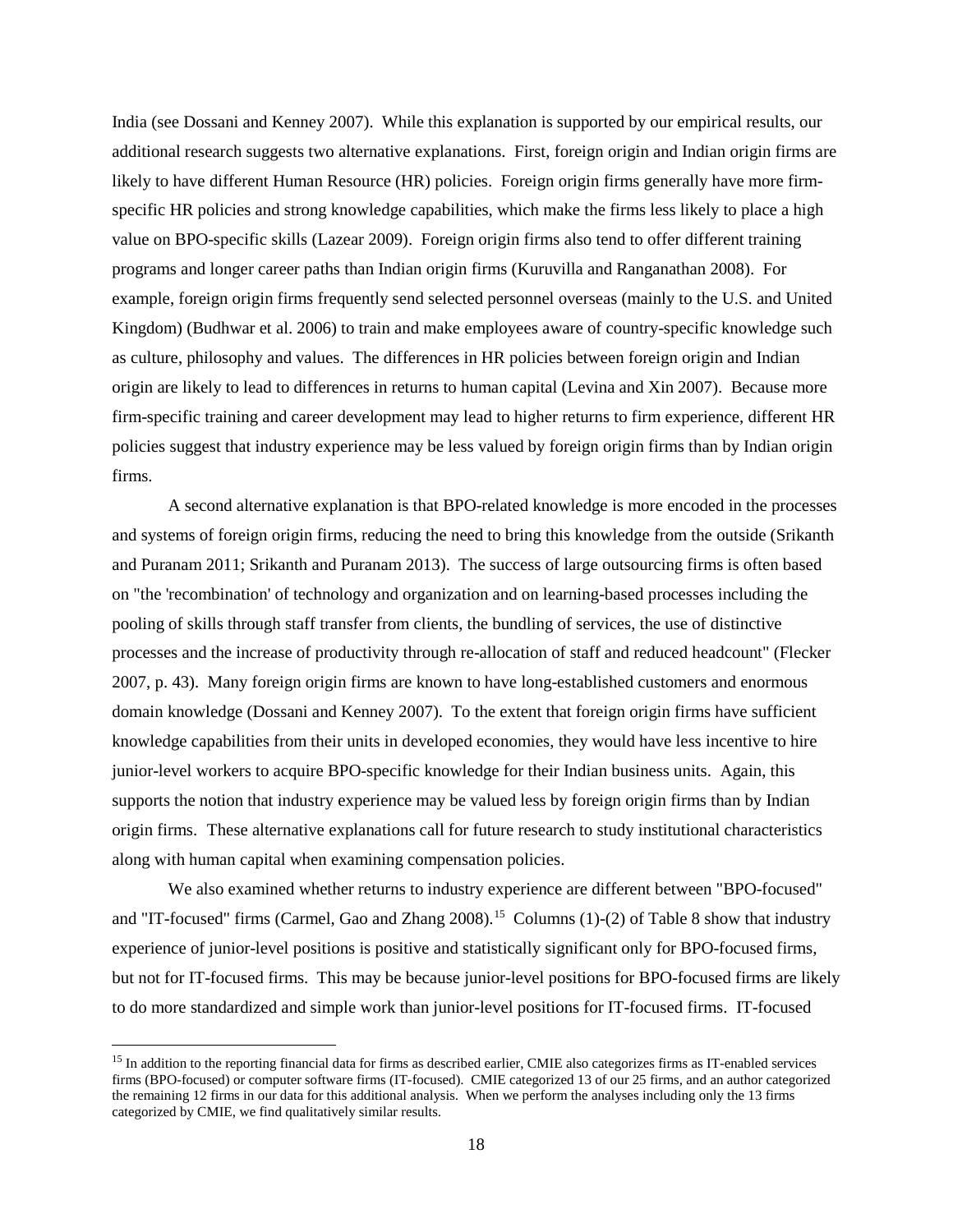firms belong to parent IT firms that perform business and software work as part of a full suite of services (Dossani and Kenney 2007). BPO was a strategic opportunity for Indian IT firms based on complementary assets such as contacts and credibility with potential clients, which were to some degree transferable across service areas within an organization (Hitt et al. 2001; Matsusaka 2001). For example, Dossani and Kenney (2007) note that "Infosys has emphasized back office work but only accepts call center work as part of larger package that includes back office work" (p. 786). Accordingly, junior-level positions for IT-focused firms are likely to do more customized and value-added work that leverages capabilities of the parent firm, and as a result their skills are less likely to be transferable across organizations. Since the jobs done by senior-level positions are less likely to be different between the two types of firms, we find a less significant difference in returns to industry experience between BPOfocused and IT-focused firms when we also include more senior-level positions (see Columns (1)-(2) of Table A7 in appendix).

#### **5. Discussion**

#### **5.1 Main Findings**

Our findings on human capital in the Indian BPO industry provide important new insights. First, for an industry that is highly standardized and codified, we find that industry-specific human capital has a larger impact on wages than firm-specific human capital or general human capital. This finding suggests the importance of industry-specific human capital for emerging industries that rely on routinized work procedures.

Our second finding indicates that the value of industry-specific human capital varies by career stage. Industry experience has a larger positive relationship with wages for junior-level professionals than with wages for senior-level professionals. This finding on returns to different dimensions of human capital between junior- and senior-level positions within an industry provides new insights, and extends prior research that studied returns to experience from the perspective of heterogeneity across occupations (Kambourov and Manovskii 2009; Sullivan 2010; Zangelidis 2008), rather than heterogeneity across career stages. It suggests that professionals may receive optimal returns by focusing on various forms of human capital at various points in their careers, such as industry-specific human capital for junior-level positions and firm-specific human capital for senior-level positions.

Our additional findings suggest that BPO-focused firms reward industry experience of juniorlevel positions more highly than IT-focused firms, and Indian origin firms reward industry experience of junior-level positions more highly than foreign origin firms. While BPO-focused firms and IT-focused firms offer BPO services, this exploratory finding suggests that a firm's 'DNA' may influence the manner in which the firm goes to market and competes against firms with different origins, and designs and staffs its job postings (Kumar, Mohapatra and Chandrasekhar 2009). To the extent that workers in junior-level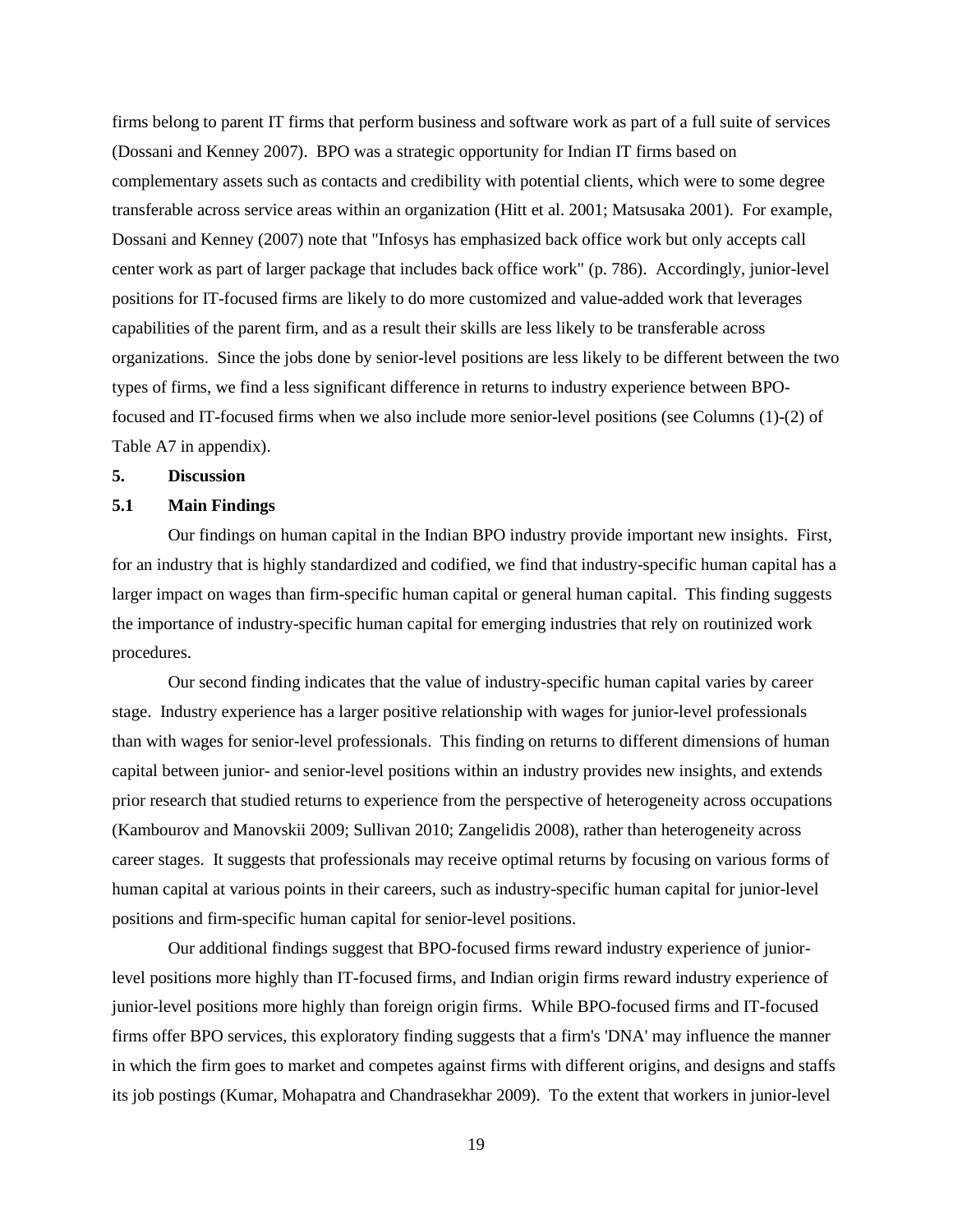positions in BPO-focused firms and Indian origin firms are engaged in more standardized and routinized work (see Dossani and Kenney 2007; Hitt et al. 2001; Matsusaka 2001), these findings provide further confidence in our main results.

Our findings also suggest that the nature of competition among firms in an industry may influence how these firms compensate their employees. For example, we draw on Lazear's (2009) skillweight explanation to argue that Indian origin firms may pay a high premium for industry experience compared with foreign origin firms, because Indian origin firms place a higher priority on industry experience compared with foreign origin firms. While we expect based on our theory development above that the standardization of skills within the BPO industry is the dominant explanation for high returns to industry experience, this skill-weights explanation can also help to explain our findings for heterogeneity across segments of the BPO industry.

Our contributions shed light on the role and importance of industry-specific human capital in the emerging BPO industry, in the tradition of other studies that focus on particular industries (e.g., Levina and Ross 2003; Levina and Su 2008). We make a theoretical contribution by drawing from literature on skill transferability and outsourcing to argue that work characteristics and industry characteristics can help explain variation in returns to industry-specific human capital. Our study brings a new unit of analysis to BPO research, drawing attention to worker-level issues such as compensation, compared with industry- and firm-level issues in prior BPO research, such as how firms make decisions to outsource business processes (Tanriverdi et al. 2007), how firms make decisions to outsource offshore rather than onshore (Whitaker et al. 2011), and how firms manage offshore vendors during the outsourcing process (Mani et al. 2006).

Overall, this study contributes to emerging literature on human capital of IT and IT-enabled service professionals by exploring the importance of industry experience across career stages in the BPO industry (see Table A8 for a summary). We contextualize labor economics theories to the domain of IS to test boundary conditions of theories in prior research, and shed light on important managerial concerns and policy issues that are sometimes under the radar for labor economists. For example, while labor economists study gender differences in compensation, they do not focus extensively on whether those arguments apply to emerging occupations such as BPO. Table A8 indicates that most studies (with the exception of Ang et al. 2002 in Singapore) across IT and BPO firms find that female professionals earn less than men, even after controlling for age, job level, education, work experience and other institutional factors. The finding of gender inequality in compensation is not new, several studies involving non-IT professionals (Dreher, Dougherty and Whitely 1985; Kalleberg and Van Buren 1996) and IT professionals (Levina and Xin 2007; Truman and Baroudi 1994) have documented the relatively lower compensation of women. However, it is disconcerting to note that the wage differential due to gender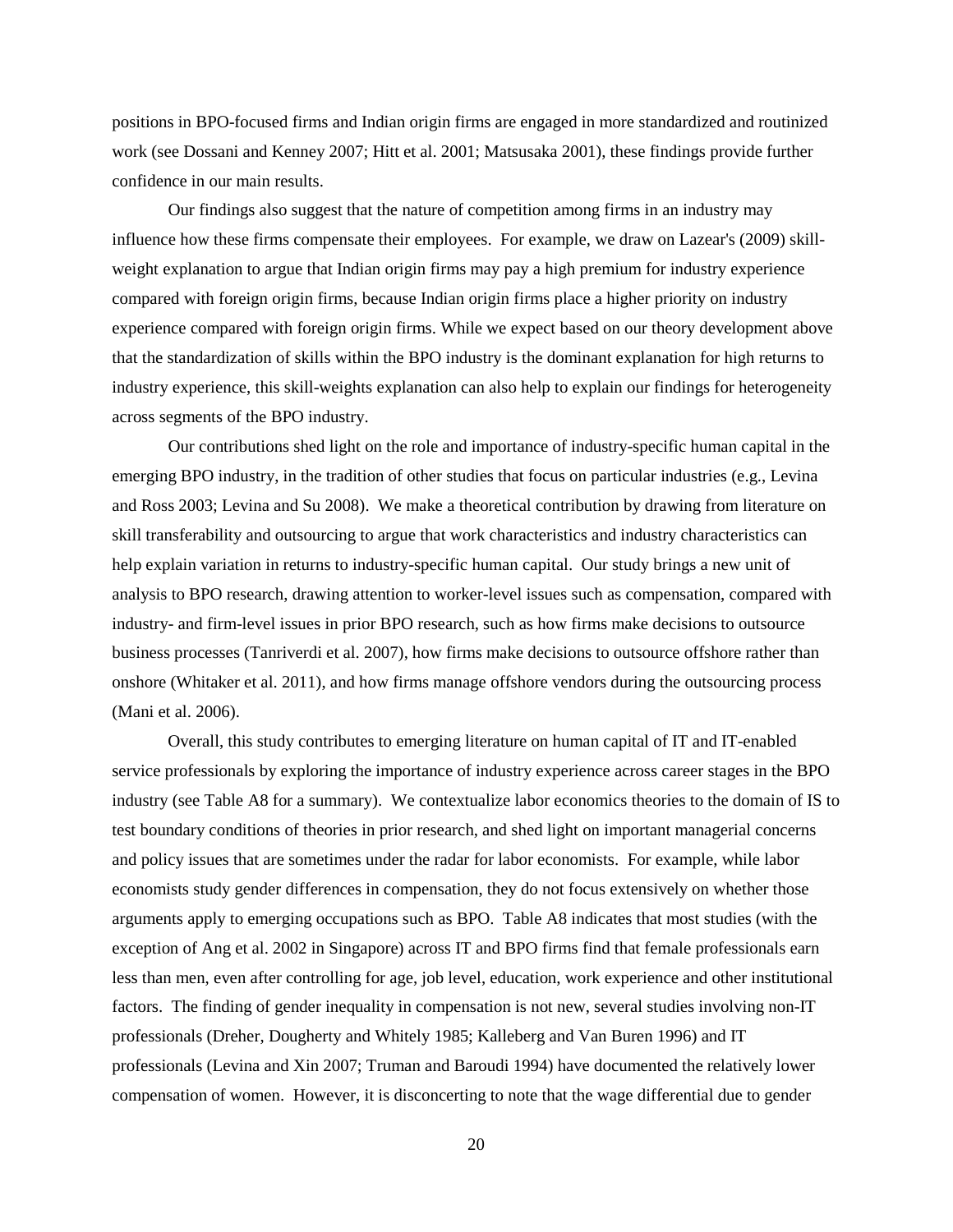applies to relatively younger BPO professionals who may not yet have experienced any interruptions due to family obligations that typically set in with age. It is possible that in the Indian context wage differences for gender may arise due to cultural or other factors that are unobserved to us, suggesting opportunities for further research to understand those factors.

# **5.2 Implications for Research**

This study suggests several implications for research across other industries, occupational groups, career stages and firms. First, the finding that industry-specific human capital has a larger impact on wages than firm-specific or general human capital suggests that process standardization in an industry has implications for worker compensation. When processes are standardized in an industry, especially an emerging industry with a fast rate of knowledge depreciation, industry-specific human capital becomes more valuable for employees in that industry compared with firm-specific or general human capital. By providing evidence that industry-specific human capital is well compensated in the BPO industry that features routine work procedures, and even more so for junior-level professionals in the most standardized positions, this study suggests that work characteristics and industry characteristics can be factors to explain the importance of industry-specific human capital. A larger economy-wide implication of our work is that as firms disaggregate their processes and the outsourcing industry grows to further leverage economies of scale, scope and expertise, outsourcing professionals should invest in their industry-specific human capital until they move up to senior management positions. Many consulting firms already recognize this implication and structure their organizations and employees accordingly, by geography (e.g., North America, China), function (e.g., marketing or IT), and/or industry (e.g., retail, banking and financial services).<sup>16</sup>

We expect our theoretical arguments to generalize to other service industries in which tasks are explicit, standardized and repeatable, such as IT implementation consulting (Hansen, Nohria and Tierney 1999). [17](#page-21-1) While our findings indicate that industry standardization may be a key factor to increase the importance of industry-specific human capital relative to firm-specific human capital, it will be necessary to more directly examine whether increasing levels of process standardization in other industries influence the relative importance of different types of human capital. Although standardized industries may value industry-specific human capital, industries involving more complex/interconnected work and more creative skills/independent judgment (such as music recording, development of complex enterprise software products, or strategy consulting) may require more intense interaction of workers and firmspecific skills, which may lead those industries to value firm-specific human capital over industry-specific human capital.

<span id="page-21-1"></span><span id="page-21-0"></span><sup>&</sup>lt;sup>16</sup> We thank Natalia Levina (Senior Editor) and Rahul Jain (Boston Consulting Group) for this discussion. <sup>17</sup> We thank Natalia Levina for this insight.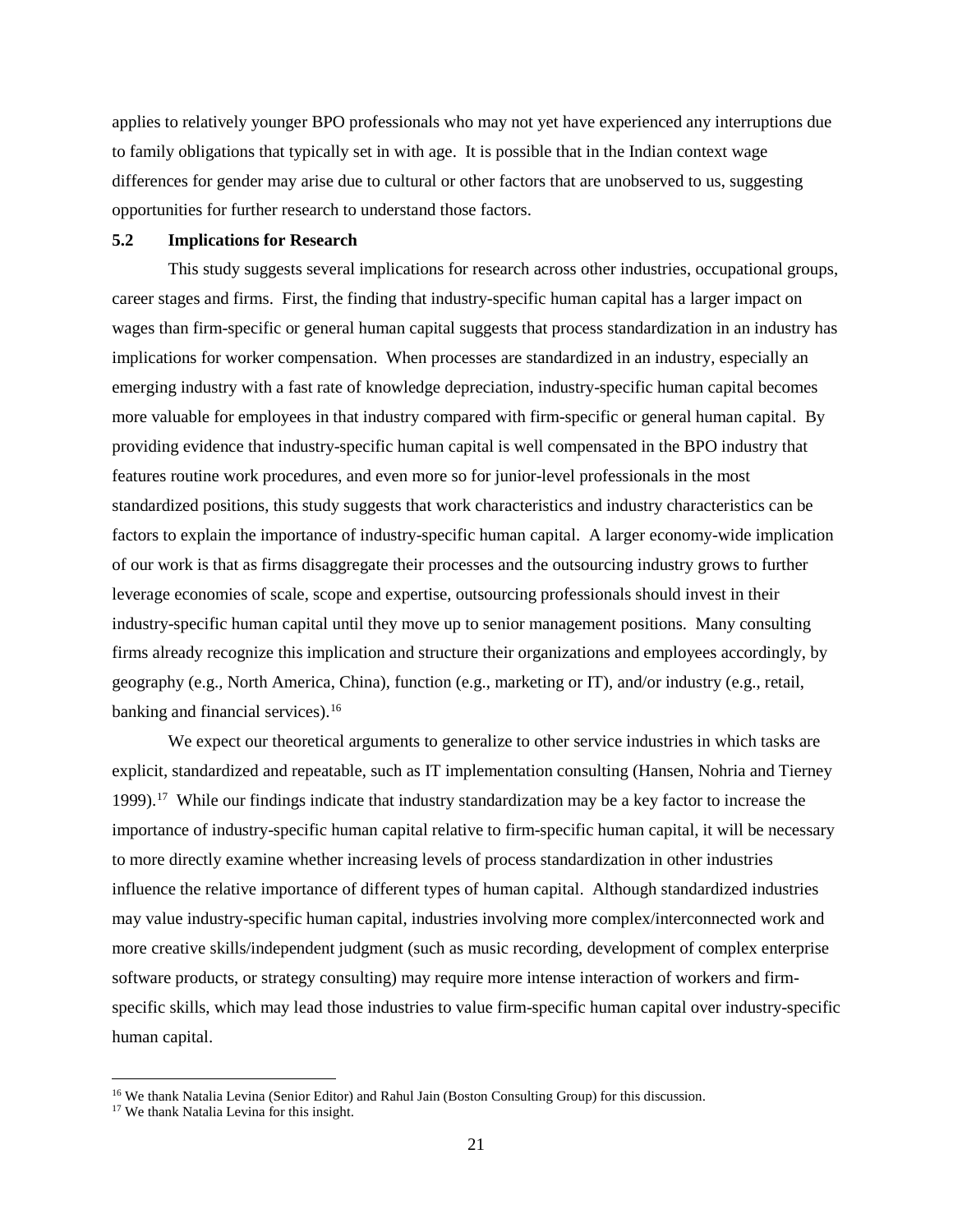There is a need to study whether industry-specific human capital is more important in other emerging technology-related industries compared with more mature industries. For example, professionals in the mobile application ('app') industry may be more likely to do standardized and routine work, because platforms provide shared tools that allow developers to write, test and deploy applications into the target environment. App developers for the Android platform will share the same development environment and have a similar knowledge base with other Android developers, implying that their knowledge may be more transferable across Android app companies. It is likely that IT development skills that are consumed in isolation (e.g., technical skills) may benefit more from industry-specific investments compared with skills that need to be applied in teams (e.g., IT project management or development of complex enterprise software products) (Huang, Tafti and Mithas 2012). Also, to the extent mobility of professionals across firms and countries is higher in emerging technology-related industries (Levina and Kane 2009; Mithas and Lucas 2010), and inter- and intra-organizational boundary spanning is more necessary in these industries (Levina and Vaast 2005), there is a need to explore these industries, roles of professionals in these industries, and mobility of professionals across these industries. Based on this discussion, we formulate propositions 1a and 1b to motivate future research in this area:

*P1a*: Standardized industries (such as IT implementation consulting) will value industry-specific human capital more than firm-specific human capital.

*P1b*: Industries involving more complex/interconnected work and more creative skills/independent judgment (such as music recording and strategy consulting) require more intense interaction of workers and firm-specific skills, which will lead those industries to value firm-specific human capital more than industry-specific human capital.

Second, we expect our findings on BPO professionals to apply to other occupational groups that exhibit similar occupational characteristics (Mithas and Whitaker 2007), such as positions with similar levels of standardization including engineers, scientists and technicians. The unique characteristics of BPO jobs, particularly those in Indian origin BPO firms, require employees to follow prescribed work procedures with relatively less independent judgment (Thite and Russell 2007). As the BPO industry continues to increase its level of standardization, this will require BPO firms to find ways to increase workers' commitment and mitigate some of the adverse consequences of working in a highly standardized and regimented environment. As Levina and Ross (2003) note, "concerns about motivation" can be a key issue in retaining employees in jobs in more structured environments (p. 354). Galunic and Anderson (2000) show that investments in general human capital can increase commitment of employees, particularly when workers care about their mobility. The findings from the Bapna et al. (2013) may reflect this phenomenon in the IT industry, by showing that employee performance ratings in an Indian IT services firm improve with general training but not firm-specific training. An alternative way to increase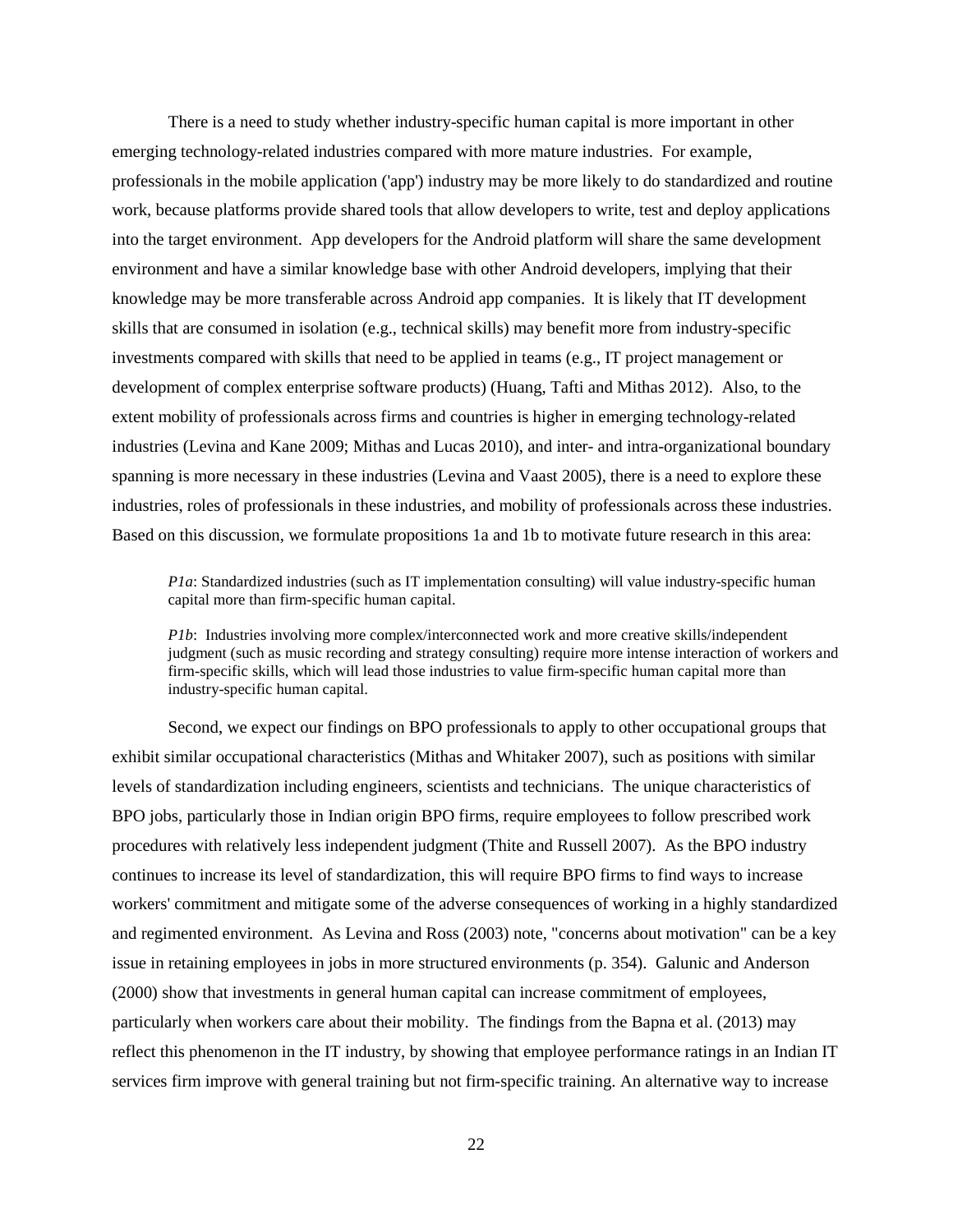workers commitment may be to provide them with greater autonomy (Drucker 1999; Tafti, Mithas and Krishnan 2007), while using process templates such as CMMI or agile methodologies to retain some discipline and control (Kude et al. 2014). In other words, firms may need to develop ambidextrous capabilities for disciplined autonomy as they move up the value chain (Gibson and Birkinshaw 2004).

More broadly, the finding that once industry experience is taken into account, firms do not value tenure or work experience at the current firm provides a boundary condition for theories that emphasize the value of firm-specific skills. This finding is intriguing because much of the literature argues for the importance of firm-specific skills. For example, the resource-based view argues that firm-specific skills (Mata, Fuerst and Barney 1995) may be the most important to provide sustainable competitive advantage. Similarly, transaction cost economics argues that four sources of job idiosyncrasy (equipment, processes, informal team accommodations, and communications) make firm-specific skills more valuable than general skills (Williamson, Wachter and Harris 1975). These premises were also important to explain the existence of internal labor markets within firms, although Leonard's (1989) empirical work does not find much support for internal labor markets. There is a need for further research to verify our finding of low returns to firm-specific experience in other high clock-speed industries such as high tech and pharmaceuticals.

While it is necessary to be aware of differences in the relative importance of different forms of human capital across occupations, it is also important to recognize heterogeneity across career stages or job titles within an occupation. The finding that industry experience has a larger positive relationship with wages for junior-level positions than with wages for senior-level positions provides indirect support that the level of standardization for a job is positively associated with returns to industry-specific human capital, because jobs done by junior-level positions are likely to be more standardized than those done by senior-level positions. This finding could also be interpreted in terms of differential returns on technical and managerial skills across career stages. [18](#page-23-0) Senior-level positions require more managerial skills, while junior-level positions require more technical skills. Senior managers focus on strategic activities such as leadership and motivation, boundary-spanning and interactional responsibilities, negotiation and enforcement of contracts, coordinating and cultivating relationships with partners, and analyzing options and planning for contingencies (Davis-Blake and Broschak 2009), which requires firm-specific human capital such as an understanding of the firm's corporate strategy, organizational structure, and executive decision-making processes and biases (Slaughter et al. 2007). In return, this firm-specific human capital for senior managers is rewarded at a higher level by BPO firms. On the other hand, junior-level positions are rewarded less highly for firm-specific skills, because the standardization of hardware and software

<span id="page-23-0"></span> <sup>18</sup> We thank an anonymous reviewer for this discussion.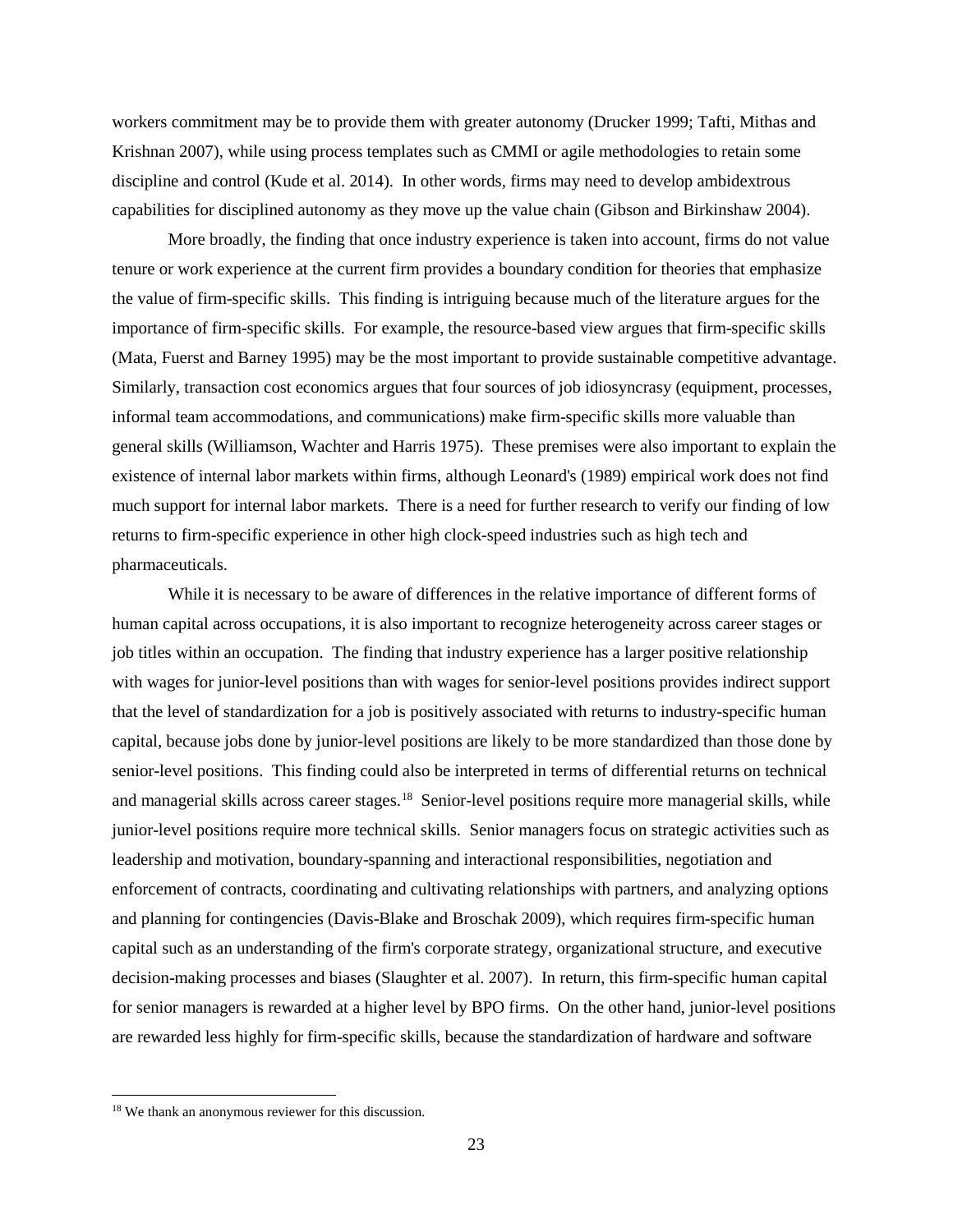platforms have reduced the need for firm-specific language and communications (Davenport 2005). Based on this discussion, we formulate propositions 2a and 2b.

*P2a*: Occupational groups with higher levels of occupational characteristics such as standardization, codification and modularization (such as engineers, scientists and technicians) will value industry-specific human capital more than firm-specific human capital.

*P2b*: Occupational groups with lower levels of occupational characteristics such as standardization, codification and modularization, and high clock-speed occupations (such as high tech and pharmaceuticals) will value firm-specific human capital more than industry-specific human capital.

Third, our additional analyses demonstrate that there can be worker-level differences based on the national origin and strategy of firms. For example, Indian-origin BPO vendors often had the CMMI Level 5 credential to signal their standardized process quality at low cost (Arora and Gambardella 2006; Gao, Gopal and Agarwal 2010; Ramasubbu et al. 2008b), while U.S.-based BPO vendors may use more direct and long-standing client relationships to pursue a differentiation-based strategy. National origin may also impact the strategy of IT and BPO firms, shown by research that places Chinese IT services firms into separate categories based on whether they are multi-national, a China-based legacy provider of IT services, or a China-based startup provider (Carmel et al. 2008). It will be necessary to study the manner in which the national origin of IT and BPO firms impact the roles and compensation of professionals in those firms. Based on this discussion, we formulate proposition 3 for future research.

*P3*: BPO service providers with an origin in an emerging economy will value industry-specific human capital more than foreign origin firms.

## **5.3 Implications for Practice**

The study also has implications for practice. BPO firms can use our findings to improve their management of human capital. For example, our findings suggest that BPO firms reward junior-level positions relatively more highly for industry-specific human capital, and senior-level positions relatively more highly for total experience. In cases where human capital could create a competitive advantage, firms should invest in and reward this human capital so their valuable employees do not switch firms (Hatch and Dyer 2004). In addition, our study implies that because BPO firms appear to benefit from knowledge-spillovers through labor mobility, managers should be proactive to insource knowledge and know-how by adopting appropriate compensation practices (Tambe and Hitt 2013). As shown in the Silicon Valley, labor market flexibility and modularized business processes can spur regional knowledge spillovers and improve the productivity of firms (Fallick et al. 2006; Saxenian 1996). As such, BPO firms may find it desirable to locate in places such as the Silicon Valley, even though this may increase labor and facility costs for those firms.

BPO professionals can use our findings to make decisions related to career, education and training. Junior-level professionals should maintain their focus on developing industry-specific skills to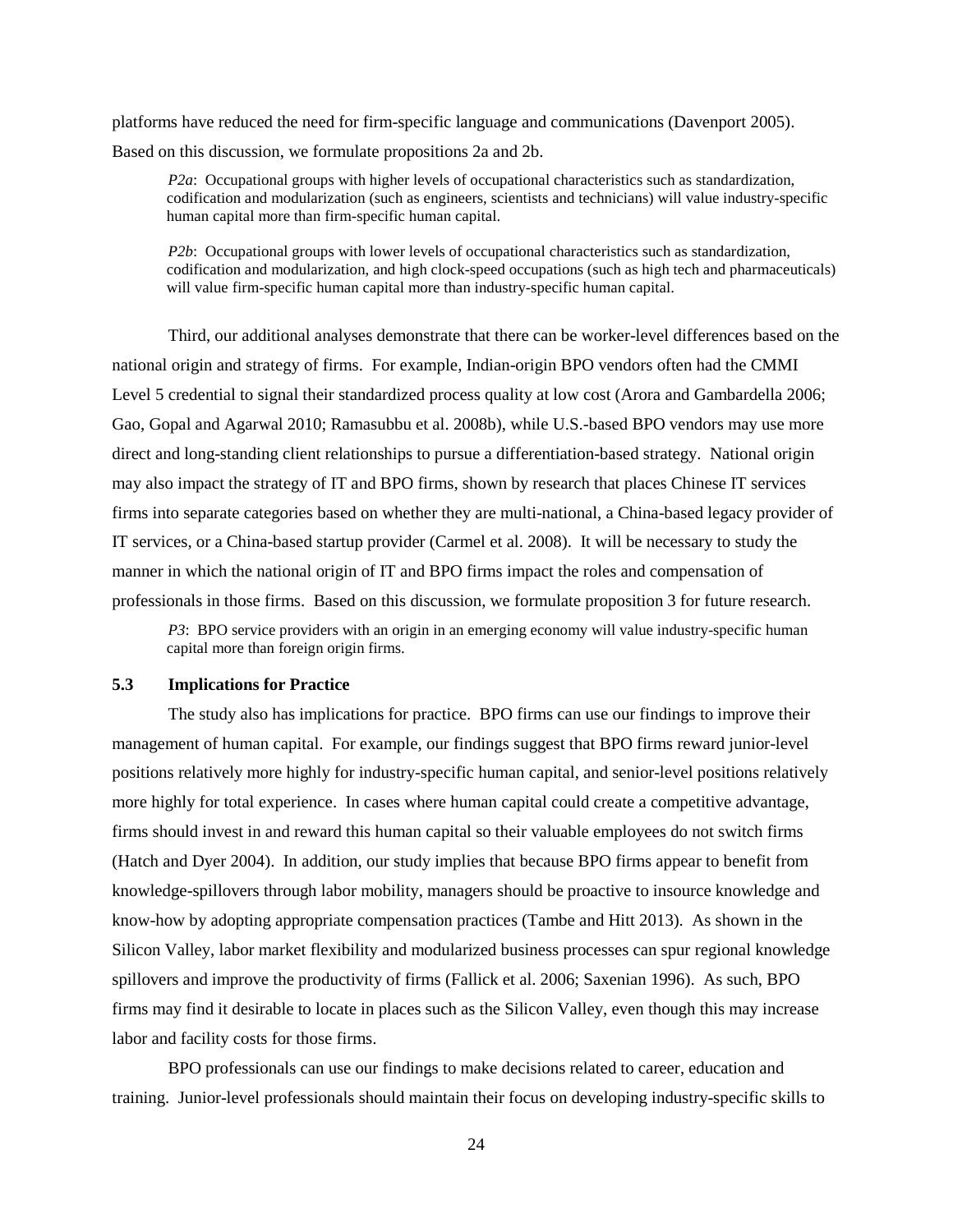maximize their compensation in the BPO industry. At the junior-level, professionals should not expect to be rewarded for significant investments in firm-specific skills. It may be particularly important for professionals who have switched into the BPO industry to enhance their industry-specific skills, because they face a compensation deficit compared with professionals who began and stayed in the BPO industry. Once a BPO professional reaches the senior level, to maximize their compensation they will need to shift their focus from industry-specific skills to general skills such as policy administration and employee supervision.

For institutions such as NASSCOM (National Association of Software and Service Companies) and universities in India, our findings suggest the need to invest in education for BPO industry-specific skills. India will need to provide college education for 50 million students between 2011-2020, and will add 120 million working age people during this period (Livemint 2013). In addition to the challenge of large numbers of college students and workers, India will be further challenged by the limits of its past education investment levels, which are currently one-half of those in China and one-fifth of levels in the U.S. (Anand 2011; Silverstein and Singhi 2012). One way for India to overcome these challenges might be to develop specific and tailored courses for students and workers who want to pursue a BPO career, through partnerships with firms such as TCS, Infosys and NIIT who have developed significant expertise in training professionals for the BPO industry (FICCI 2012). From a policy perspective, high returns to industry-specific human capital would suggest that during an economic downturn, interventions such as job search services may be more effective (than training programs to upgrade depreciating skills) to find jobs in the same industry, or to create a better match if BPO professionals get displaced from their jobs (Hu 2006).

#### **5.4 Limitations and Suggestions for Further Research**

This study has limitations that can be overcome by further research. First, this study used crosssectional survey data collected by a market research company, which makes it difficult for us to precisely assess the within-firm response rate. It would be useful to study panel archival data directly from employers that includes job- and industry-switching history, to enrich our understanding of linkages and mechanisms for career management in the IT and BPO professions. Second, this study does not address how skills transfer across industries other than the BPO industry, including when professionals transfer out of the BPO industry. One useful direction for further research would be to include data of workers who leave the BPO industry for other industries, to explore generalizability of our findings. In addition to overcoming the above data limitations, future studies should test and extend propositions we developed in section 5.2. For example, it will be useful to compare returns on human capital by collecting detailed task-level data (see Blinder 2009) and wage data from firms in various segments of the IT and BPO industry.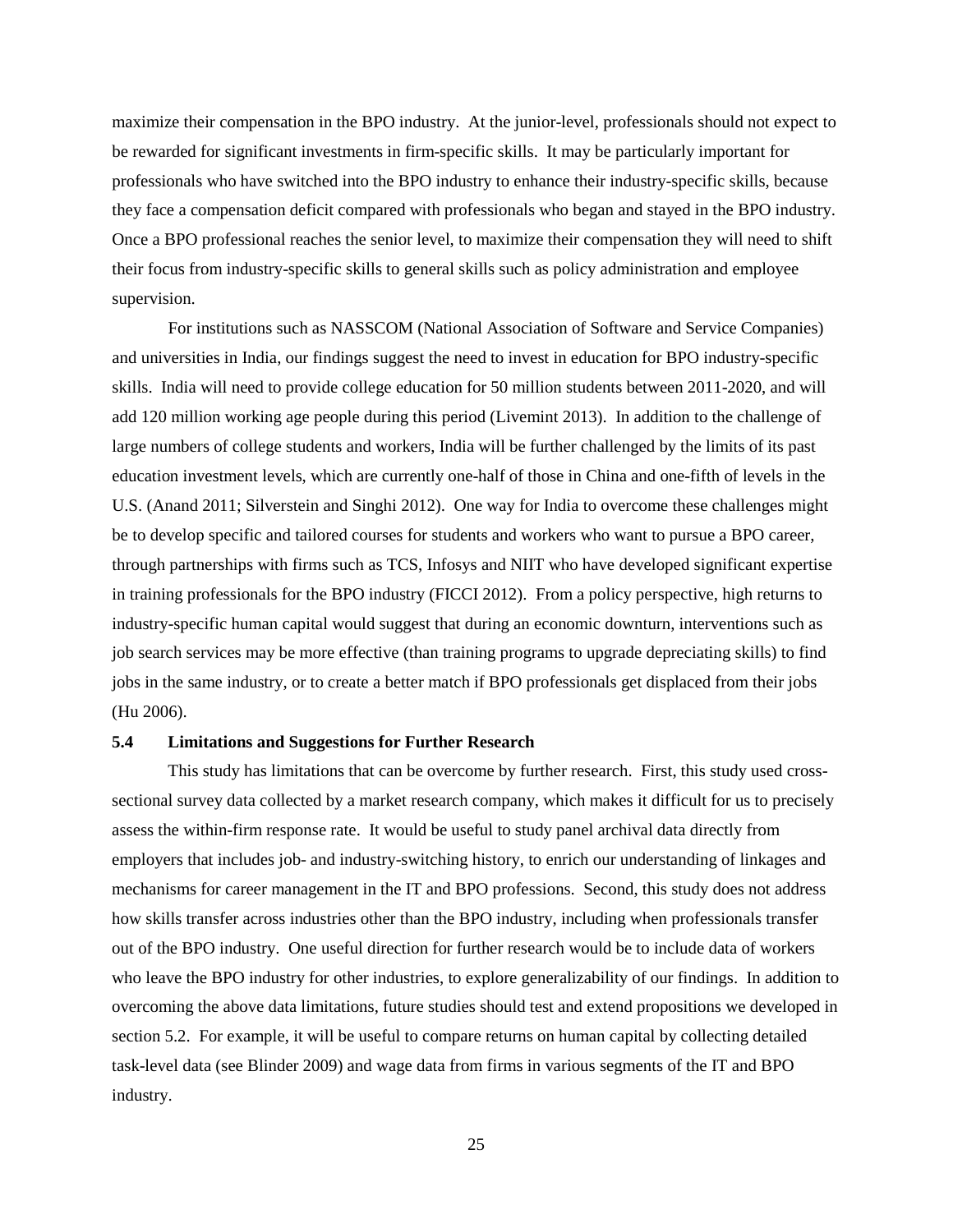To conclude, this research studies the relationship between industry-specific human capital, firmspecific human capital, and general human capital and wages for over 2,500 professionals in the Indian BPO industry. We find that industry-specific human capital has a stronger relationship with wage growth than firm-specific human capital or general human capital. We also find that this relationship is stronger for junior-level positions than for senior-level positions. Our findings provide important insights for firms and professionals as the global economy shifts toward information and services, and as industries transition to more standardized processes and boundary-less careers.

#### **References**

- Altonji, J.G., and Shakotko, R.A. "Do Wages Rise with Job Seniority?" *Review of Economic Studies* (54:179) 1987, p 437.
- Amiti, M., and Wei, S.-J. "Service Outsourcing and Productivity: Evidence from the U.S.," *World Economy* (32:2) 2009, pp 203-220.
- Anand, G. "India Graduates Millions, but Too Few are Fit to Hire," *Wall Street Journal*, April 5, 2011, pp. A1, A12.
- Ang, S., Banker, R.D., Bapna, R., Slaughter, S.A., and Wattal, S. "Human Capital of IT Professionals: A Research Agenda," *International Conference on Information Systems*, Shanghai, 2011, Paper 5.
- Ang, S., Slaughter, S.A., and Ng, K.Y. "Human Capital and Institutional Determinants of Information Technology Compensation: Modeling Multilevel and Cross-Level Interactions," *Management Science* (48:11) 2002, pp 1427-1445.
- Arora, A., and Gambardella, A. *From Underdogs to Tigers: The Rise and Growth of the Software Industry in Brazil, China, India, Ireland, and Israel* Oxford University Press, New York, 2006.
- Bamford, C.E., Dean, T.J., and McDougall, P.P. "An Examination of the Impact of Initial Founding Conditions and Decisions Upon the Performance of New Bank Start-Ups," *Journal of Business Venturing* (15:3) 2000, pp 253-277.
- Bapna, R., Langer, N., Mehra, A., Gopal, R., and Gupta, A. "Human Capital Investments and Employee Performance: An Analysis of IT Services Industry," *Management Science* (59:3) 2013, pp 641- 658.
- Batt, R., Doellgast, V., Kwon, H., Nopany, M., Nopany, P., and Costa, A.D. "The Indian Call Centre Industry: National Benchmarking Report Strategy, HR Practices, & Performance," School of Industrial and Labor Relations, Cornell University, 2005.
- Becker, G.S. *Human Capital* University of Chicago Press, 1964.
- Becker, G.S. *Human Capital: A Theoretical and Empirical Analysis, with Special Reference to Education*, (2nd ed.) National Bureau of Economic Research, Cambridge, MA, 1975.
- Blinder, A.S. "How Many US Jobs Might be Offshorable?" *World Economics* (10:2) 2009, pp 41-78.
- Cameron, A.C., and Trivedi, P.K. *Microeconometrics: Methods and Applications* Cambridge University Press, New York, NY, 2005.
- Carmel, E., and Agarwal, R. "The Maturation of Offshore Sourcing of Information Technology Work," *MIS Quarterly Executive* (1:2) 2002, pp 65-78.
- Carmel, E., Gao, G., and Zhang, N. "The Maturing Chinese Offshore IT Services Industry: It Takes 10 Years to Sharpen a Sword," *MIS Quarterly Executive* (7:4) 2008, pp 157-170.
- Carrington, W.J. "Wage Losses for Displaced Workers: Is It Really the Firm that Matters?" *Journal of Human Resources* (28:3) 1993, pp 435-462.
- Castanias, R.P., and Helfat, C.E. "The Managerial Rents Model: Theory and Empirical Analysis," *Journal of Management* (27:6) 2001, pp 661-678.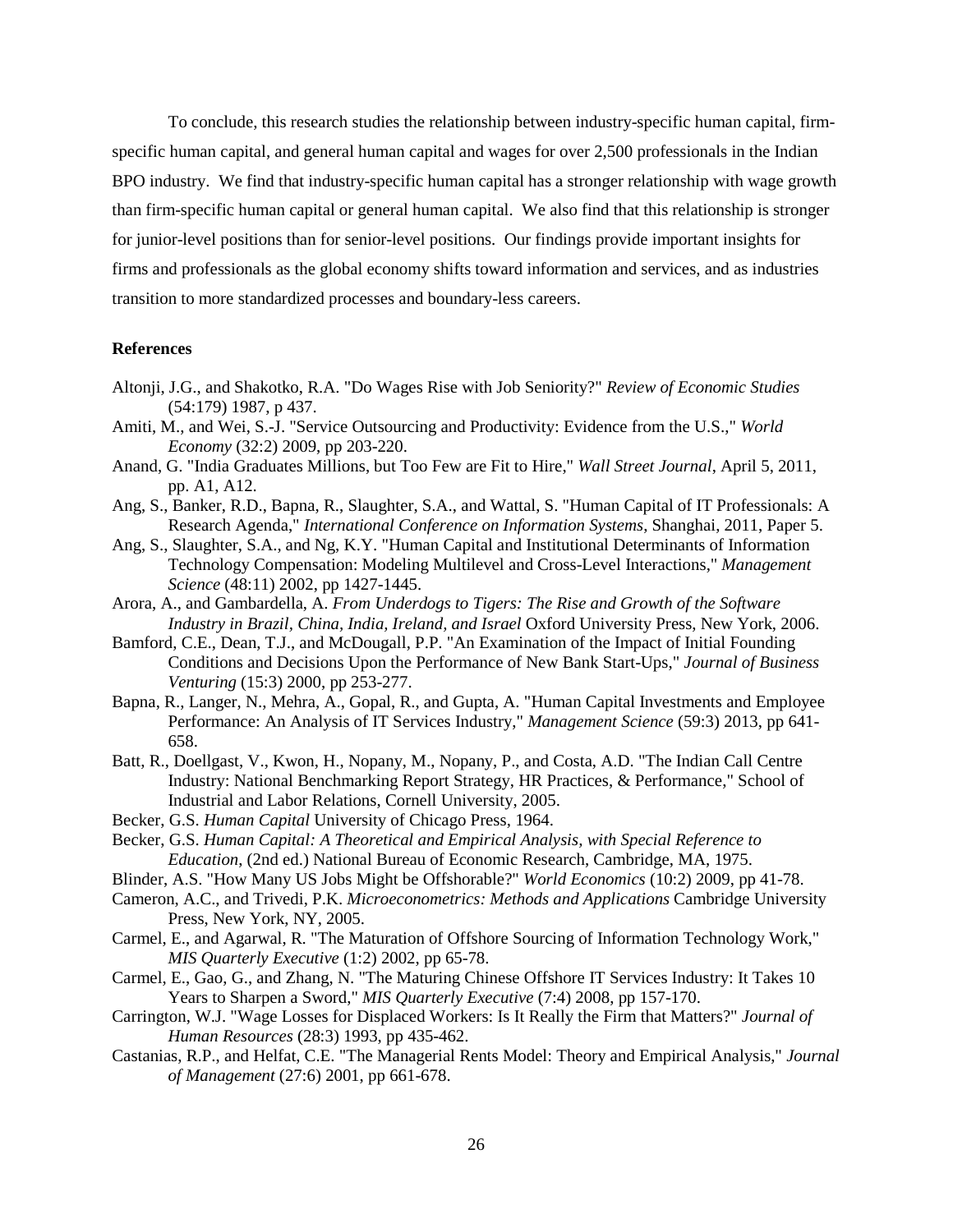- Chen, M.-H., Lyu, M.R., and Wong, E. "Effect of Code Coverage on Software Reliability Measurement," *IEEE Transactions on reliability* (50:2), June 2001 2001, pp 165-170.
- Chow, G.C. "Tests of Equality Between Sets of Coefficients in Two Linear Regressions," *Econometrica* (28:3) 1960, pp 591-605.
- Cummings, J. "Leading Groups from a Distance: How to Mitigate Consequences of Geographic Disperson," *Leadership at a Distance: Research in Technology-Supported Work,* S. Weisband (ed.), Lawrence Erlbaum Associates, New York, 2007, pp. 33-50.
- Davenport, T.H. "The Coming Commoditization of Business Processes," *Harvard Business Review* (83:6) 2005, pp 100-108.
- Daveri, F., and Maliranta, M. "Age, Seniority and Labour Costs: Lessons from the Finnish IT Revolution," *Economic Policy* (22:49) 2007, pp 117-175.
- Davis-Blake, A., and Broschak, J.P. "Outsourcing and the Changing Nature of Work," *Annual Review of Sociology* (35:1) 2009, pp 321-340.
- Dossani, R., and Kenney, M. "The Next Wave of Globalization: Relocating Service Provision to India," *World Development* (35:5) 2007, pp 772-791.
- Dreher, G.F., Dougherty, T.W., and Whitely, B. "Generalizability of MBA Degree and Socioeconomic Effects on Business School Graduates' Salaries," *Journal of Applied Psychology* (70:4) 1985, pp 763-773.
- Drucker, P.F. "Knowledge-Worker Productivity: The Biggest Challenge," *California Management Review* (41:2) 1999, pp 79-94.
- Dutta, A., and Roy, R. "Offshore Outsourcing: A Dynamic Causual Model of Counteracting Forces," *Journal of Management Information Systems* (22:2) 2004, p 2005.
- Eisenhardt, K.M., and Schoonhoven, C.B. "Organizational Growth: Linking Founding Team, Strategy, Environment, and Growth among U.S. Semiconductor Ventures, 1978-1988," *Administrative Science Quarterly* (35:3) 1990, pp 504-529.
- Fallick, B., Fleischman, C.A., and Rebitzer, J.B. "Job-Hopping in Silicon Valley: Some Evidence Concerning the Microfoundations of a High-Technology Cluster," *The Review of Economics and Statistics* (88:3) 2006, pp 472-481.
- Ferratt, T.W., Agarwal, R., Brown, C.V., and Moore, J.E. "IT Human Resource Management Configurations and IT Turnover: Theoretical Synthesis and Empirical Analysis," *Information Systems Research* (16:3) 2005, pp 237-255.
- FICCI "Mega Trends of the Emerging Third Industrial Revolution in India," *A Collaborative report by the initiative of FICCI young leaders (FYL) and the office of Jeremy Rifkin in Washington DC*, 2012.
- Flecker, J. "Network Economy or Just a New Breed of Multinationals? Relocation of eWork as a Window to the Restructuring of Value Chains," *Work Organisation, Labour and Globalisation* (1:2) 2007, pp 36-51.
- Frank, K.A. "Impact of a Confounding Variable on a Regression Coefficient," *Sociological Methods & Research* (29:2) 2000, pp 147-194.
- Galunic, D.C., and Anderson, E. "From Security to Mobility: Generalized Investments in Human Capital and Agent Commitment," *Organization Science* (11:1) 2000, pp 1-20.
- Gao, G., Gopal, A., and Agarwal, R. "Contingent Effects of Quality Signaling: Evidence from the Indian Offshore IT Services Industry," *Management Science* (56:6) 2010, pp 1012-1029.
- Gathmann, C., and Schönberg, U. "How General Is Human Capital? A Task-Based Approach," *Journal of Labor Economics* (28:1) 2010, pp 1-49.
- Gibbons, R., and Waldman, M. "Task-Specific Human Capital," *American Economic Review* (94:2) 2004, pp 203-207.
- Gibson, C., and Birkinshaw, J. "The Antecedents, Consequences, and Mediating Role of Organizational ambidexterity," *Academy of Management Journal* (47:2) 2004, pp 209-226.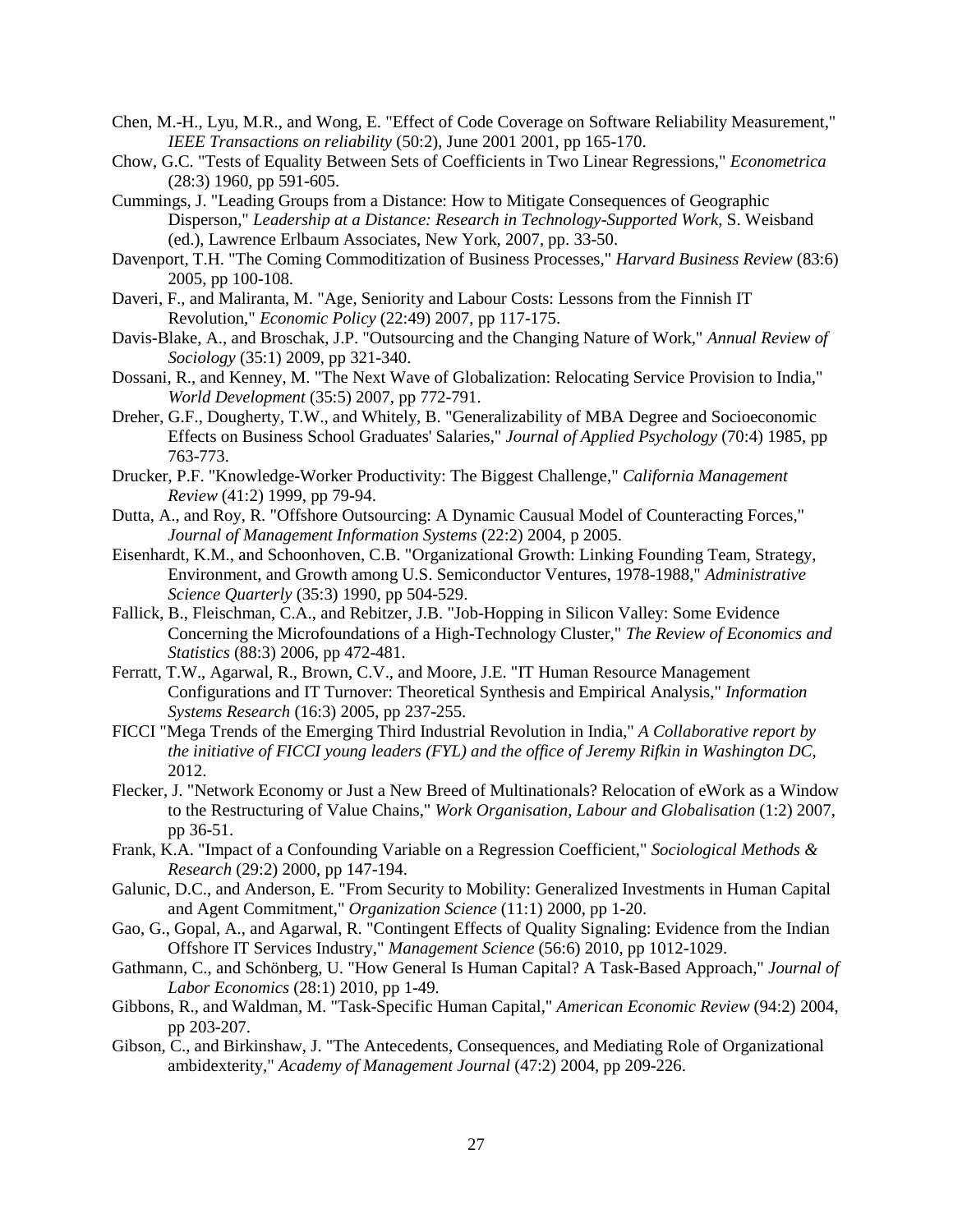- Greene, W. "Growth in Services Outsourcing to India: Propellant or Drain on the U.S. Economy?" *Office of Economics Working Paper, U.S. International Trade Commission*, Washington, DC, 2006, pp. 1-64.
- Han, K., and Mithas, S. "Information Technology Outsourcing and Non-IT Operating Costs: An Empirical Investigation," *MIS Quarterly* (37:1) 2013, pp 315-331.
- Hansen, M.T., Nohria, N., and Tierney, T. "What's Your Strategy for Managing Knowledge?" *Harvard Business Review* (77:2) 1999, pp 106-116.
- Hatch, N.W., and Dyer, J.H. "Human Capital and Learning as a Source of Sustainable Competitive Advantage," *Strategic Management Journal* (25:12) 2004, pp 1155-1178.
- Helper, S., and Sako, M. "Supplier Relations in Japan and the United States: Are they Converging?" *Sloan Management review* (36:3), Spring 1995, pp 77-84.
- HfS Research "Finance and Accounting BPO Market Landscape, 2013: Market Evaluation, Forecast and Competitive Analysis," available at http://www.kpmginstitutes.com/shared-services-outsourcinginstitute/insights/2013/hfs-finance-accounting-outsourcing-study-2013.aspx.
- Hitt, M.A., Biermant, L., Shimizu, K., and Kochhar, R. "Direct and Moderating Effects of Human Capital on Strategy and Performance in Professional Service Firms: A Resource-Based Perspective," *Academy of Management Journal* (44:1) 2001, pp 13-28.
- Hu, X. "Technology and Displaced Workers' Earnings Losses," *Working paper, University of Maryland*, 2006.
- Huang, P., Tafti, A., and Mithas, S. "Knowledge Contribution in Online Network of Practice: The Role of IT Infrastructure, Foreign Direct Investment and Immigration," Proceedings of the 32nd International Conference on Information Systems (Dec 16-19), Association for Information Systems, Orlando, Florida, 2012.
- Jaffe, A.B., Trajtenberg, M., and Henderson, R. "Geographic Localization of Knowledge Spillovers as Evidenced by Patent Citations," *Quarterly Journal of Economics* (108:3) 1993, pp 577-598.
- Jensen, J.B., and Kletzer, L.G. "Tradable services: Understanding the Scope and Impact of Services Offshoring," *Brookings Trade Forum 2005, Offshoring White-Collar Work,* S.M. Collins and L. Brainard (eds.), Brookings Institution Press, Washington, DC, 2006.
- Josefek, R.A., and Kauffman, R.J. "Nearing the Threshold: An Economics Approach to Pressure on Information Systems Professionals to Separate from their Employer," *Journal of Management Information Systems* (20:1) 2003, pp 87-122.
- Josefek, R.A.J., and Kauffman, R.J. "Five Degrees of Separation: A Human Capital Model of Employment Related Decision Making in the Information Technology Workforce," Proceedings of the 32nd Hawaii International Conference on System Sciences, IEEE, Hawaii, 1999, pp. 1-13.
- Jovanovic, B. "Firm-Specific Capital and Turnover," *Journal of Political Economy* (87:6) 1979, pp 1246- 1260.
- Kalleberg, A.L., and Van Buren, M.E. "Is Bigger Better? Explaining the Relationship Between Organizational Size and Job Rewards," *American Sociological Review* (61) 1996, pp 47-66.
- Kambourov, G., and Manovskii, I. "Occupational Specificity of Human Capital," *International Economic Review* (50:1) 2009, pp 63-115.
- Kimberly, J.R. "Issues in the Creation of Organizations: Initiation, Innovation, and Institutionalization," *Academy of Management Journal* (22:3) 1979, pp 437-457.
- Kotlarsky, J., Scarbrough, H., and Oshri, I. "Coordinating Expertise Across Knowledge Boundaries in Offshore-Outsourcing Projects: The Role of Codification," *MIS Quarterly* (38:2) 2014, pp 607- 627.
- Kude, T., Schmidt, C.T., Mithas, S., and Heinzl, A. "Disciplined Autonomy and Innovation Outcomes: The Role of Team Efficacy and Task Volatility," *University of Mannheim, Working Paper*, Mannheim, Germany, 2014.
- Kumar, N., Mohapatra, P.K., and Chandrasekhar, S. *India's Global Powerhouses: How They Are Taking On the World* Harvard Business School Press, Boston, MA, 2009.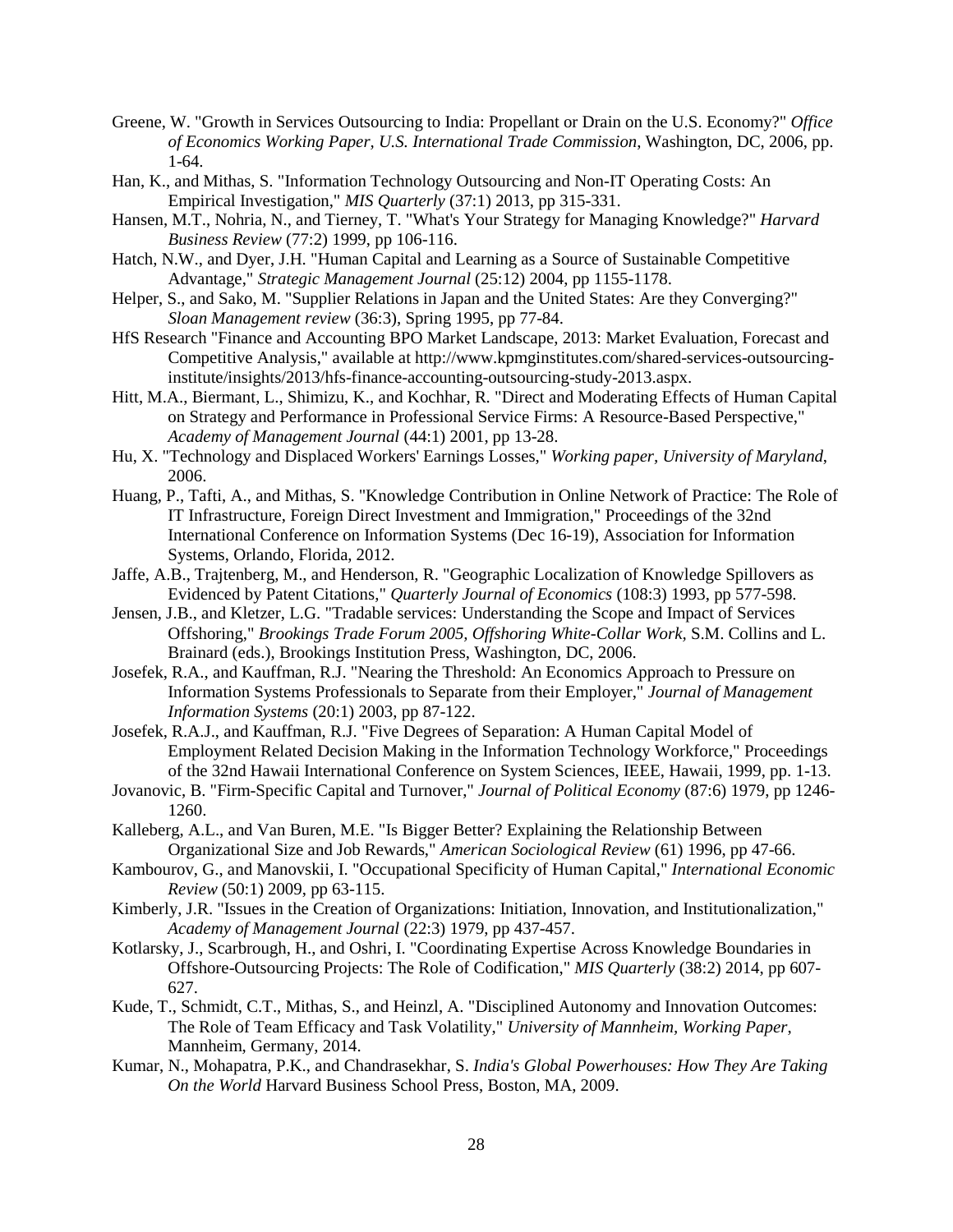- Kuruvilla, S., and Ranganathan, A. "Economic Development Strategies and Macro-and Micro-Level Human Resource Policies: The Case of India's 'Outsourcing' Industry," *Industrial & Labor Relations Review* (62:1) 2008, pp 39-72.
- Kwon, I., and Meyersson Milgrom, E. "Boundaries of Internal Labor Markets: The Relative Importance of Firms and Occupations," Stanford University Graduate School of Business, 2004.
- Larcker, D.F., and Rusticus, T.O. "On the Use of Instrumental Variables in Accounting Research," *Journal of Accounting and Economics* (49:3) 2010, pp 186-205.
- Lazear, E., and Shaw, K.L. "Personnel Economics: The Economist's View of Human Resources," *The Journal of Economic Perspectives* (21:4) 2007, pp 91-114.
- Lazear, E.P. "Firm-Specific Human Capital: A Skill-Weights Approach," *Journal of Political Economy* (117:5) 2009, pp 914-940.
- Leonard, J.S. "Wage Structure and Dynamics in the Electronics Industry," *Industrial Relations* (28:2) 1989, pp 251-275.
- Levina, N., and Kane, A.A. "Onshore Immigrant Managers as Boundary Spanners on Offshored Software Development Projects: Partners or Bosses?" *Working paper, NYU Stern School of Business*, New York, 2009.
- Levina, N., and Ross, J.W. "From the Vendor's Perspective: Exploring the Value Proposition in Information Technology Outsourcing," *MIS Quarterly* (27:3) 2003, pp 331-364.
- Levina, N., and Su, N. "Global Multisourcing Strategy: The Emergence of a Supplier Portfolio in Services Offshoring," *Decision Sciences* (39:3) 2008, pp 541-570.
- Levina, N., and Vaast, E. "The Emergence of Boundary Spanning Competence in Practice: Implications for Implementation and Use of Information Systems," *MIS Quarterly* (19:2) 2005, pp 335-363.
- Levina, N., and Vaast, E. "Innovating or Doing as Told? Status Differences and Overlapping Boundaries in Offshore Collaboration," *MIS Quarterly* (32:2) 2008, pp 307-332.
- Levina, N., and Xin, M. "Comparing IT Workers' Compensation Across Country Contexts: Demographic, Human Capital, and Institutional Factors," *Information System Research* (18:2) 2007, pp 193-210.
- Livemint "Educators from Foreign Shores in India," *Wall Street Journal,* September 12, 2013, available at http://www.livemint.com/Opinion/b82DDgagdkBmv4p0w891aJ/Educators-from-foreign-shoresin-India.html.
- Loury, L.D. "Some Contracts are More Equal than Others: Informal Networks, Job Tenure, and Wages," *Journal of Labor Economics* (24:2) 2006, pp 299-318.
- Lovelock, C.H. "Classifying Services to Gain Strategic Marketing Insights," *Journal of Marketing* (47:3) 1983, p 9.
- Lucas, R.E. "On the Mechanics of Economic Development," *Journal of Monetary Economics* (22:1) 1988, pp 3-42.
- Mani, D., Barua, A., and Whinston, A.B. "Successfully Governing Business Process Outsourcing Relationships," *MIS Quarterly Executive* (6:1) 2006, pp 15-29.
- Mani, D., Barua, A., and Whinston, A.B. "An Empirical Analysis of the Impact of Information Capabilities Design on Business Process Outsourcing Performance," *MIS Quarterly* (34:1) 2010, pp 39-62.
- Manning, A. "Imperfect Competition in the Labor Market," *Handbook of Labor Economics* (4) 2011, pp 973-1041.
- Mata, F.J., Fuerst, W.L., and Barney, J.B. "Information Technology and Sustained Competitive Advantage: A Resource-Based Analysis," *MIS Quarterly* (19:4) 1995, pp 487-505.
- Matsusaka, J.G. "Corporate Diversification, Value Maximization, and Organizational Capabilities," *The Journal of Business* (74:3) 2001, pp 409-431.
- Mendelson, H., and Pillai, R.R. "Industry Clockspeed: Measurement and Operational Implications," *Manufacturing & Service Operations Management* (1:1) 1998, pp 1-20.
- Mithas, S., and Krishnan, M.S. "Human Capital and Institutional Effects in the Compensation of Information Technology Professionals in the United States," *Management Science* (54:3) 2008, pp 415-428.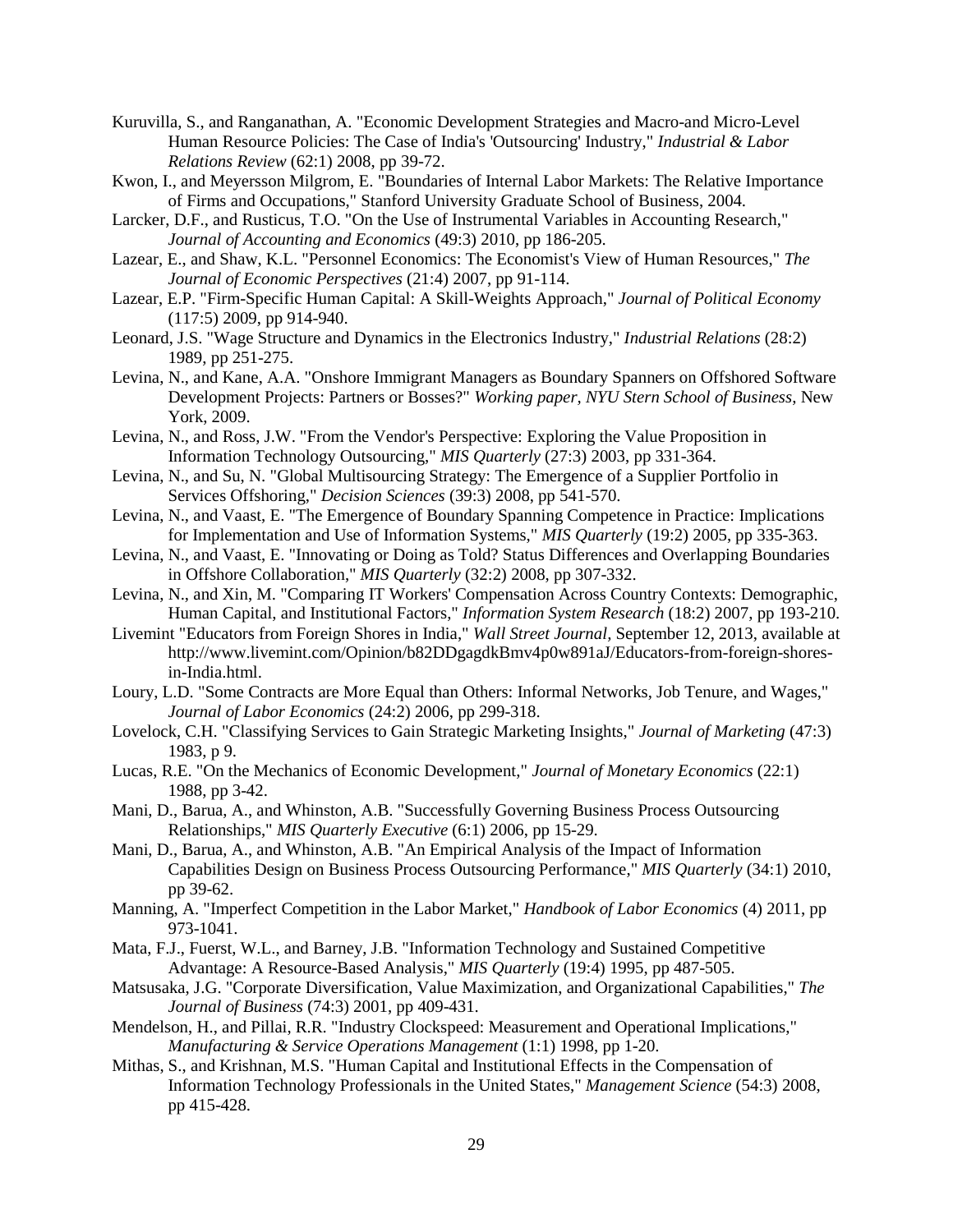- Mithas, S., and Lucas, H.C. "Are Foreign IT Workers Cheaper? U.S. Visa Policies and Compensation of Information Technology Professionals," *Management Science* (56:5) 2010, pp 745-765.
- Mithas, S., and Whitaker, J. "Is the World Flat or Spiky? Information Intensity, Skills and Global Service Disaggregation," *Information Systems Research* (18:3) 2007, pp 237-259.
- Mithas, S., Whitaker, J., and Tafti, A. "Information Technology, Foreign Revenues and Foreign Profits: Theory and Evidence," *Workshop on Information Systems and Economics*, St. Louis, MO, 2010.
- Moore, J.E., and Burke, L.A. "How to Turn Around 'Turnover Culture' in IT," *Communications of the ACM* (45:2) 2002, pp 73-78.
- Moore, J.E., and Love, M.S. "IT Professionals as Organizational Citizens," *Communications of the ACM* (48:6) 2005, pp 89-93.
- Nasscom "Indian IT-BPO Industry," National Association of Software and Service Companies, New Delhi, available at http://www.nasscom.org/indian-itbpo-industry.
- Neal, D. "Industry-Specific Human Capital: Evidence from Displaced Workers," *Journal of Labor Economics* (13:4) 1995, pp 653-677.
- Ozgen, E., and Baron, R.M. "Social Sources of Information in Opportunity Recognition: Effects of Mentors, Industry Networks, and Professional Forums," *Journal of Business Venturing* (22:2) 2007, pp 174-192.
- Parent, D. "Industry-Specific Capital and the Wage Profile: Evidence from the National Longitudinal Survey of Youth and the Panel Study of Income Dynamics," *Journal of Labor Economics* (18:2) 2000, pp 306-323.
- Peterson, K. "Battle for Tech Geeks: Street vs. Silicon Valley," *Wall Street Journal*, January 18, 2011, p.  $C8$
- Pfeffer, J., and Langton, N. "The Effect of Wage Disperson on Satisfaction, Productivity, and Working Collaboratively - Evidence from College and University Faculty," *Administrative Science Quarterly* (38:3) 1993, pp 382-407.
- Poppo, L., and Zenger, T. "Do Formal Contracts and Relational Governance Function as Substitutes or Complements?" *Strategic Management Journal* (23:8) 2002, pp 707-725.
- Ramasubbu, N., Mithas, S., and Krishnan, M.S. "High Tech, High Touch: The Effect of Employee Skills and Customer Heterogeneity on Customer Satisfaction with Enterprise System Support Services," *Decision Support Systems* (44:2) 2008a, pp 509-523.
- Ramasubbu, N., Mithas, S., Krishnan, M.S., and Kemerer, C.F. "Work Dispersion, Process-Based Learning and Offshore Software Development Performance," *MIS Quarterly* (32:2) 2008b, pp 437-458.
- Reinhardt, A., Kripalani, M., Smith, G., Bush, J., Balfour, F., and Ante, S.E. "Angling to be the Next Bangalore," *BusinessWeek*, New York, Bloomberg, 2006.
- Rust, R.T., and Miu, C. "What Academic Research Tells Us About Service," *Communications of the ACM* (49:7) 2006, pp 49-54.
- Rust, R.T., and Tuck Siong, C. "Marketing Models of Service and Relationships," *Marketing Science* (25:6) 2006, pp 560-580.
- Sako, M. "Outsourcing and Offshoring: Implications for Productivity of Business Services," *Oxford Review of Economic Policy* (22:4) 2006, pp 499-512.
- Saxenian, A. "Beyond Boundaries: Open Labor Markets and Learning in Silicon Valley," *The Boundaryless Career,* M.B. Arthur and D.M. Rousseau (eds.), Oxford University Press, Oxford, UK, 1996, pp. 23-39.
- Schmidt, C.T., Kude, T., Tripp, J., Heinzl, A., and Spohrer, K. "Team Adaptability in Agile Information Systems Development," *Proceedings of the 33rd International Conference on Information Systems*, Association for Information Systems, Milan, Italy, December 15-18, 2013.
- Silverstein, M.J., and Singhi, A. "Can U.S. Universities Stay on Top?" *Wall Street Journal*, September 29-30, 2012, p C3.
- Simon, J.C., and Warner, J.T. "Matchmaker, Matchmaker: The Effect of Old Boy Networks on Job Match Quality, Earnings, and Tenure," *California Management Review* (49:3) 1992, pp 27-44.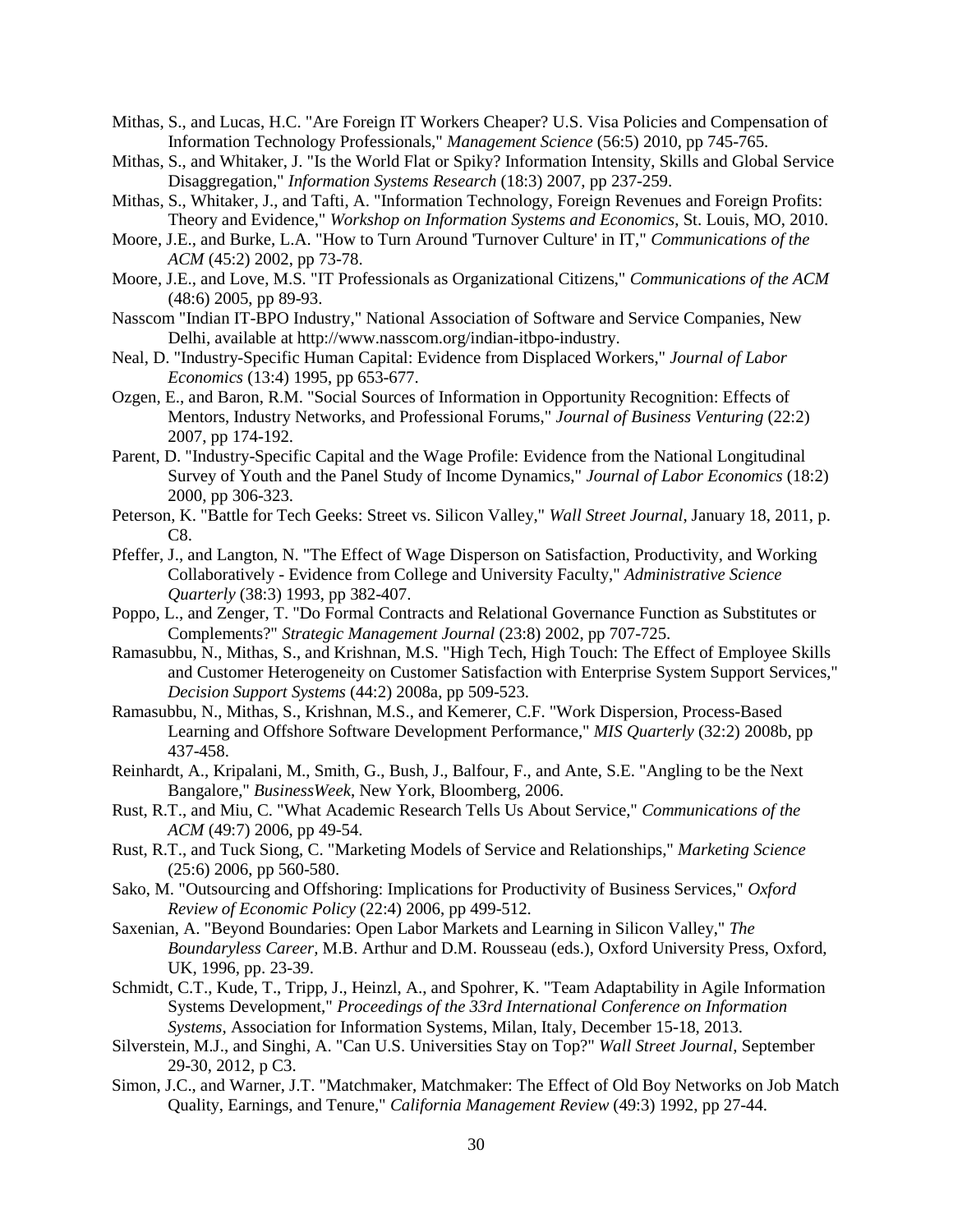- Slaughter, S.A., Ang, S., and Boh, W.F. "Firm-Specific Human Capital and Compensation-Organizational Tenure Profiles: An Archival Analysis of Salary Data for IT Professionals," *Human Resource Management* (46:3) 2007, pp 373-394.
- Srikanth, K., and Puranam, P. "Integrating Distributed Work: Comparing Task Design, Communication, and Tacit Coordination Mechanisms," *Strategic Management Journal* (32:8) 2011, pp 849-875.
- Srikanth, K., and Puranam, P. "The Firm as a Coordination System: Evidence from Software Services Offshoring," *Working Paper*, INSEAD, 2013, available at http://papers.ssrn.com/sol3/papers.cfm?abstract\_id=1534632.
- Stinchcombe, A.L. "Social Structure and Organizations," *Handbook of Organizations,* J.G. March (ed.), Rand McNally, Chicago, 1965, pp. 142-193.
- Sullivan, P. "Empirical Evidence on Occupation and Industry Specific Human Capital," *Labour Economics* (17:3) 2010, pp 567-580.
- Tafti, A., Mithas, S., and Krishnan, M.S. "Information Technology and the Autonomy-Control Duality: Toward a Theory," *Information Technology and Management* (8:2) 2007, pp 147-166.
- Tanriverdi, H., Konana, P., and Ge, L. "The Choice of Sourcing Mechanisms for Business Processes," *Information Systems Research* (18:3) 2007, pp 280-299.
- Thite, M., and Russell, R. "India and Business Process Outsourcing," *Globalization & Work in Asia,* J.a.C. Burgess, J (ed.), Oxford: Chandos Publishing, 2007.
- Topel, R. "Specific Capital, Mobility, and Wages: Wages Rise with Job Seniority," *Journal of Political Economy* (99:1) 1991, pp 145-176.
- Truman, G.E., and Baroudi, J.J. "Gender Differences in the Information Systems Managerial Ranks: An Assessment of Potential Discriminatory Practices," *MIS Quarterly* (18:2) 1994, pp 129-142.
- Weinberg, B.A. "Long-Term Wage Fluctuations with Industry-Specific Human Capital," *Journal of Labor Economics* (19:1) 2001, pp 231-264.
- Weiss, A., and Landau, H.J. "Wages, Hiring Standards, and Firm Size," *Journal of Labor Economics* (2:4) 1981, pp 477-499.
- Whitaker, J., Mithas, S., and Krishnan, M.S. "Organizational Learning and Capabilities for Onshore and Offshore Business Process Outsourcing," *Journal of Management Information Systems* (27:3) 2011, pp 11-42.
- Williamson, O.E., Wachter, M.L., and Harris, J.E. "Understanding the Employment Relation: The Analysis of Idiosyncratic Exchange," *Bell Journal of Economics* (6) 1975, pp 250-280.
- Wooldridge, J.M. *Econometric Analysis of Cross Section and Panel Data* MIT Press, Cambridge, MA, 2010.
- Zangelidis, A. "Occupational and Industry Specificity of Human Capital in the British Labour Market," *Scottish Journal of Political Economy* (55:4) 2008, pp 420-443.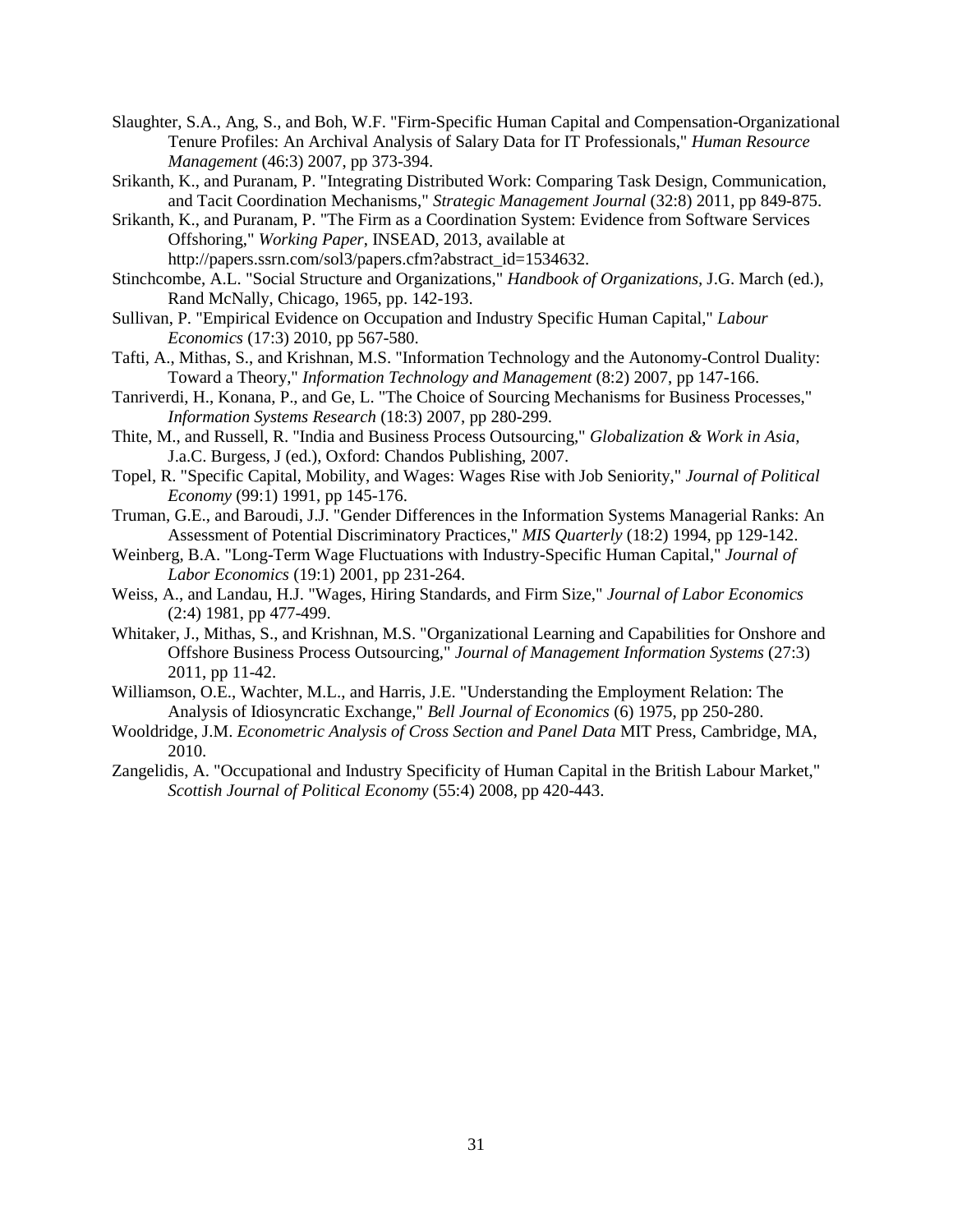**Table 1. Summary of Human Capital Dimensions**

|                                    | <b>Characteristics</b>                                                                                                                                                                                                                              | <b>Relevant literature</b>                                                              |
|------------------------------------|-----------------------------------------------------------------------------------------------------------------------------------------------------------------------------------------------------------------------------------------------------|-----------------------------------------------------------------------------------------|
| Firm-specific<br>human capital     | Stock of skills, competences and knowledge for a specific firm,<br>acquired through training and firm tenure<br>Useful to explain wage progression and job mobility across firms<br>٠<br>Makes job switch more costly for an individual worker<br>٠ | Becker (1964)<br>Lazear $(2009)$<br>Mincer (1974)                                       |
| Industry-specific<br>human capital | Stock of skills, competences and knowledge for a specific industry,<br>$\bullet$<br>acquired through education and industry experience<br>Useful to explain career mobility and differences in human capital<br>٠<br>investments across industries  | Neal (1995)<br>Parent (2000)<br>Sullivan (2010)<br>Weinberg (2001)<br>Zangelidis (2008) |
| General human<br>capital           | Stock of skills, competences and knowledge completely transferable<br>٠<br>across jobs, acquired through education and work experience<br>Useful to explain effect of education on wages and differences in<br>average wages by gender or race      | Becker (1964)<br>Mincer (1974)                                                          |

# **Table 2. Variable Definition**

| <b>Variable</b>            | <b>Definition</b>                                                                                |
|----------------------------|--------------------------------------------------------------------------------------------------|
| Ln(Wage)                   | Natural log of annual gross salary. Includes gross take home pay plus other allowances, and does |
|                            | not include stock options and other non-monetary benefits. Wages are reported in intervals, so   |
|                            | values are defined as midpoints of intervals. Wages for all years measured in 2006 Rupees using  |
|                            | the Reserve Bank of India's Consumer Price Index.                                                |
| Firm experience            | Years of experience at the current firm, to operationalize firm-specific human capital.          |
| <i>Industry experience</i> | Years of experience in the BPO industry, to operationalize industry-specific human capital.      |
| Total experience           | Years of total work experience, to operationalize general human capital.                         |
| Male                       | Gender (1=male, 0=female).                                                                       |
| <b>Married</b>             | Marital status $(1 = married, 0 = single)$ .                                                     |
| <b>Bachelor's business</b> | Highest educational degree is Bachelor's degree in Business $(1 = yes, 0 = no)$ .                |
| Bachelor's engineering     | Highest educational degree is Bachelor's degree in Engineering $(1 = yes, 0 = no)$ .             |
| Graduate                   | Highest educational degree is Bachelor of Arts or Bachelor of Commerce $(1 = yes, 0 = no)$ .     |
| MBA                        | Highest educational degree is Master's degree in Business $(1 = yes, 0 = no)$ .                  |
| Master's computer          | Highest educational degree is Master's degree in Computer Applications $(1 = yes, 0 = no)$ .     |
| Master's technology        | Highest educational degree is Master's degree in Technology $(1 = yes, 0 = no)$ .                |
| Post-graduate              | Highest educational degree is Master of Arts or Master of Commerce $(1 = yes, 0 = no)$ .         |
| Junior-level position      | Includes job title of customer care executive or call taker $(1 = yes, 0 = no)$ .                |
| Senior-level position      | Includes job title of manager, group head or $VP(1 = yes, 0 = no)$ .                             |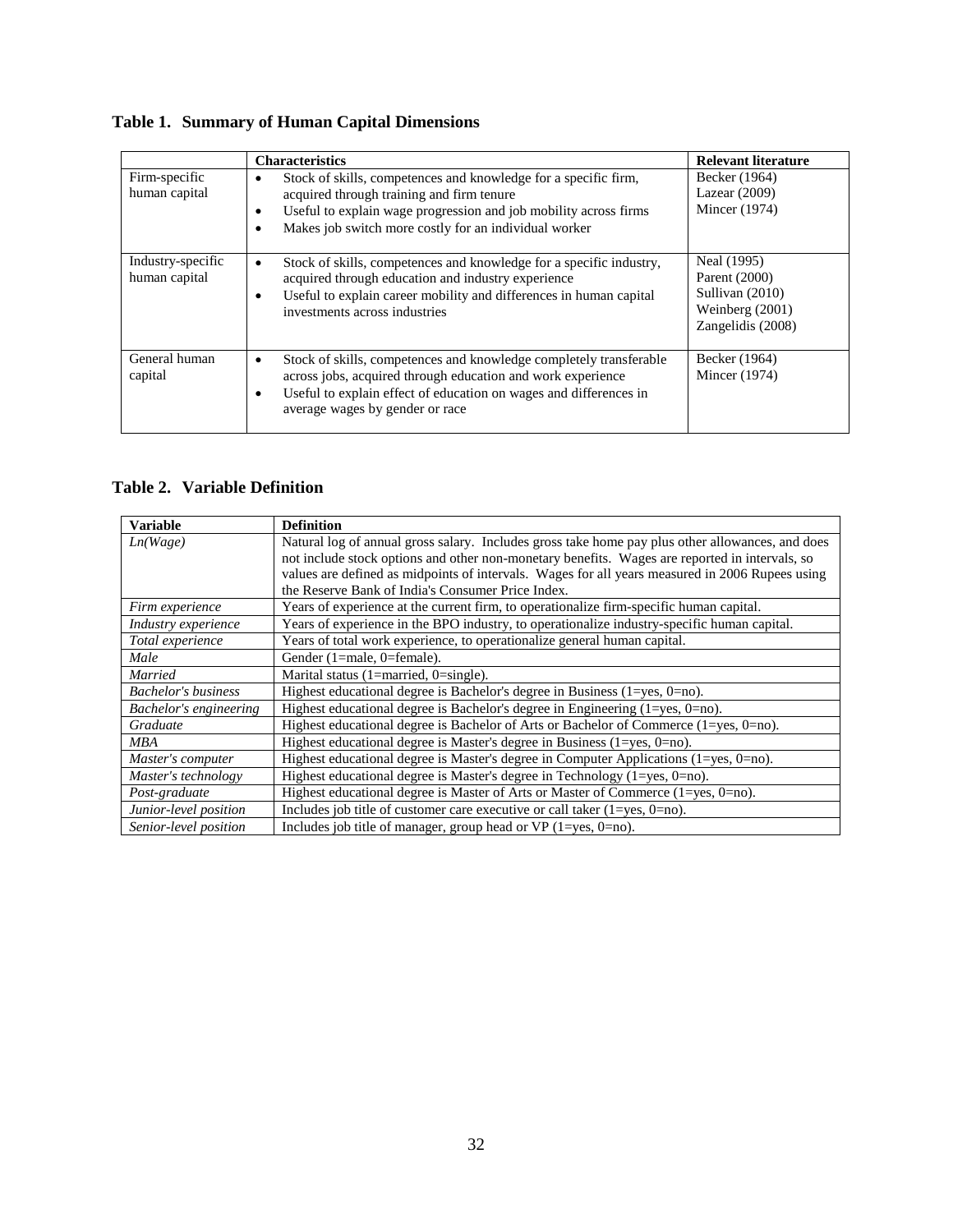# **Table 3. Descriptive Statistics**

| <b>Variables</b>               | $2006$ (N=1,228) |           | $2007$ (N=605) |           | $2008$ (N=693) |           |                | <b>Total</b> $(N=2,526)$ |
|--------------------------------|------------------|-----------|----------------|-----------|----------------|-----------|----------------|--------------------------|
|                                | mean             | <b>SD</b> | mean           | <b>SD</b> | mean           | <b>SD</b> | mean           | SD.                      |
| Wage in Rs lakhs per year      | 2.31             | 1.70      | 2.10           | 1.29      | 2.48           | 1.84      | 2.31           | 1.66                     |
| (U.S. Dollars per year)        | (5,775)          |           | (5,250)        |           | (6,200)        |           | (5,775)        |                          |
| Firm experience (in years)     | 1.63             | 1.29      | 2.13           | 1.44      | 2.55           | 1.69      | 2.00           | 1.50                     |
| Industry experience (in years) | 2.39             | 1.67      | 2.72           | 1.75      | 3.31           | 1.98      | 2.72           | 1.82                     |
| Total experience (in years)    | 3.88             | 3.23      | 3.67           | 2.59      | 4.49           | 3.06      | 4.00           | 3.06                     |
| Male $(\%)$                    | 69               | 46        | 72             | 45        | 75             | 43        | 71             | 45                       |
| Married (%)                    | 22               | 41        | 20             | 40        | 28             | 45        | 23             | 42                       |
| Bachelor's business (%)        | 3                | 16        | 3              | 17        | 4              | 19        | 3              | 17                       |
| Bachelor's engineering (%)     | 12               | 32        | 11             | 31        | 13             | 34        | 12             | 33                       |
| Graduate (%)                   | 47               | 50        | 31             | 46        | 33             | 47        | 39             | 49                       |
| MBA(%)                         | 12               | 32        | 13             | 34        | 14             | 35        | 13             | 33                       |
| Master's computer (%)          | 3                | 18        | $\overline{4}$ | 19        | 4              | 20        | $\overline{4}$ | 19                       |
| Master's technology (%)        |                  | 8         | $\Omega$       | 7         | $\Omega$       | 7         |                | 7                        |
| Post-graduate (%)              | 6                | 24        | 5              | 22        | 7              | 26        | 6              | 24                       |
| Junior-level position (%)      | 76.2             | 42.6      | 73.4           | 44.2      | 66.4           | 47.3      | 72.8           | 44.5                     |
| Senior-level position (%)      | 6.4              | 24.5      | 6.0            | 23.7      | 13.3           | 34.0      | 8.2            | 27.4                     |

# **Table 4. Correlations**

|   | Ln(Wage)            | 1.00      |           |           |           |         |      |
|---|---------------------|-----------|-----------|-----------|-----------|---------|------|
| ∠ | Firm experience     | $0.42***$ | 1.00      |           |           |         |      |
|   | Industry experience | $0.60***$ | $0.73***$ | 1.00      |           |         |      |
|   | Total experience    | $0.49***$ | $0.47***$ | $0.63***$ | 1.00      |         |      |
|   | Male                | $0.09***$ | 0.03      | $0.06***$ | $0.11***$ | 1.00    |      |
| 6 | Married             | $0.30***$ | $0.27***$ | $0.34***$ | $0.44***$ | $-0.04$ | 1.00 |

Variables for education and job title omitted for ease of presentation.

\*\*\* significant at 1%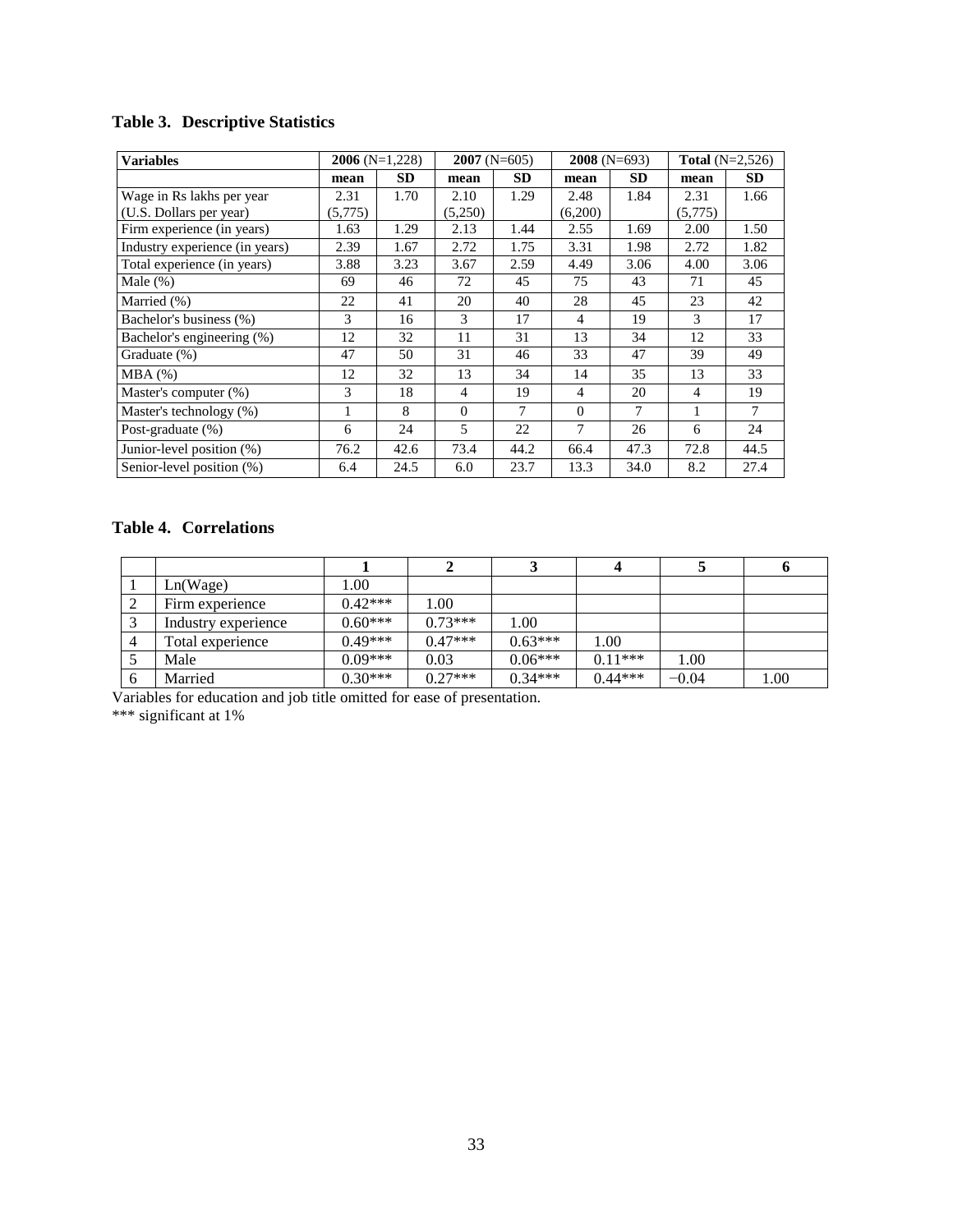# **Table 5. Returns to Human Capital**

Dependent variable is Ln(Wage)

|                                         | (1)        | (2)        | (3)         | (4)         | (5)        |
|-----------------------------------------|------------|------------|-------------|-------------|------------|
| Panel A                                 |            |            |             |             |            |
| Industry experience                     |            |            |             | $0.084***$  | $0.120***$ |
|                                         |            |            |             | (0.007)     | (0.018)    |
| Industry experience squared             |            |            |             |             | $-0.005*$  |
|                                         |            |            |             |             | (0.003)    |
| Firm experience                         |            | $0.044***$ | $0.082***$  | $-0.006$    | 0.018      |
|                                         |            | (0.008)    | (0.014)     | (0.008)     | (0.023)    |
| Firm experience squared                 |            |            | $-0.007***$ |             | $-0.004$   |
|                                         |            |            | (0.002)     |             | (0.003)    |
| Total experience                        |            | $0.034***$ | $0.057***$  | $0.020***$  | $0.030***$ |
|                                         |            | (0.006)    | (0.006)     | (0.005)     | (0.006)    |
| Total experience squared                |            |            | $-0.001***$ |             | $-0.001$   |
|                                         |            |            | (0.000)     |             | (0.000)    |
| Male                                    | $0.070***$ | $0.052***$ | $0.048***$  | $0.053***$  | $0.053***$ |
|                                         | (0.017)    | (0.017)    | (0.016)     | (0.015)     | (0.016)    |
| Married                                 | $0.168***$ | $0.059***$ | $0.050***$  | $0.056***$  | $0.054***$ |
|                                         | (0.019)    | (0.015)    | (0.014)     | (0.014)     | (0.013)    |
| Bachelor's business                     | $-0.019$   | $-0.020$   | $-0.023$    | $-0.049$    | $-0.052$   |
|                                         | (0.037)    | (0.038)    | (0.039)     | (0.035)     | (0.035)    |
| Bachelor's engineering                  | 0.013      | $0.044**$  | $0.053**$   | $0.046**$   | $0.052**$  |
|                                         | (0.024)    | (0.021)    | (0.020)     | (0.020)     | (0.019)    |
| Graduate                                | $-0.016$   | $-0.026$   | $-0.026$    | $-0.042**$  | $-0.042**$ |
|                                         | (0.014)    | (0.015)    | (0.016)     | (0.015)     | (0.015)    |
| <b>MBA</b>                              | 0.022      | 0.027      | 0.026       | 0.018       | 0.017      |
|                                         | (0.024)    | (0.024)    | (0.024)     | (0.019)     | (0.019)    |
| Master's computer                       | $0.069*$   | $0.081*$   | $0.081*$    | 0.058       | 0.058      |
|                                         | (0.037)    | (0.040)    | (0.040)     | (0.042)     | (0.042)    |
| Master's technology                     | $0.324***$ | $0.263**$  | $0.335***$  | $0.234***$  | $0.311***$ |
|                                         | (0.064)    | (0.092)    | (0.069)     | (0.076)     | (0.063)    |
| Post-graduate                           | $-0.029$   | $-0.048$   | $-0.057*$   | $-0.045$    | $-0.052$   |
|                                         | (0.040)    | (0.038)    | (0.038)     | (0.038)     | (0.038)    |
| Observations                            | 2,526      | 2,526      | 2,526       | 2,526       | 2,526      |
| R-squared                               | 0.584      | 0.630      | 0.639       | 0.657       | 0.664      |
| Likelihood ratio statistic of           |            |            | 62.84       |             | 50.76      |
| improvement in model fit (p-value)      |            |            | (0.000)     |             | (0.000)    |
| Panel B                                 |            |            |             |             |            |
| Wald test difference in coefficients of |            |            |             | $57.70***1$ | $7.09**1$  |
| industry and firm experience (p-value)  |            |            |             |             |            |

All models include an intercept term, and dummy variables for job title and firm.

<sup>1</sup>To conduct Wald tests, we compare coefficients for linear terms of experience.

Clustered standard errors at firm-level in parentheses.

\*\*\* significant at 1%; \*\* significant at 5%; \* significant at 10%

# **Table 6. Cumulative Returns to Industry Experience**

|                   | Parent $(2000)^1$ |                | Sullivan $(2010)^2$ | Zangelidis $(2008)^3$ | <b>This Paper</b>   |
|-------------------|-------------------|----------------|---------------------|-----------------------|---------------------|
|                   | <b>NLSY</b>       | <b>PSID</b>    |                     |                       |                     |
| vears             | 0.0823            | 0.0378         | 0.0828              | 0.0080                | 0.1809              |
| vears             | 0.1546            | 0.0792         | 0.0997              | 0.0170                | 0.4080              |
| Sample industries | Entire economy    | Entire economy | Entire economy      | Entire economy        | <b>BPO</b> industry |

1. Returns obtained from one-digit and continuous spells specification (see Table 7 of Parent 2000).

2. Returns obtained from OLS estimates with the additional variable, occupation experience (see Table 4 of Sullivan 2010).

3. Returns obtained from GLS estimates with the additional variable, occupation experience (see Table 4 of Zangelidis 2008).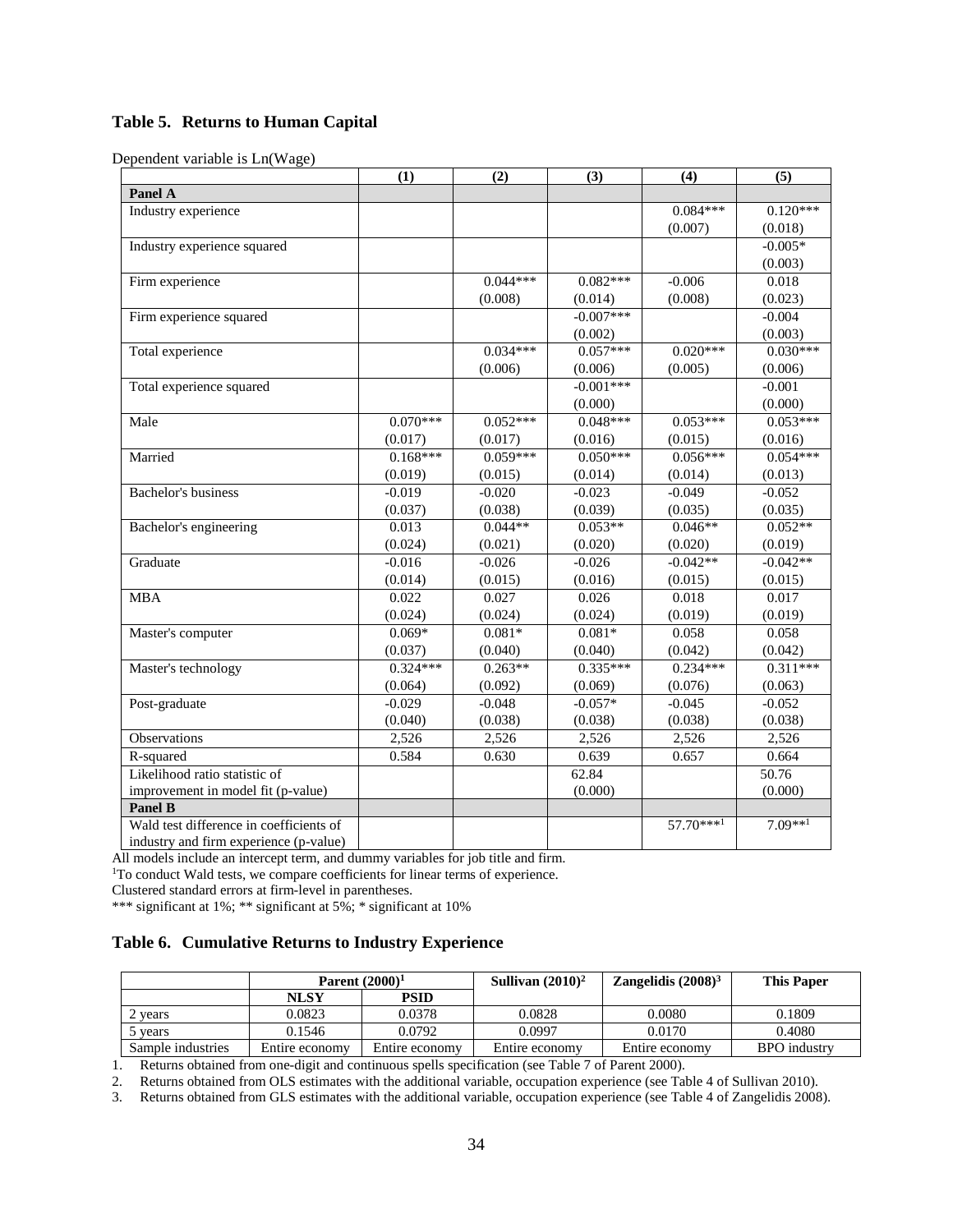# **Table 7. Returns to Human Capital by Career Stage**

Dependent variable is Ln(Wage)

|                                                                             | (1)                 | (2)              | (3)              |
|-----------------------------------------------------------------------------|---------------------|------------------|------------------|
|                                                                             | <b>Junior-level</b> | Senior-level     | Junior-level and |
|                                                                             | positions           | positions        | Senior-level     |
| Panel A                                                                     |                     |                  |                  |
| Industry experience                                                         | $0.171***$          | 0.101            | $0.174***$       |
|                                                                             | (0.019)             | (0.096)          | (0.018)          |
| Industry experience $\times$ Senior position                                |                     |                  | $-0.143**$       |
|                                                                             |                     |                  | (0.066)          |
| Firm experience                                                             | 0.015               | 0.065            | 0.012            |
|                                                                             | (0.028)             | (0.054)          | (0.029)          |
| Firm experience $\times$ Senior position                                    |                     |                  | 0.035<br>(0.052) |
| Total experience                                                            | $0.022***$          | $0.063**$        | $0.020***$       |
|                                                                             | (0.006)             | (0.030)          | (0.006)          |
| Total experience $\times$ Senior position                                   |                     |                  | $0.095***$       |
|                                                                             |                     |                  | (0.027)          |
| Male                                                                        | $0.038**$           | 0.194            | $0.045***$       |
|                                                                             | (0.015)             | (0.143)          | (0.015)          |
| Married                                                                     | 0.012               | $0.221***$       | $0.045**$        |
|                                                                             | (0.017)             | (0.069)          | (0.019)          |
| Bachelor's business                                                         | $-0.017$            | $-0.232$         | $-0.046$         |
|                                                                             | (0.037)             | (0.210)          | (0.034)          |
| Bachelor's engineering                                                      | 0.028               | $-0.054$         | 0.040            |
|                                                                             | (0.026)             | (0.112)          | (0.024)          |
| Graduate                                                                    | $-0.034**$          | 0.006            | $-0.031**$       |
|                                                                             | (0.015)             | (0.113)          | (0.014)          |
| <b>MBA</b>                                                                  | $-0.008$            | 0.053            | 0.007            |
|                                                                             | (0.022)             | (0.081)          | (0.023)          |
| Master's computer                                                           | 0.051               | 0.007            | 0.062            |
|                                                                             | (0.042)             | (0.178)          | (0.044)          |
| Master's technology                                                         | $0.382***$          | 0.102            | $0.316***$       |
|                                                                             | (0.094)             | (0.204)          | (0.079)          |
| Post-graduate                                                               | $-0.013$            | $-0.299*$        | $-0.021$         |
|                                                                             | (0.033)             | (0.147)          | (0.035)          |
| Observations                                                                | 1,840               | 207              | 2,047            |
| R-squared                                                                   | 0.422               | 0.689            | 0.682            |
| Panel B                                                                     |                     |                  |                  |
| Wald test for difference in coefficients of<br>industry and firm experience | $16.81***1$         | $0.17 \, (NS)^1$ | $4.27*2$         |

All models include an intercept term, squared terms for experience (and their interactions with senior-level position in Column 3), and dummy variables for job title and firm.<br><sup>1</sup>To conduct Wald tests, we compare the coefficients for linear terms of industry and firm experience.

<sup>2</sup>To conduct Wald tests, we compare the coefficients of two interaction terms, industry experience  $\times$  senior-level position and firm experience × senior-level position.

Clustered standard errors at the firm-level in parentheses.

\*\*\* significant at 1%; \*\* significant at 5%; \* significant at 10%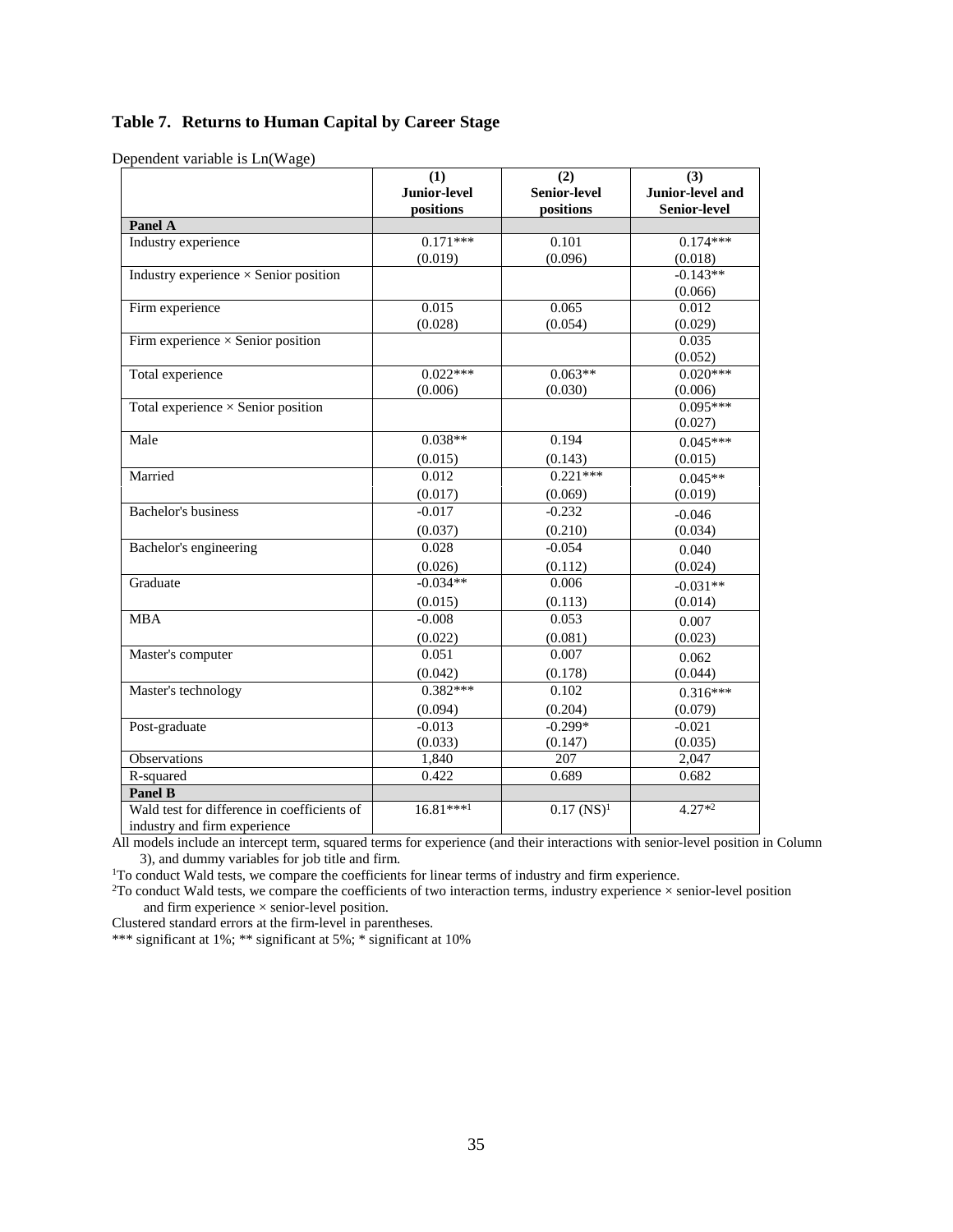## **Table 8. Returns to Human Capital for Junior-level Positions (2007 and 2008): Comparison of BPO-focused vs. IT-focused Firms, and Indian Origin vs. Foreign Origin Firms**

|                     | (1)                | (2)         | (3)                  | $\boldsymbol{(4)}$ |
|---------------------|--------------------|-------------|----------------------|--------------------|
|                     | <b>BPO-focused</b> | IT-focused  | <b>Indian origin</b> | Foreign origin     |
|                     | firms              | firms       | firms                | firms              |
| Industry experience | $0.076***$         | 0.022       | $0.081***$           | $0.040*$           |
|                     | (0.019)            | (0.030)     | (0.024)              | (0.019)            |
| Firm experience     | $0.045*$           | 0.029       | 0.026                | $0.081***$         |
|                     | (0.024)            | (0.046)     | (0.029)              | (0.020)            |
| Total experience    | 0.007              | 0.039       | $0.015*$             | 0.003              |
|                     | (0.006)            | (0.021)     | (0.008)              | (0.009)            |
| Male                | 0.024              | 0.029       | $0.044*$             | $-0.038$           |
|                     | (0.019)            | (0.078)     | (0.023)              | (0.044)            |
| Married             | 0.014              | $-0.106***$ | $-0.062**$           | 0.088              |
|                     | (0.033)            | (0.019)     | (0.027)              | (0.057)            |
| <b>Observations</b> | 726                | 157         | 612                  | 271                |
| R-squared           | 0.351              | 0.407       | 0.375                | 0.328              |

(Dependent variable is Ln(Wage))

Analysis based on all 25 BPO firms in our data, for the years 2007 and 2008. All models include an intercept term, and dummy variables for job title, education, and firm. Clustered standard errors at firm-level in parentheses. \*\*\* significant at 1%; \*\* significant at 5%; \* significant at 10%





Plot based on results in Table 5, Column 5 for each type of experience. This Figure shows results for the first 10 years of career, because the age of the Indian BPO industry suggests that most professionals in this industry have up to 10 years of industry-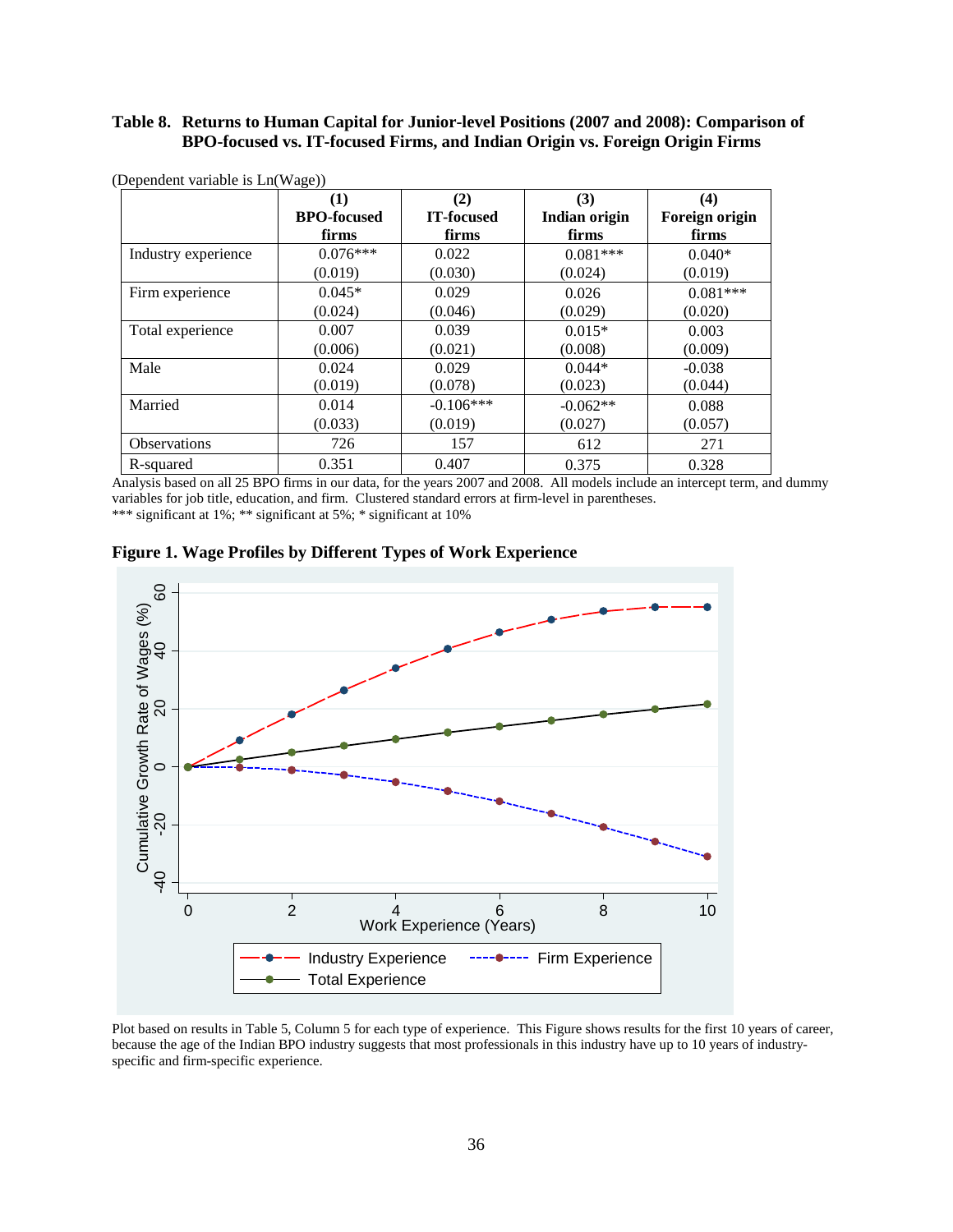# **Appendix**

|  |  |  |  | <b>Table A1. Comparing Datasets and Findings Across Studies</b> |
|--|--|--|--|-----------------------------------------------------------------|
|--|--|--|--|-----------------------------------------------------------------|

|                                                       | Our data                                                                                                                                                                                        | <b>National Longitudinal</b><br><b>Survey of Youth (NLSY)</b>                                                                                                                                                                                               | <b>Panel Study of Income</b><br><b>Dynamics (PSID)</b>                                                                                                                                                                                                                                          | <b>Displaced Worker</b><br><b>Surveys (DWS)</b>                                                                                                                                                                                                                   |
|-------------------------------------------------------|-------------------------------------------------------------------------------------------------------------------------------------------------------------------------------------------------|-------------------------------------------------------------------------------------------------------------------------------------------------------------------------------------------------------------------------------------------------------------|-------------------------------------------------------------------------------------------------------------------------------------------------------------------------------------------------------------------------------------------------------------------------------------------------|-------------------------------------------------------------------------------------------------------------------------------------------------------------------------------------------------------------------------------------------------------------------|
| <b>Sample</b>                                         | Sample of 2,519 Indian<br>$\bullet$<br>BPO workers from<br>2006-2008.                                                                                                                           | Nationally<br>$\bullet$<br>representative sample<br>of 12,686 respondents<br>(incl. unemployed) in<br>the U.S. who were 14-<br>21 years old as of<br>01/01/79.                                                                                              | Nationally<br>representative sample<br>of over 18,000<br>individuals in the U.S.<br>starting from 1968.                                                                                                                                                                                         | Nationally-<br>representative sample<br>of displaced workers.<br>Biennial survey as a<br>special supplement to<br><b>Current Population</b><br>Survey, sample of<br>60,000 households.                                                                            |
| <b>Key variables</b>                                  | Wage, labor market<br>$\bullet$<br>experience, gender,<br>marital status, age,<br>education and<br>occupation.                                                                                  | Wage, labor market<br>$\bullet$<br>experience, gender,<br>marital status, age,<br>education, occupation,<br>job turnover and race.                                                                                                                          | Wage, labor market<br>$\bullet$<br>experience, gender,<br>marital status, age,<br>education, occupation,<br>job turnover and race.                                                                                                                                                              | Wage, labor market<br>$\bullet$<br>experience, gender,<br>marital status, age,<br>education, occupation,<br>industry, type of<br>displacement.                                                                                                                    |
| <b>Advantages of</b><br>data                          | More comprehensive<br>$\bullet$<br>sample for a single<br>industry.                                                                                                                             | Longitudinal data<br>$\bullet$<br>provides better<br>information about<br>career switching<br>history.                                                                                                                                                      | Longitudinal data<br>$\bullet$<br>provides better<br>information about<br>career switching<br>history.<br>Compared with NLSY,<br>provides access to a<br>worker's sequence of<br>job descriptions over<br>entire career.                                                                        | Contains information<br>$\bullet$<br>about job switching for<br>displaced workers.                                                                                                                                                                                |
| Disadvantages of<br>data                              | Cross-sectional data for<br>$\bullet$<br>each year, not panel<br>data.                                                                                                                          | Fewer observations on<br>$\bullet$<br>each industry, does not<br>include emerging<br>industries such as BPO.<br>Measurement error in<br>$\bullet$<br>wages and occupational<br>coding (Gathmann and<br>Schönberg 2010).                                     | Fewer observations on<br>$\bullet$<br>each industry, does not<br>include emerging<br>industries such as BPO.<br>Measurement error in<br>$\bullet$<br>wages and occupational<br>coding (Gathmann and<br>Schönberg 2010).                                                                         | Suffers from "recall<br>$\bullet$<br>bias" because workers<br>are asked about events<br>that happened up to five<br>years prior to survey<br>date.<br>No data for industry<br>$\bullet$<br>experience, though<br>does include pre-<br>displacement job<br>tenure. |
| Key findings on<br>industry-specific<br>human capital | $\bullet$<br>Higher returns to<br>industry experience<br>than to firm or total<br>experience.<br>Higher returns to<br>$\bullet$<br>industry experience for<br>standardized and<br>routine jobs. | Significant returns to<br>$\bullet$<br>industry experience<br>(Parent 2000).<br>Variation in returns to<br>$\bullet$<br>industry experience<br>across occupations or<br>across industries (does<br>not theorize source of<br>variation) (Sullivan<br>2010). | Significant returns to<br>$\bullet$<br>industry experience<br>(Kambourov and<br>Manovskii 2009; Parent<br>2000).<br>Variation in returns to<br>$\bullet$<br>industry experience<br>across occupations or<br>across industries (does<br>not theorize source of<br>variation) (Sullivan<br>2010). | Significant returns to<br>$\bullet$<br>industry experience<br>(Neal 1995).                                                                                                                                                                                        |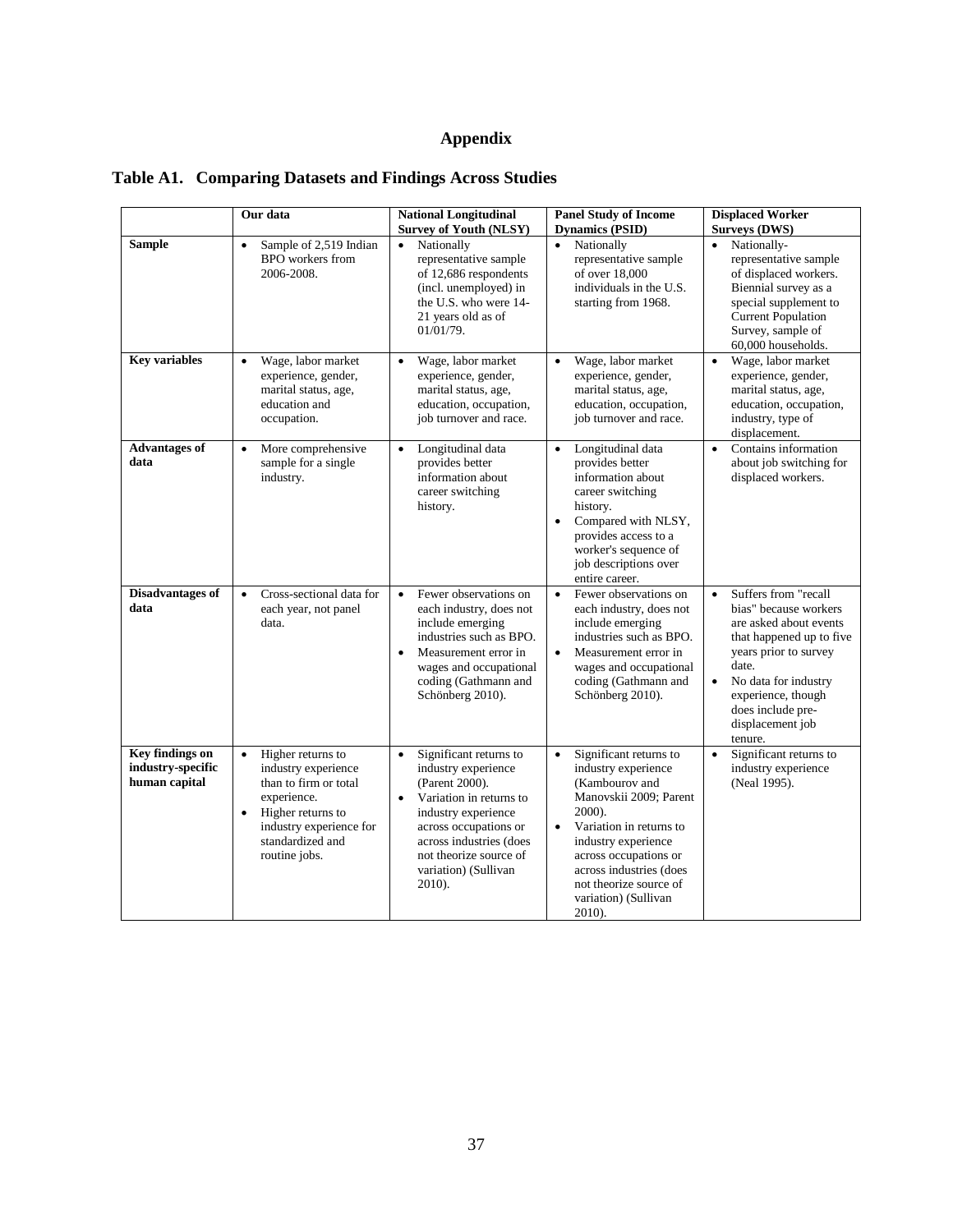# **Table A2. Returns to Human Capital in Models Including Satisfaction Variables**

|                               | (1)         | (2)        | (3)         | (4)        |
|-------------------------------|-------------|------------|-------------|------------|
| Industry experience           |             | $0.122***$ |             | $0.121***$ |
|                               |             | (0.019)    |             | (0.019)    |
| Industry experience squared   |             | $-0.005*$  |             | $-0.005*$  |
|                               |             | (0.003)    |             | (0.003)    |
| Firm experience               | $0.084***$  | 0.019      | $0.083***$  | 0.019      |
|                               | (0.013)     | (0.023)    | (0.013)     | (0.023)    |
| Firm experience squared       | $-0.007***$ | $-0.004$   | $-0.007***$ | $-0.004$   |
|                               | (0.002)     | (0.003)    | (0.002)     | (0.003)    |
| Total experience              | $0.057***$  | $0.030***$ | $0.057***$  | $0.030***$ |
|                               | (0.006)     | (0.006)    | (0.006)     | (0.006)    |
| Total experience squared      | $-0.001***$ | $-0.001$   | $-0.001***$ | $-0.001$   |
|                               | (0.000)     | (0.000)    | (0.000)     | (0.000)    |
| Overall satisfaction          | Yes         | Yes        |             |            |
| Satisfaction with job content |             |            | Yes         | Yes        |
| Observations                  | 2,519       | 2,519      | 2,519       | 2,519      |
| R-squared                     | 0.643       | 0.668      | 0.643       | 0.667      |

**(**Dependent variable is Ln(Wage))

Models include an intercept, and dummy variables for job titles, education, gender, marital status and firm.

Clustered standard errors at the firm-level in parentheses.

\*\*\* significant at 1%; \*\* significant at 5%; \* significant at 10%

## **Table A3. Matching Variables Used in Related Work**

| <b>Study</b>                 | <b>Covariates</b>                                                                                                                                                   |
|------------------------------|---------------------------------------------------------------------------------------------------------------------------------------------------------------------|
| Ang, Slaughter and Ng (2002) | Gender, education, IT work experience, occupation level, industry,<br>organization size.                                                                            |
| Levina and Xin (2007)        | Gender, education, IT work experience, occupation type, industry,<br>organization size.                                                                             |
| Mithas and Krishnan (2008)   | Age, gender, education, IT work experience, tenure at current firm, industry,<br>firm type, organization size, hours of work, headhunter contact.                   |
| Neal (1995)                  | Education, tenure at current firm, years of schooling, occupation type, race,<br>marital status, weeks unemployed.                                                  |
| Parent (2000)                | Tenure at current firm, experience in current industry, total experience, years<br>of schooling, region, union coverage, marital status, occupation type, industry. |
| Sullivan (2010)              | Age, tenure at current firm, experience in current industry, total experience,<br>years of schooling, occupation, industry.                                         |
| This paper                   | Education, tenure at current firm, experience in current industry, total<br>experience, occupation type, gender, marital status.                                    |

# **Table A4. Means of Work Experience Across Data Sources**

|                     | <b>Parent</b> (2000) | Sullivan (2010) |       | This paper       |  |
|---------------------|----------------------|-----------------|-------|------------------|--|
|                     | NLSY                 | (NLSY)          | Total | <b>Year 2008</b> |  |
| Firm experience     | 3.00                 | .95             | 2.00  | 2.55             |  |
| Industry experience | n/a                  | 3.35            | 2.72  |                  |  |
| Total experience    | 7.20                 | 5.44            | 4.00  | 4.49             |  |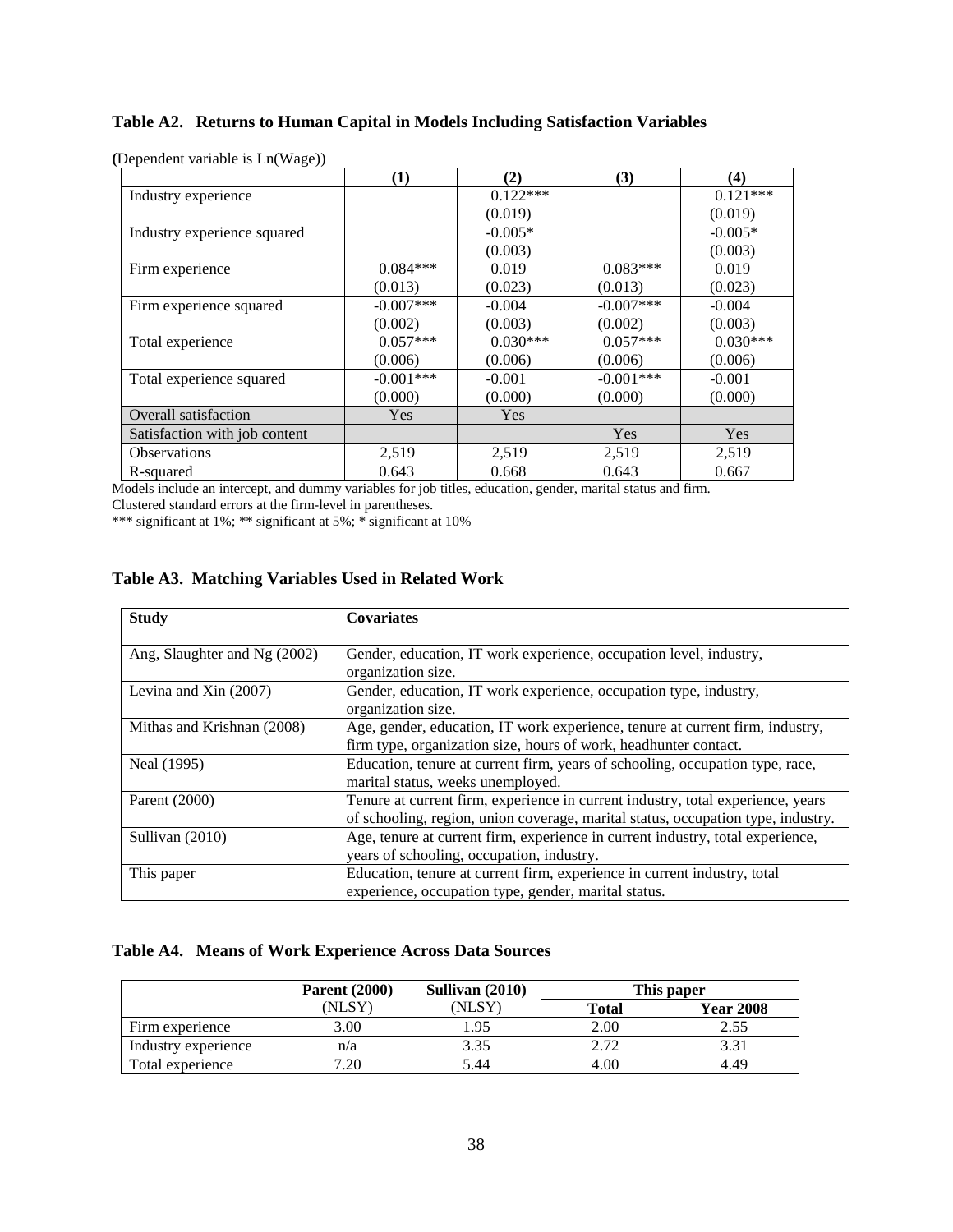# **Table A5. Returns to Human Capital for Each Year**

|                             | 2006        |             | 2007       |           | 2008       |            |
|-----------------------------|-------------|-------------|------------|-----------|------------|------------|
|                             | (1)         | (2)         | (3)        | (4)       | (5)        | (6)        |
| Industry experience         |             | $0.110**$   |            | $0.138**$ |            | $0.127***$ |
|                             |             | (0.024)     |            | (0.048)   |            | (0.031)    |
| Industry experience squared |             | $-0.004$    |            | $-0.006$  |            | $-0.006*$  |
|                             |             | (0.003)     |            | (0.006)   |            | (0.003)    |
| Firm experience             | $0.059*$    | 0.002       | $0.119**$  | 0.046     | $0.112**$  | 0.053      |
|                             | (0.030)     | (0.036)     | (0.043)    | (0.054)   | (0.044)    | (0.054)    |
| Firm experience squared     | $-0.007$    | $-0.005$    | $-0.010*$  | $-0.006$  | $-0.009**$ | $-0.007$   |
|                             | (0.005)     | (0.006)     | (0.005)    | (0.007)   | (0.004)    | (0.006)    |
| Total experience            | $0.054***$  | $0.029***$  | $0.080***$ | 0.021     | $0.059***$ | 0.019      |
|                             | (0.008)     | (0.006)     | (0.026)    | (0.030)   | (0.015)    | (0.017)    |
| Total experience squared    | $-0.001***$ | $-0.001***$ | $-0.004*$  | $-0.000$  | $-0.001$   | 0.001      |
|                             | (0.002)     | (0.000)     | (0.002)    | (0.002)   | (0.001)    | (0.001)    |
| Firm dummy variables        | Yes         | Yes         | Yes        | Yes       | <b>Yes</b> | Yes        |
| <b>Observations</b>         | 1,228       | 1,228       | 605        | 605       | 693        | 693        |
| R-squared                   | 0.628       | 0.654       | 0.634      | 0.658     | 0.669      | 0.689      |

**(**Dependent variable is Ln(Wage))

The models include an intercept, dummies for job titles, education, gender and marital status.

Clustered standard errors at the firm level in parentheses.

\*\*\* significant at 1%; \*\* significant at 5%; \* significant at 10%

# **Table A6. Returns to Human Capital by Position Levels**

(Dependent variable is Ln(Wage))

|                                     |                                | (1)<br><b>Junior-level positions</b> | (2)<br>Senior-level  | (3)<br><b>All positions</b>      |  |
|-------------------------------------|--------------------------------|--------------------------------------|----------------------|----------------------------------|--|
|                                     | (A) Customer<br>care executive | (B) Call taker                       | positions            |                                  |  |
| Industry experience                 | $0.150***$                     | $0.232***$                           | 0.101                | $0.157***$                       |  |
| Industry experience $\times$ Senior | (0.020)                        | (0.047)                              | (0.096)              | (0.019)<br>$-0.143**$<br>(0.068) |  |
| Firm experience                     | 0.028<br>(0.033)               | $-0.032$<br>(0.053)                  | 0.065<br>(0.054)     | $-0.004$<br>(0.025)              |  |
| Firm experience $\times$ Senior     |                                |                                      |                      | 0.051<br>(0.050)                 |  |
| Total experience                    | $0.019**$<br>(0.007)           | 0.020<br>(0.012)                     | $0.063**$<br>(0.030) | $0.022***$<br>(0.005)            |  |
| Total experience $\times$ Senior    |                                |                                      |                      | $0.095***$<br>(0.028)            |  |
| <b>Observations</b>                 | 1,228                          | 612                                  | 207                  | 2,526                            |  |
| R-squared                           | 0.469                          | 0.459                                | 0.689                | 0.679                            |  |

The models include an intercept, and dummy variables for job titles, education, gender, and marital status. Clustered standard errors at the firm level in parentheses.

\*\*\* significant at 1%; \*\* significant at 5%; \* significant at 10%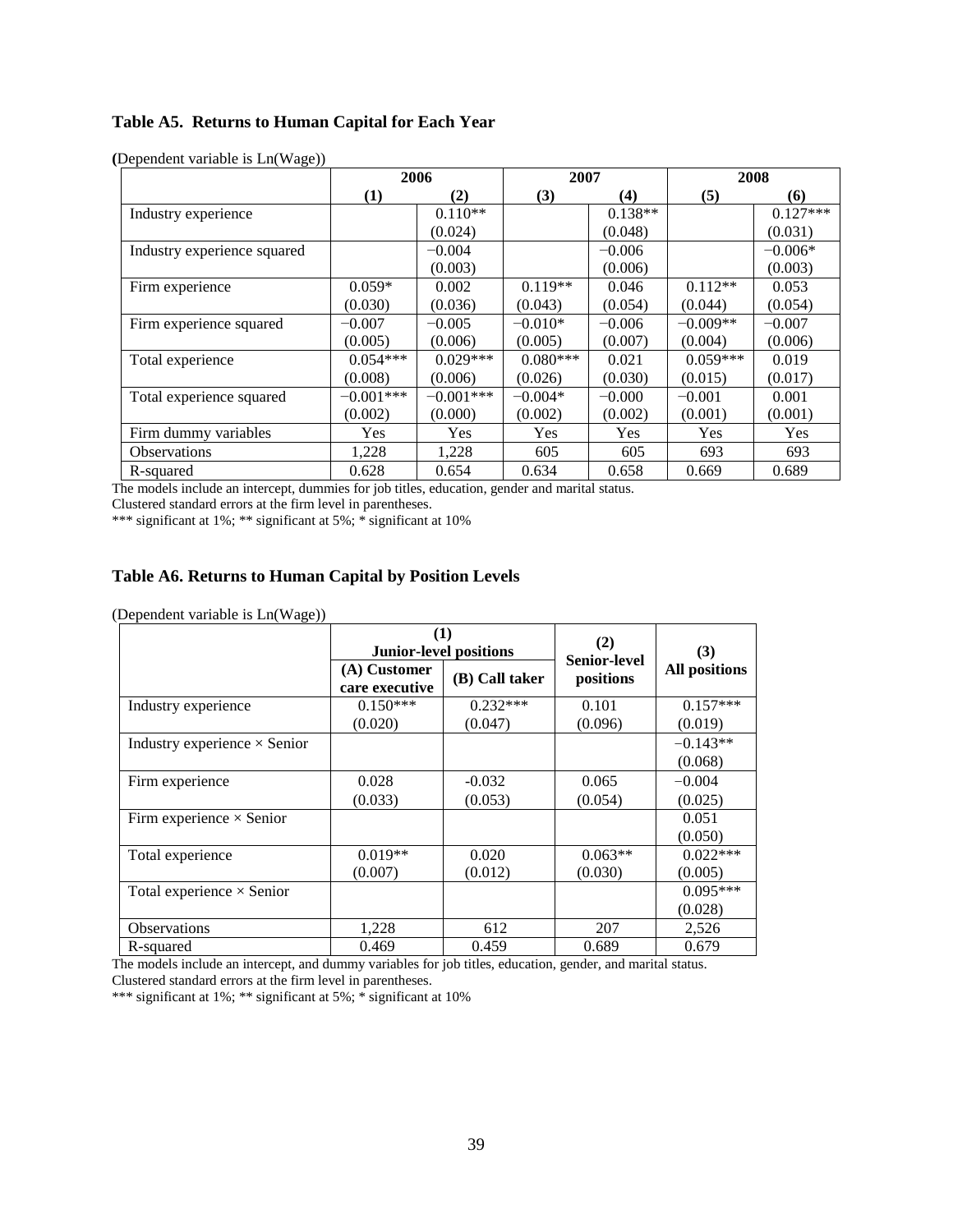# **Table A7. Returns to Human Capital for All Positions (2007 and 2008): Comparison of BPO-focused vs. IT-focused Firms, and Indian Origin vs. Foreign Origin Firms**

|                     | $\bf(1)$           | (2)        | (3)           | (4)            |
|---------------------|--------------------|------------|---------------|----------------|
|                     | <b>BPO-focused</b> | IT-focused | Indian origin | Foreign origin |
|                     | firms              | firms      | firms         | firms          |
| Industry experience | $0.089***$         | $0.039*$   | $0.085***$    | $0.067***$     |
|                     | (0.015)            | (0.019)    | (0.019)       | (0.021)        |
| Firm experience     | 0.002              | 0.000      | $-0.007$      | 0.015          |
|                     | (0.017)            | (0.010)    | (0.015)       | (0.019)        |
| Total experience    | $0.023***$         | $0.051***$ | $0.032***$    | $0.019*$       |
|                     | (0.007)            | (0.012)    | (0.009)       | (0.010)        |
| Male                | $0.055**$          | 0.065      | $0.061**$     | 0.047          |
|                     | (0.022)            | (0.034)    | (0.021)       | (0.042)        |
| Married             | 0.041              | $-0.071$   | $-0.040$      | $0.129**$      |
|                     | (0.031)            | (0.041)    | (0.023)       | (0.042)        |
| <b>Observations</b> | 1,032              | 244        | 867           | 409            |
| R-squared           | 0.648              | 0.700      | 0.694         | 0.590          |

(Dependent variable is Ln(Wage))

Analysis based on all 25 BPO firms in our data, for the years 2007 and 2008. All models include an intercept term and dummy variables for job title, education, and firm. Clustered standard errors at firm-level in parentheses.

\*\*\* significant at 1%; \*\* significant at 5%; \* significant at 10%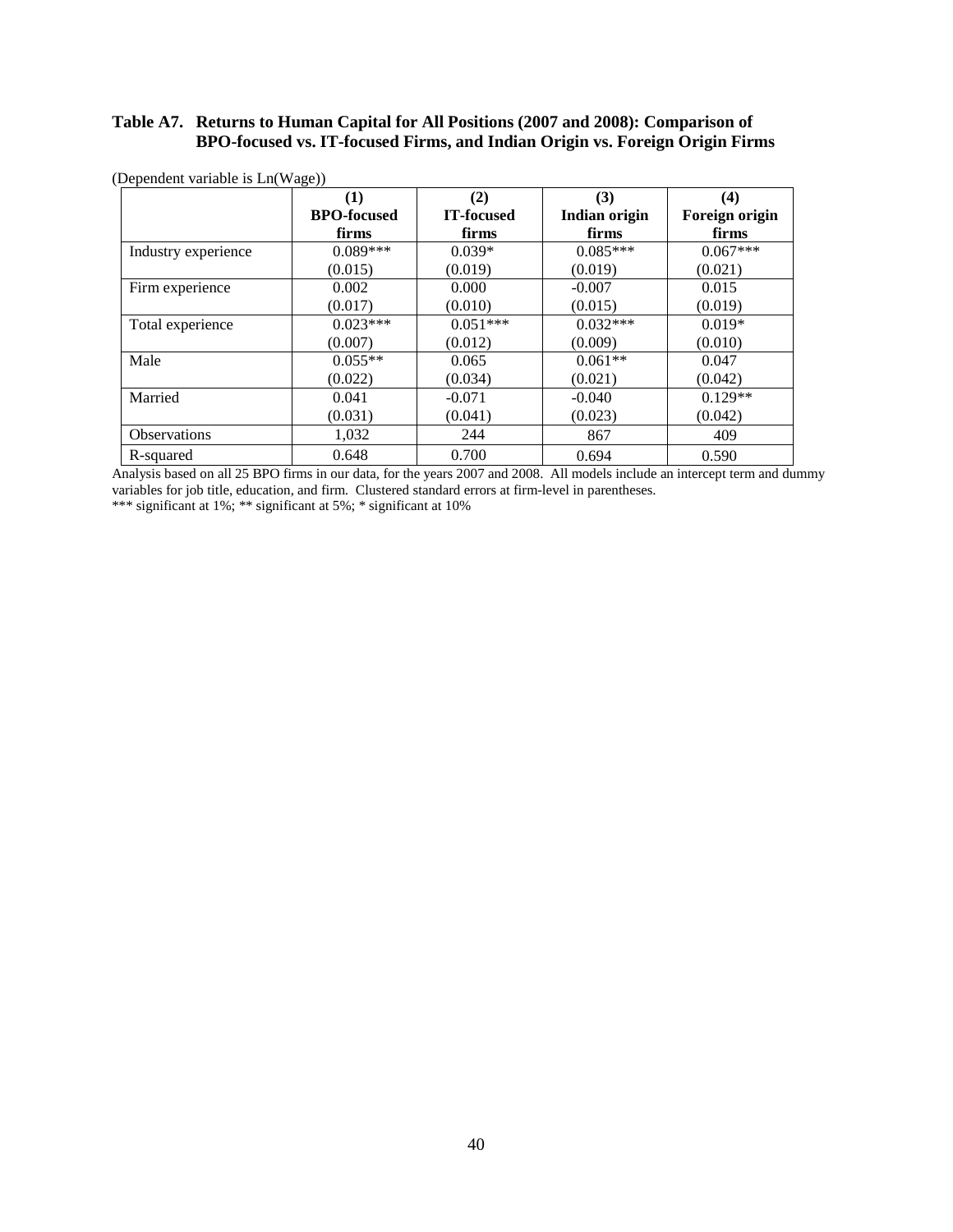| <b>Study</b>                              | <b>Sample</b>                                                                                                                                                         | <b>Effect of education</b>                                                                                                                             | <b>Effect of</b>                                                                                                                                                        | <b>Effect of</b>         | <b>Effect of career</b>                               | <b>Association</b>                                                                | <b>Effect of firm-</b>                                                                                      | <b>Effect of</b>                 |
|-------------------------------------------|-----------------------------------------------------------------------------------------------------------------------------------------------------------------------|--------------------------------------------------------------------------------------------------------------------------------------------------------|-------------------------------------------------------------------------------------------------------------------------------------------------------------------------|--------------------------|-------------------------------------------------------|-----------------------------------------------------------------------------------|-------------------------------------------------------------------------------------------------------------|----------------------------------|
|                                           |                                                                                                                                                                       | and training                                                                                                                                           | experience                                                                                                                                                              | industry                 | stage                                                 | with                                                                              | type, industry                                                                                              | gender                           |
|                                           |                                                                                                                                                                       |                                                                                                                                                        |                                                                                                                                                                         | experience               |                                                       | immigration                                                                       | and sector                                                                                                  |                                  |
| Truman and<br>Baroudi (1994) <sup>2</sup> | 1.413 senior IT<br>professionals in the<br>U.S., from Society for<br>Information<br>Management surveys<br>in 1989, 1991, 1993.                                        | Effect of education<br>was NS, did not<br>study effect of<br>training.                                                                                 | Work<br>experience<br>positively<br>associated with<br>salary.                                                                                                          |                          | Job level<br>positively<br>associated with<br>salary. |                                                                                   |                                                                                                             | Males earn more<br>than females. |
| Ang, Slaughter<br>and Ng (2002)           | 1,576 junior- and<br>middle-level IT<br>professionals from 39<br>organizations in<br>Singapore in 1997.                                                               | <b>BA</b> degree holders<br>earn more than AA<br>degree holders, IT<br>majors earn more<br>than non-IT majors,<br>did not study effect<br>of training. | IT work<br>experience<br>positively<br>associated with<br>compensation.                                                                                                 |                          | Senior positions<br>have higher<br>compensation.      | $\overline{\phantom{0}}$                                                          | <b>Education</b> effect<br>more<br>pronounced in<br>large and<br>information-<br>intensive firms.           | NS.                              |
| Levina and Xin<br>(2007)                  | 2,104 IT professionals<br>in the U.S., from U.S.<br><b>Bureau of Labor</b><br><b>Statistics Current</b><br><b>Population Surveys</b><br>(CPS) in 1997, 2001,<br>2003. | <b>BA</b> degree holders<br>earn more than AA<br>degree holders, did<br>not study effect of<br>training.                                               | Proxy for IT<br>work experience<br>positively<br>associated with<br>salary.                                                                                             |                          |                                                       |                                                                                   | Experience<br>effect more<br>pronounced in<br>information-<br>intensive firms<br>(partly<br>supported).     | Males earn more<br>than females. |
| Mithas and<br>Krishnan (2008)             | 54.453 IT<br>professionals in the<br>U.S., from<br><b>InformationWeek</b><br>surveys 1999-2002.                                                                       | MBA degree holders<br>earn more than other<br>degree holders, did<br>not study effect of<br>training.                                                  | IT experience at<br>other firms<br>positively<br>associated with<br>compensation,<br>IT experience at<br>current firm<br>positively<br>associated with<br>compensation. | $\overline{\phantom{0}}$ | $\overline{\phantom{0}}$                              |                                                                                   | <b>MBA</b> effect less<br>pronounced for<br>professionals<br>employed by IT<br>vendors.                     | Males earn more<br>than females. |
| Mithas and<br>Lucas $(2010)$              | 51.316 IT<br>professionals in the<br>U.S., from<br><b>InformationWeek</b><br>surveys 2000-2005.                                                                       | <b>Education</b> positively<br>associated with<br>compensation, did<br>not study effect of<br>training.                                                | IT experience at<br>other firms<br>positively<br>associated with<br>compensation,<br>IT experience at<br>current firm<br>positively<br>associated with<br>compensation. |                          | $\overline{\phantom{0}}$                              | Non-U.S.<br>citizens and<br>workers on<br>work permit<br>earn a salary<br>premium | IT vendor, IT-<br>intensive, and<br>dot.com<br>industries<br>positively<br>associated with<br>compensation. | Males earn more<br>than females. |

# **Table A8. Studies of Human Capital and Wages in IS Literature**

(table continued on next page)